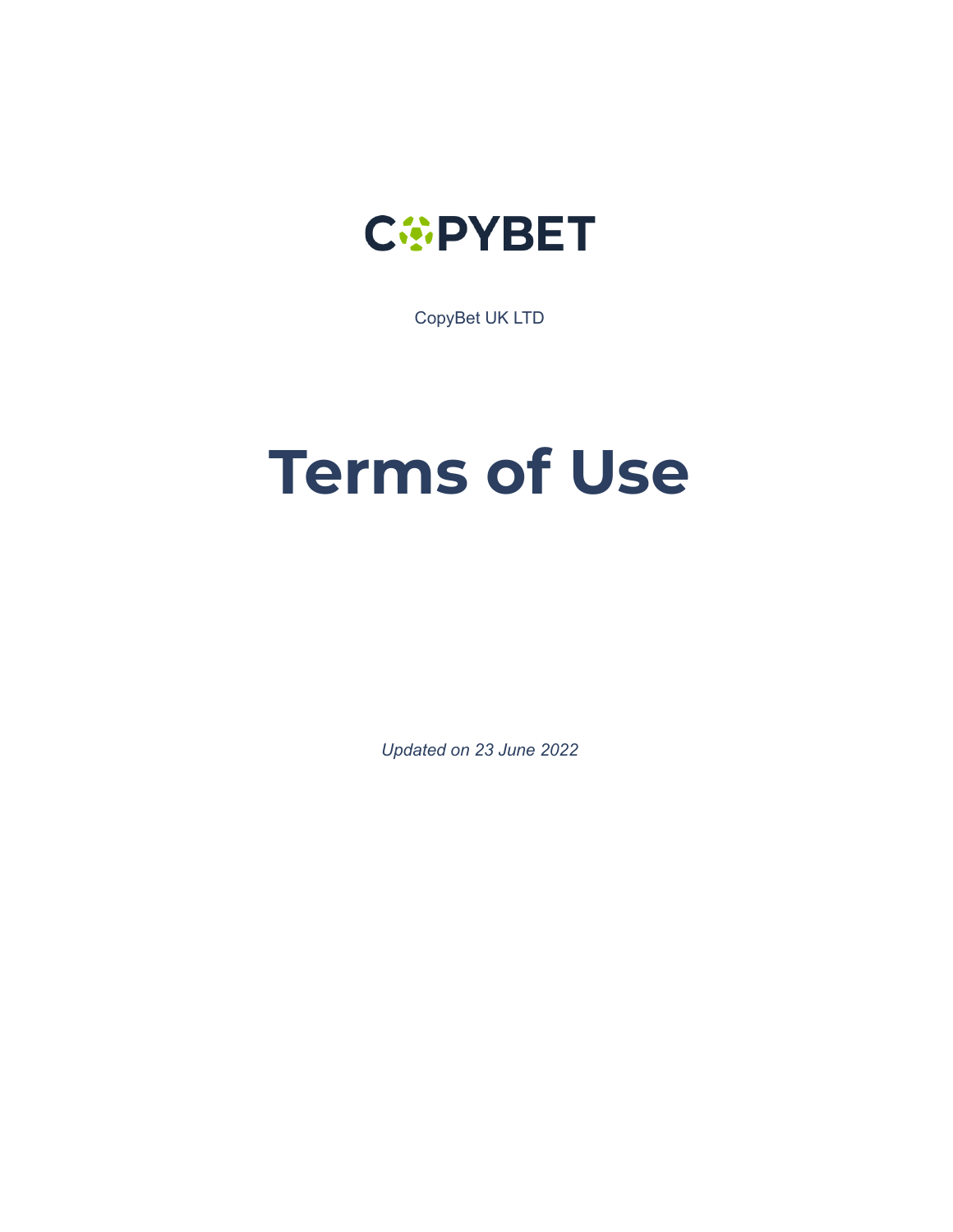

**Terms of use**

# **Table of Contents**

| <b>1. PLATFORM TERMS</b>                                | 5              |
|---------------------------------------------------------|----------------|
| 2. BETFAIR EXCHANGE TERMS                               | 6              |
| 3. COPYBET SPORTSBOOK TERMS                             | $\overline{7}$ |
| <b>4. RISK DISCLOSURE</b>                               | 20             |
| 5. BASIC COPY-BETTING PRINCIPLES WITHIN THE PLATFORM    | 20             |
| 6. COPY-BETTING ALGORITHM                               | 21             |
| 7. COPYING FROM BETFAIR EXCHANGE AND COPYBET SPORTSBOOK | 21             |
| 8. LIMIT LOSS                                           | 22             |
| 9. POSSIBLE ERRORS OF THE COPYING PROCESS               | 23             |
| 10. FREE BET                                            | 23             |
| 11. COPYBET ACCOUNT                                     | 26             |
| <b>12. BETFAIR EXCHANGE ACCOUNT</b>                     | 26             |
| 13. COPYBET SPORTSBOOK ACCOUNT                          | 27             |
| 14. BLOCKING AND SUSPENSION OF ACCOUNTS                 | 27             |
| <b>15. ACCOUNT VERIFICATION</b>                         | 28             |
| <b>16. FUNDS DEPOSIT</b>                                | 28             |
| <b>17. FUNDS WITHDRAWAL</b>                             | 30             |
| 18. RATING                                              | 32             |
| <b>19. THE "STATISTICS RESET" SERVICE</b>               | 33             |
| 20. COMMISSION                                          | 33             |
| 21. COMMISSION OF THE "PER PERIOD" SUBSCRIPTION SCHEME  | 33             |

**3** 06/23/2022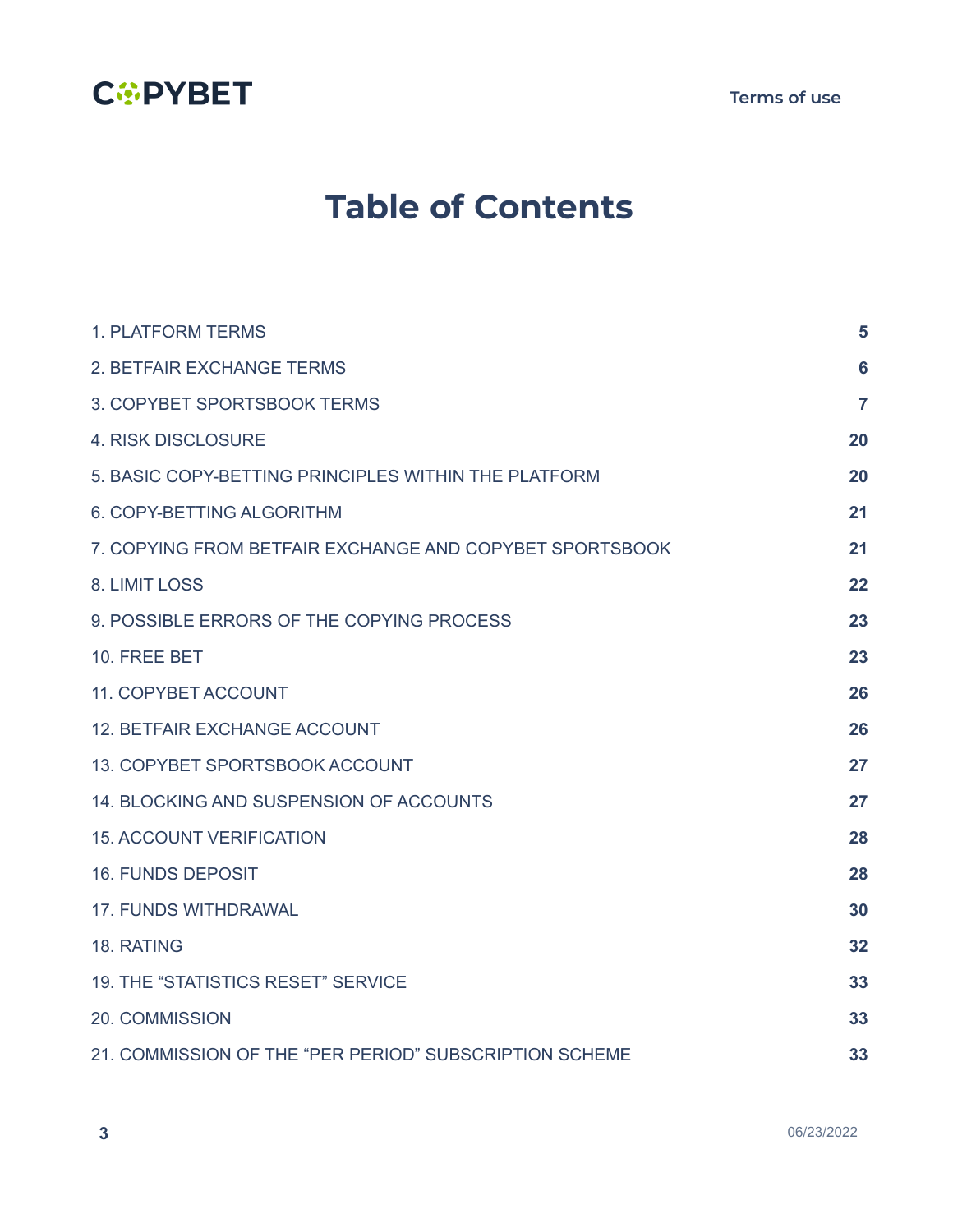## **COPYBET**

| 22. COMMISSION OF THE "PER EVENT" SUBSCRIPTION SCHEME                                          | 34 |
|------------------------------------------------------------------------------------------------|----|
| 23. SUBSCRIPTION PAYMENTS TO A TIPSTER                                                         | 34 |
| 24. CHANGING OF SUBSCRIPTION CONDITIONS BY A TIPSTER                                           | 35 |
| 25. COPYBET AFFILIATE PROGRAM                                                                  | 35 |
| 26. RESPONSIBILITIES OF A FOLLOWER                                                             | 37 |
| 27. RESPONSIBILITIES OF A TIPSTER                                                              | 37 |
| 28. RESPONSIBILITIES OF THE COMPANY                                                            | 38 |
| <b>29. CLIENT PROTECTION</b>                                                                   | 39 |
| <b>31. DISPUTE RESOLUTION</b>                                                                  | 41 |
| 32. APPLICATION OF COPYBET TERMS OF USE                                                        | 41 |
| 33. PROTECTION OF FUNDS                                                                        | 42 |
| 34. COMMUNICATION WITH THE COPYBET CLIENT SUPPORT AND OTHER EMPLOYEES OF<br><b>THE COMPANY</b> | 42 |
| 35. PRIVACY POLICY                                                                             | 42 |
| <b>36. LEGAL RESTRICTIONS</b>                                                                  | 43 |
| 37. PROFILE DELETION                                                                           | 44 |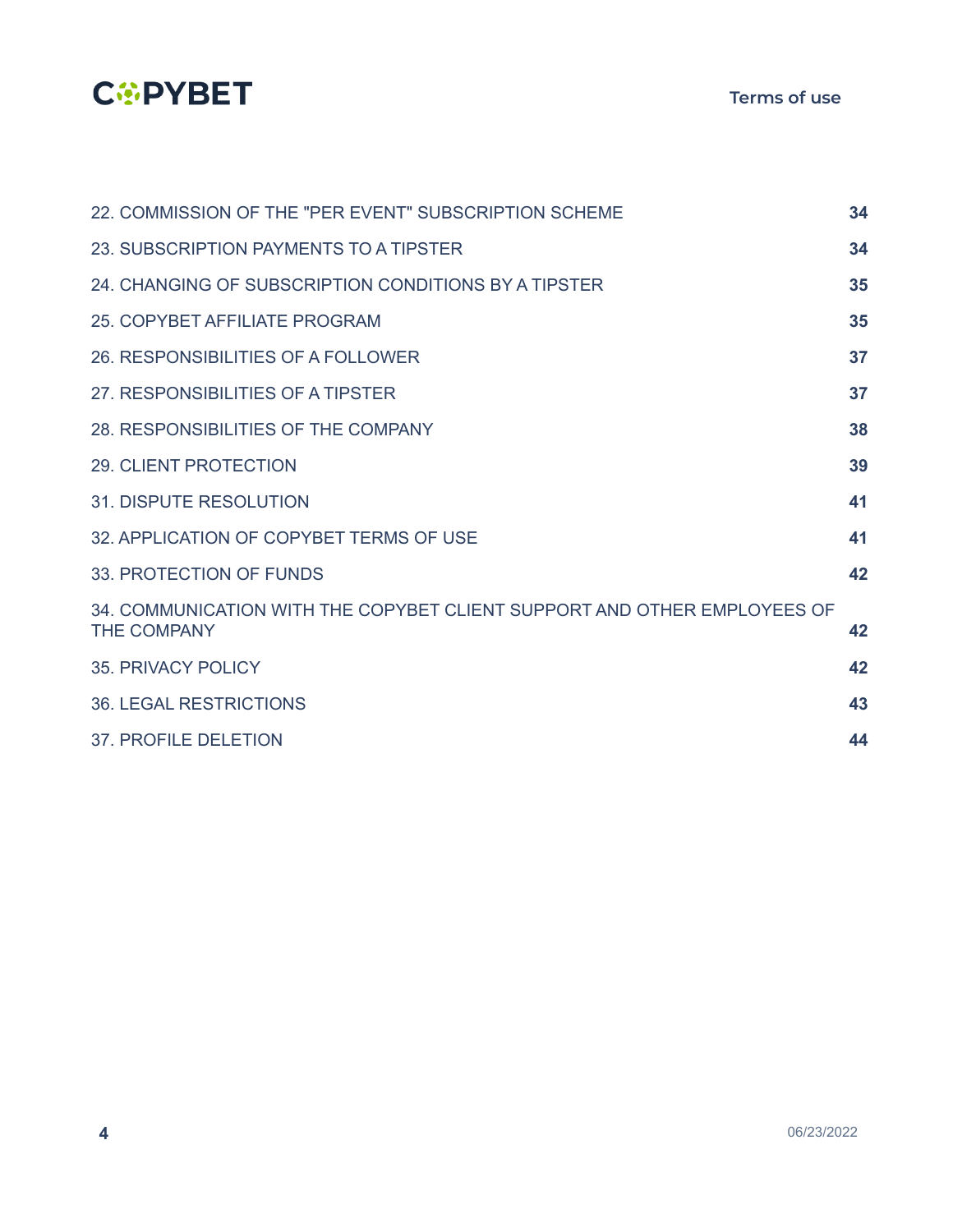

### **TERMS AND DEFINITIONS**

#### <span id="page-3-0"></span>**1. PLATFORM TERMS**

1.1 The "Company" – CopyBet UK Ltd (3rd Floor, 120 Baker Street, London W1U 6TU), licensed by the UK Gambling Commission, operating license No. 000-053774-N-330744-002.

1.2 A "Client" is an individual aged 18 or older with a CopyBet Profile opened on their behalf.

1.3 "CopyBet" is a copy-betting platform provided by the Company.

1.4 A "CopyBet Profile" is a Client's private virtual workspace in the copy-betting platform.

1.5 "CopyBet Sportsbook" is a platform within CopyBet services for placing bets on sports events.

1.6 A "Tipster" is the owner of a CopyBet Profile, who offers bets for Followers to copy.

1.7 A "Follower" is an owner of a CopyBet Profile, who subscribes to a Tipster(s) and copies their bets.

1.8 An "Affiliate" is a Client, who earns commission by attracting new Clients to the Company.

1.9 A "Commission" is a remuneration, which the Company, a Tipster, and an Affiliate receive for their activity in the CopyBet platform.

1.10 A "Wallet" is an internal payment service intended for depositing/withdrawing money to/from a CopyBet Profile and distributing commissions between the Company and a Client. The platform provides each Client with only one Wallet in the system.

1.11 A "CopyBet Account" is an account for copying bets, which opens automatically for every Client upon their registration.

1.12 A "Betfair Exchange Account" or a "Betfair Account" is a Client's account opened on the Betfair Exchange and linked to their CopyBet Profile.

1.13 A "CopyBet Sportsbook Account" or a "Sportsbook Account" is a Client's account for placing bets, which is automatically opened at CopyBet Sportsbook for every Client upon their registration.

1.14 A "Nickname" is a username displayed in the Platform instead of a Client's real name.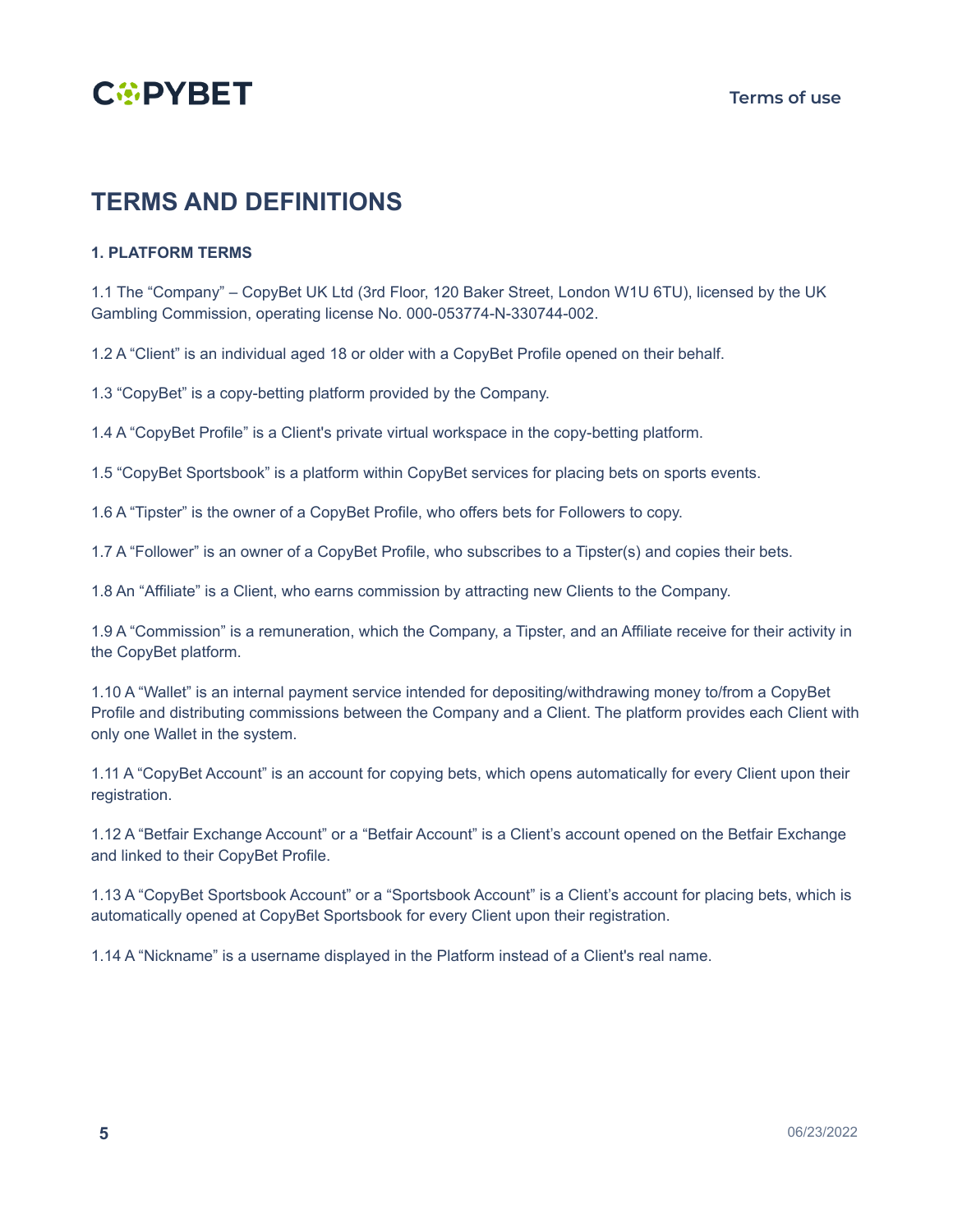

#### <span id="page-4-0"></span>**2. BETFAIR EXCHANGE TERMS**

2.1 "Betfair Exchange" is the service of the Betfair company, which allows Clients to bet against each other. Link[:](https://betting.betfair.com/what-is-a-betting-exchange.html) <https://betting.betfair.com/what-is-a-betting-exchange.html>

2.2 A "Bet" is an agreement to risk money on the unknown result of an Event in order to receive profit.

2.3 An "Event" is an event with an equivocal outcome (for example, a football match), which one can bet on. Includes one or several Markets.

2.4 A "Market" is a set of possible results of an Event, which can be bet on. For instance, a Market of "Match odds" in a football match includes three possible results: the win of the first team, the win of the second team, and the tie.

2.5 A Bet type: "Limit". When copying bets, only Limit type bets are taken into account. When the bet is placed, a particular odd limit is specified. Such a bet can be executed by Betfair only with the odd that is better or equal to the specified one.

2.6 A Bet Side: "Back/Lay". Each possible result of a market can be bet on two sides – back or lay.

- Back wins if a Market outcome is exactly the same as specified;
- Lay wins if an outcome of a Market is different from the specified one.

Link: <https://betting.betfair.com/what-is-lay-betting.html>

2.7 A "Bet Size" is an amount of money, which defines the risk level and the size of the possible Bet Profit. The Bet Side and Price are taken into account.

2.8 A "Bet Price" is a ratio between a Bet Size and the size of the possible Bet Profit (loss). Decimal odds are used. Link: <https://betting.betfair.com/decimal-odds-converter-fraction-odds-betfair-explained.html>

2.9 A "Bet Liability" is an amount of money that is used for maintaining a bet and will be lost in case of a loss. It defines the bet risk level.

- For "Back" Bets: Liability = Bet Size;
- For "Lay" Bets: Liability = (Bet Size)  $*(Bet Price) 1)$ .

2.10 Betfair Exchange "Account Exposure" is a part of the Betfair Exchange Account balance reflecting the result of placing bets. It shows how much money will be transferred from a CopyBet Profile in case of the worst outcome for all open bets.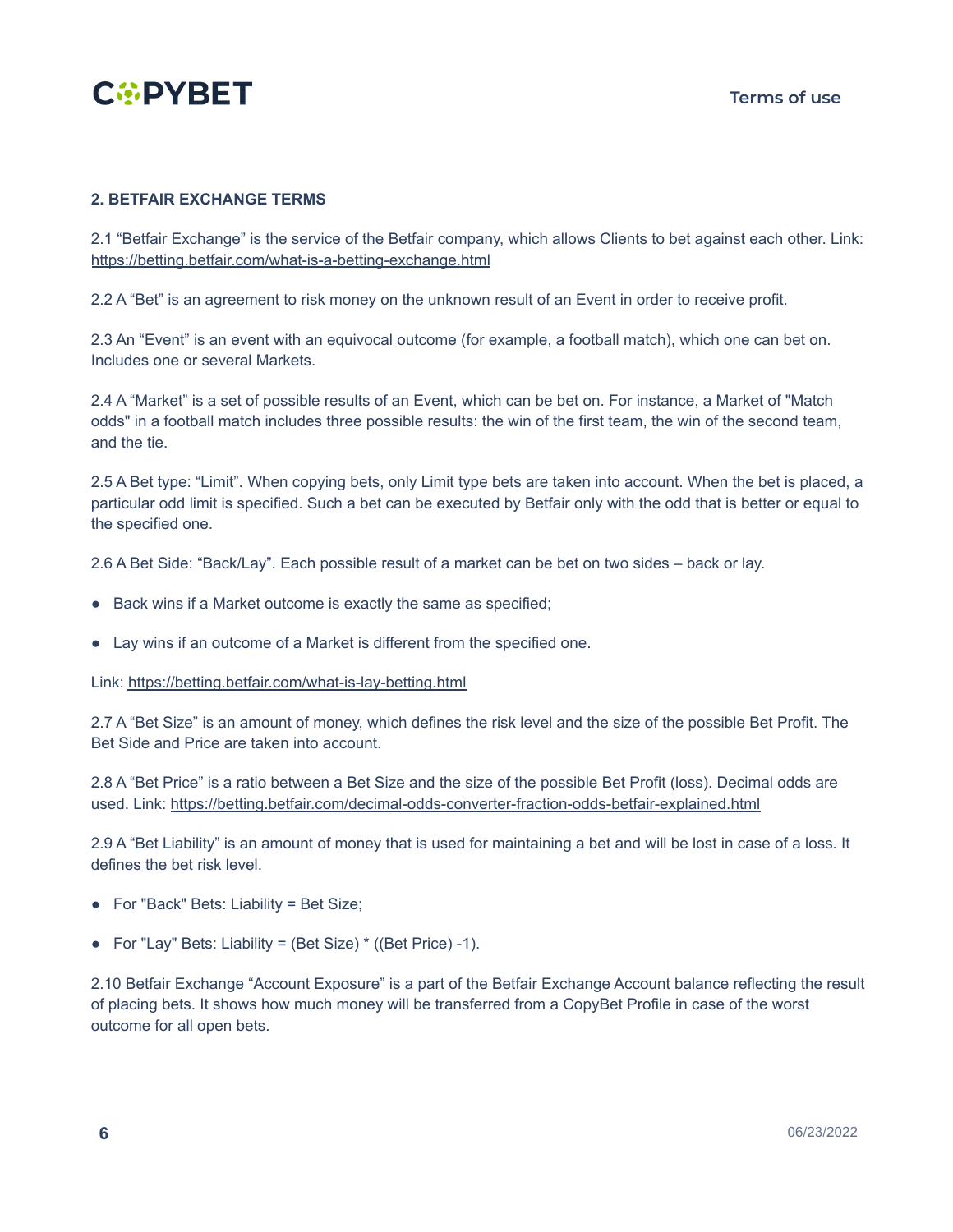

2.11 Betfair "Market Exposure" is a part of total Account Exposure calculated for this particular Market.

2.12 "Cash Out" is a feature that allows you to settle your bet(s) or a portion of it/them before the end of the Event.

2.13 "Open Bet" is an order sent from the CopyBet system to the Betfair Exchange service with parameters of a new bet on behalf of a CopyBet's Client (Follower).

2.14 The bet is "Matched" when it's equated fully or partially with an opposing position. A Matched bet will have a particular outcome as soon as the Market is closed. A Matched bet cannot be canceled by a Client.

2.15 The bet is "Closed" when a Market is closed with a particular outcome, all matched bets of this Market are closed as well. A Closed bet can be profitable or unprofitable.

2.16 "Bet Profit" is an amount of money transferred to a Client's Betfair Exchange Account in case a bet wins (a chosen outcome of an Event matches the real outcome) or an amount of money transferred from a Client's Betfair Exchange Account in case a bet loses.

For the total Bet Profit, CopyBet is taking into account the Betfair commission for a Market (a corresponding part of the bet).

2.17 "Market Profit" is the total profit for all bets of this Market. The Market profit is charged with the commission from Betfair.

2.18 "Event profit" is the total profit for all Markets of this Event.

#### <span id="page-5-0"></span>**3. COPYBET SPORTSBOOK TERMS**

3.1. In order to use and deposit to the Sportsbook Account, as well as to place bets, the Client shall verify their Profile by confirming the following information:

- Date of birth and a document to confirm that a Client is over eighteen (18) years of age or the applicable legal age of majority as stipulated in the jurisdiction of their residence;
- First and last name;
- Full residential address:
- Valid email address.

3.1.1 A Client is also obliged:

- To be a natural person;
- Not to be a professional player in any sport, competition, or league where the Company provides the Clients with the opportunity to place bets;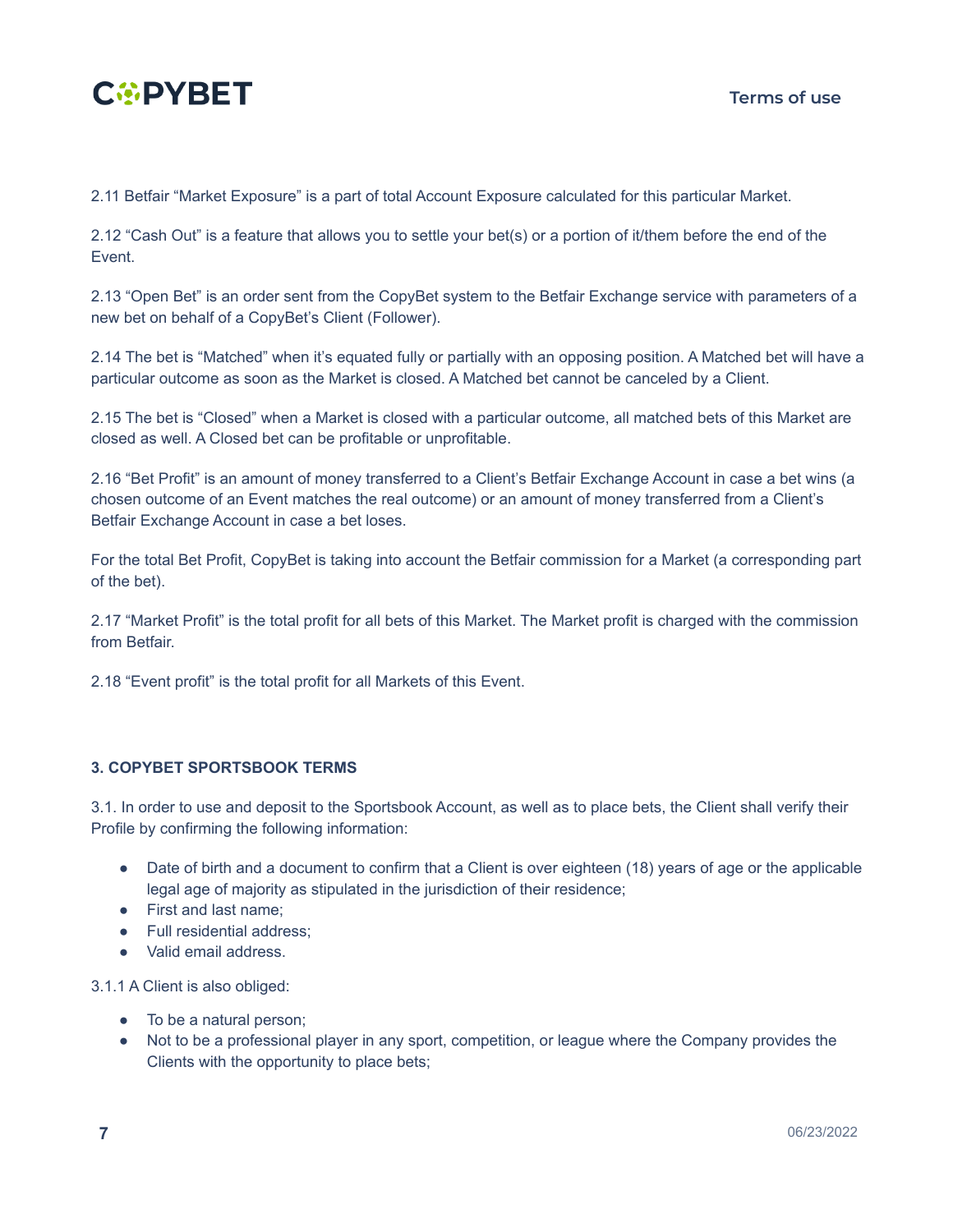

- Not to be an owner, trainer, or anyhow connected with a sports club/participants in any sport, competition, or league where the Company provides the Clients with the opportunity to place bets;
- Not to place bets on behalf of participants of events;
- Not to be restricted by limited legal capacity;
- Not to act on behalf of any other party;
- Not to be classified as a compulsive problem gambler, and/or be included (whether voluntarily or involuntarily) on any register or database of excluded players;
- Not to deposit money originating from criminal and/or other illegal activities;
- Not to deposit money via bank card, which a Client is not authorized to use and/or use a bank card in a jurisdiction, in which betting and gaming are prohibited;
- Not to be discharged bankrupt or have concluded any amicable agreements with loaners;
- Not be self-excluded or excluded by any company from the player list;
- Not to conduct any criminal activities whereby a Company's Sportsbook account is directly or indirectly involved;
- Not to use the Company's services if it is illegal in their country of residence. A Client has to make sure that they follow the laws of their country of residence, are fully responsible for opening accounts, and guarantee that gambling is not prohibited in their country of residence. The Company reserves the right to limit access to all or several sections of its website depending on some particular jurisdictions or territories;
- Not to find the Company's official website or services offensive, objectionable, unfair, or indecent;
- To maintain their Profile details at the Company up-to-date in terms of the following: full name, country of residence and valid email address.

3.1.2 A bettor applying to open a Profile at the Company acknowledges and accepts:

- All definitions and stipulations as stated under the Company's Terms of Use;
- The Company's Terms of Use as currently published on its official website, as well as any possible future changes to them;
- That their cooperation with the Company is governed by:
	- (i) the Company's Terms of Use as published in English;
	- (ii) any regulatory provisions or other decisions made by the Company;
	- (iii) the governing law of the place where the Terms of Use are applied.
- 3.2 "Event Participant" is an athlete or a team on which bets are placed.

3.3 "Single" is a bet placed on a single Event.

3.4 "Multiple" is a bet placed on the outcome of several different Events simultaneously. To win a Multiple bet, there should be no losses among outcomes of each Event.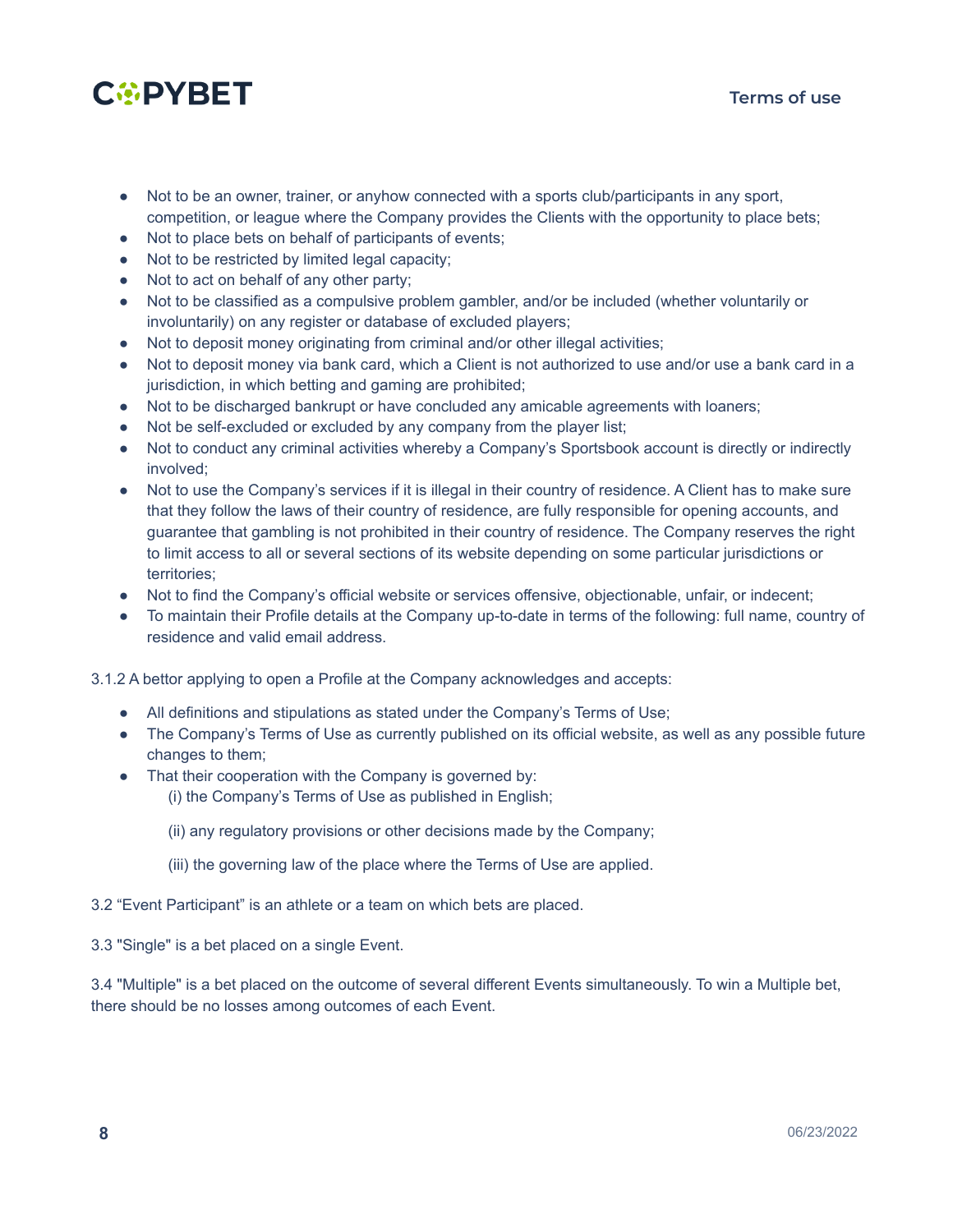

3.5 "System" is a set of "Multiple" bets of a particular set of Events. To win System bets, the indicated number of predictions should be correct. For instance, in the System "3 out of 4′, 3 out of 4 predictions must prove correct.

3.6 "Chain" is a set of "Single" bets, which includes independent Events. The sum of a single bet of the Chain is equal to the first bet of the Chain. The outcome of this bet is calculated and becomes the sum of the next bet. The process goes on until the sum on the account reaches zero.

3.7 "Handicap" is a bet considering an advantage or the leeway of the Event Participant(s), expressed in goals/points/sets, etc., which is provided by the bookmaker. A Handicap is added to a game result after it is over to determine the bet outcome.

3.8 "Total" is a bet on a game result, expressed in the number of goals, pucks, points, or games, scored (thrown, gained, or played) by the Event Participant(s).

3.9 Decimal odds are used by default. The Tipster can choose any other types of odds available in the CopyBet Sportsbook, such as:

- Decimal;
- Fractional;
- American;
- Hong Kong;
- Malay;
- Indo.

#### 3.10 BETTING RULES

3.10.1 The Company accepts bets on the outcome of sporting and other events with a deliberately unknown result, by using telecommunication networks for this procedure.

3.10.2 Every time when downloading the client application, regardless of the media resource used for that (via the Internet or mobile services), opening a CopyBet Sportsbook account and/or using an existing account, placing a bet or participating in any games, taking any prize, a Client confirms their consent with the current draft of the Terms of Use and undertakes the obligation to act in accordance with their regulations.

3.10.3 The Company reserves the right to refuse to open a CopyBet Sportsbook account to any Client.

3.10.4 The Company has the right to block the profile suspected of fraudulent activity or unfair betting. This decision is based on an internal investigation covering and taking into account the size, volume, and nature of the bets, etc. If there are any winnings and funds received within the frameworks of promotions on all accounts of this Client, they will be cancelled.

3.10.5 The Company has the right to suspend transactions and/or the payment of funds on the account in case of suspected fraudulent activity (multiple accounts, software for using arbitrage situations, capitalizing on arbitrage situations, using accounts for operations not provided by a bookmaker, abuse of Loyalty programs, unusual activity on a Client's account, such as a sudden increase of the number or the sum of bets, a large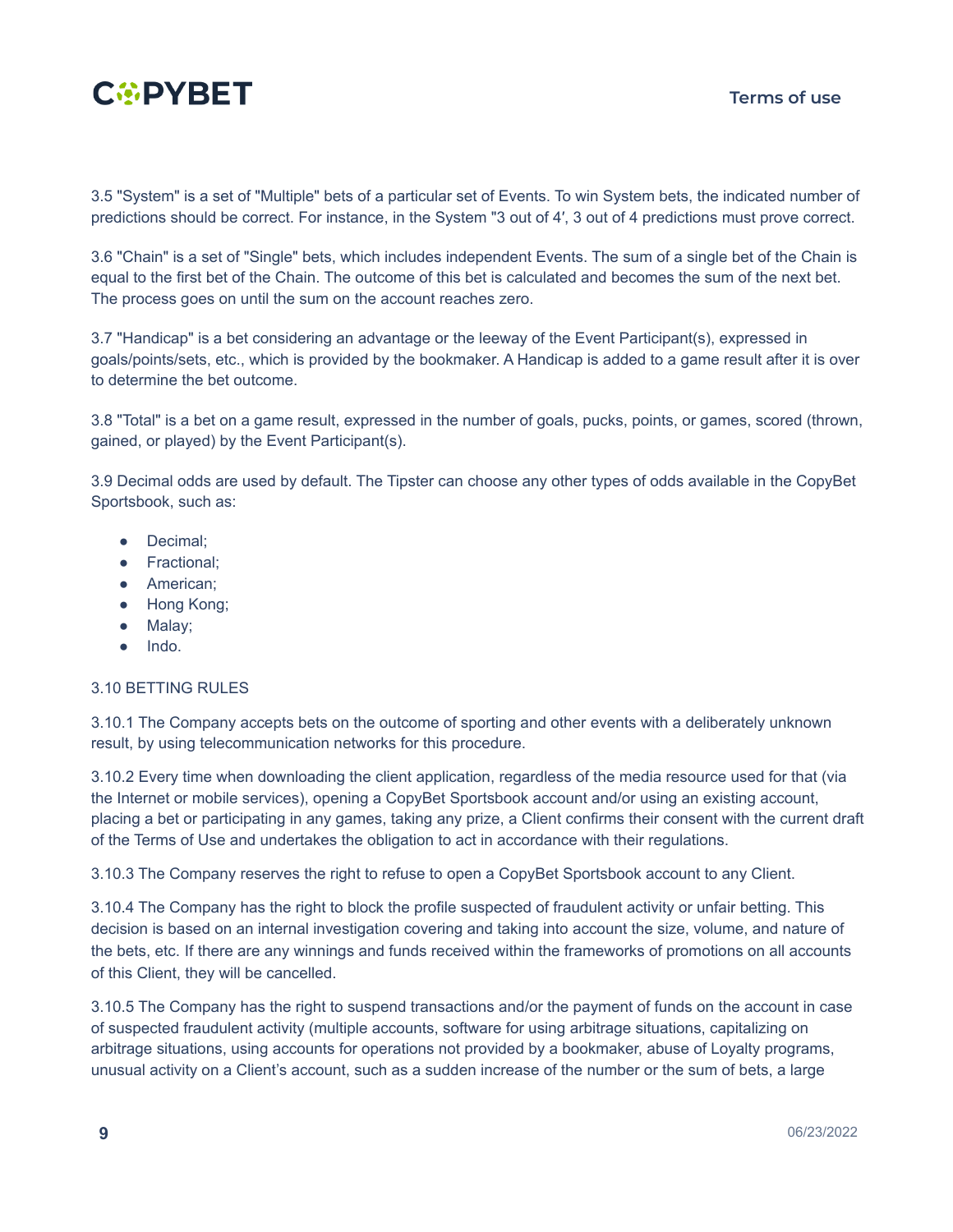

number of bets placed over a short period of time and a quick funds withdrawal immediately afterwards, etc.). In such cases, the Company has the right to perform a verification of the Client's activity for up to 14 working days, until the end of which all transactions on the account will be suspended.

3.10.6 If there are any suspicions of the honesty of the bets placed, the Company has the right to contact the customer and request additional information or ask leading questions about these bets, such as the explanations of the betting principle, why the event aroused the bettor's interest, as well as any other questions related to the bet, may be requested, which will help the Company to understand the honesty of betting. In case that the Company still has doubts about the honesty of bets placed, the Company reserves the right to block the Client's account, cancel all bets and allow the withdrawal of funds deposited.

3.10.7 In case of violations of the existing Rules the Company has the right to block the Client's Profile by giving the opportunity to withdraw only the amount of funds deposited.

#### 3.11 POLICY OF USE OF THE COMPANY'S OFFICIAL WEBSITE

3.11.1 The Company bears no responsibility for any losses or damages incurred by a Client as resulting from the use of its official website or its content. This provision equally applies to the use of the website by any person, inability to access the website, delays in functioning or transmission of data, failures in communication lines, as well as any errors, misprints, or omissions in the content of the website.

3.11.2 Loading photos and videos from the Company's official website or its sub-sites is permitted only for private use. Publication, transmission, or reproduction of this data for any other purpose is strictly prohibited.

#### 3.12 POLICY OF BETS

3.12.1 The values of the parameters (including "Handicap" and "Total" Bets) and odds of the events specified in the line of the current day may change after any Bet but conditions of the Bets placed before remain the same, except in cases of technical and obvious mistakes in the line.

3.12.2 Only the amount confirmed and registered by the Company is accepted as an amount of Bet.

3.12.3 A Client is the only person who is responsible for Bets. Once a Bet is made and its acceptance is confirmed by the Company, it cannot be changed or canceled by a Client. The Company bears no responsibility for the "lost" or "double" Bets made by Clients. Please, be very careful when checking the parameters of all the Bets you have placed on every stage.

3.12.4 A Client's loss of their password cannot be a reason for the cancellation of a Bet or the cancellation of the request for payment of winnings.

3.12.5 A Bet is considered accepted as soon as it is confirmed by the Company. All accepted Bets are displayed in the "Bet History" menu. In some cases, there may be a delay until a Bet is listed in the above-mentioned menu. In case of any dispute, the time when a Bet was registered in the Company's system is considered to be its true submission time. Even If a Client did not receive any notification about the acceptance of a Bet, it is still considered to be accepted if it is displayed in the "Bet History" menu.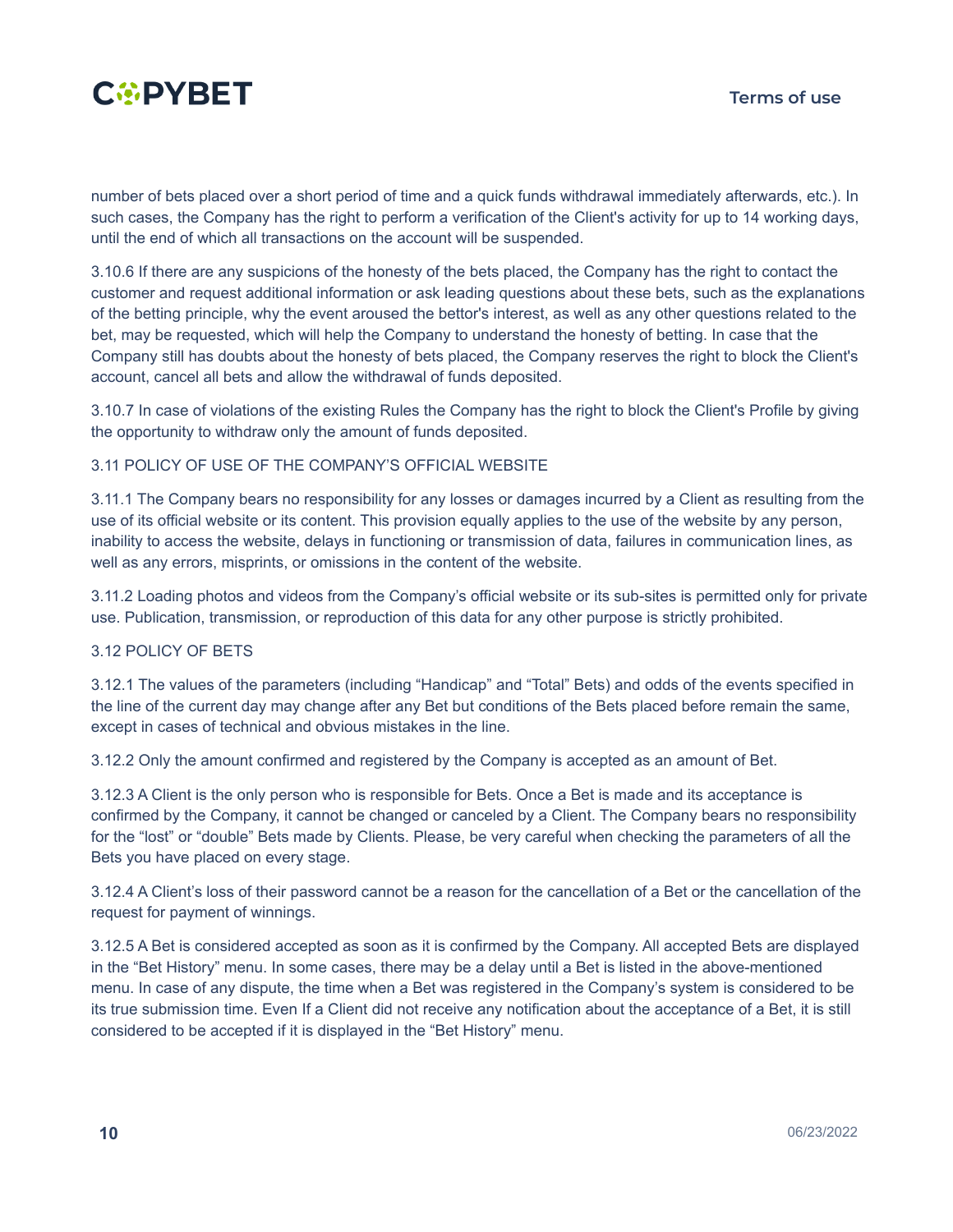

3.12.6 Failures of communication or other technical issues in the Client's communications are not a reason for the cancellation of a Bet if this Bet has been registered on the Company's server.

#### 3.13 DATA DISPLAY

3.13.1 The Company is not responsible for the accuracy, completeness, and timeliness of the proposed information services, including data on "Live" events and mailing services.

3.13.2 The Company makes every effort to make the information on events (such as results, the time and duration of a game, and the statistics of teams /players, etc.) be correct. However, this information is displayed only for informational purposes and the Company is not responsible for any errors or delays in this data.

3.13.3 The Company is not responsible and does not accept any claims regarding the accuracy of the translation of team names and the names of the players from foreign languages.

3.13.4 If in the indicated event/match there is more than one member with the same surname and during the Bet acceptance the full name of the athlete or other features identifying them uniquely have not been indicated, all Bets on positions with this athlete are refundable.

3.13.5 If in the name of the match or position one or more entrants are indicated in the line incorrectly (except for errors in translation when the other team/entrant of the represented tournament is indicated instead of the necessary one), all the Bets on that event are recognized as invalid and a return is made. Only the Company has the right to determine the events belonging to different categories.

3.13.6 In the cases when the specific details of the team, such as a particular age group (for example U18 years/U21 years/youth teams), gender (women), or the status of the team (reserve) are not indicated thus resulting in the marking of the other team in the line instead of the declared one, all Bets on this match are refundable. In other cases, when there are incomplete names or possible grammar errors in the line, all Bets remain in force. If the gender of participants is not indicated in the line, it is considered that the gender of teams is male. In the case when women's teams are participating in a match, it is necessary to have a detailed indication about it in the line, otherwise, Bets on this match are subject to return.

3.13.7 The date and time indicated in the line are the date and time, after which Bets on the event (except for "Live" events) are no longer accepted and do not necessarily match the date and time of the actual start of the event. The actual time of the event for counting the Bets results is considered the time of the start of the event, which is determined based on the official documents of the organization conducting the competition, as well as the Company's data.

3.13.8 If the place of conducting a meeting is not indicated in the line, the host of the field is indicated first (except for competitions of American types of sports) in the list of events. All the information contained in the "cap" relating to a particular sport, is of an ancillary character. Possible errors in the given information are not a ground for the return of bets.

3.13.9 During the acceptance of Bets for "Live" events, a delay, the value of which may vary depending on the sport, market, and other features, is determined exclusively by the Company for security and protection from the Clients' subsequent Bets.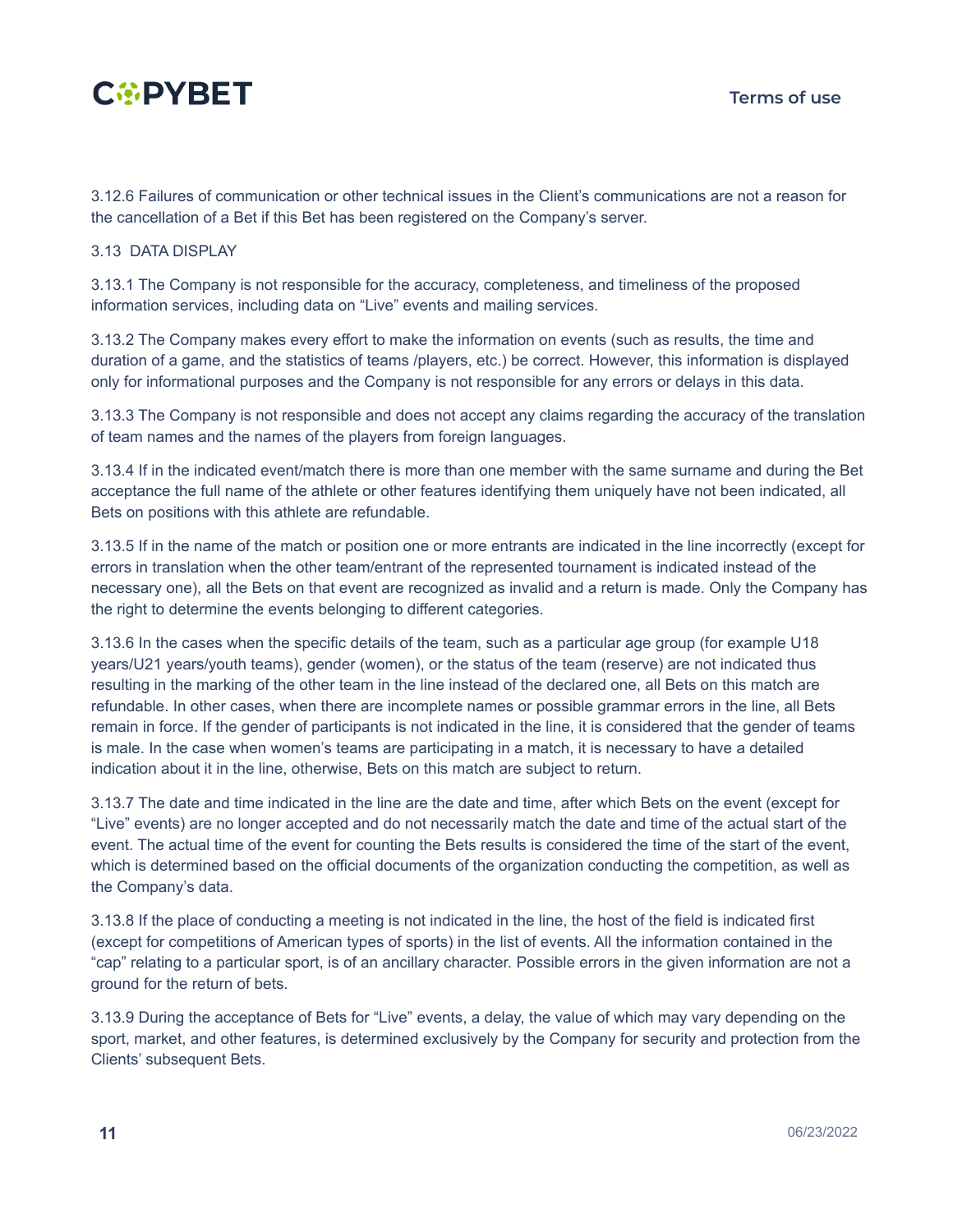

3.13.10 For the Clients' convenience and taking into account the specificity of "Live" events, odds for which change very often, a Client can choose one of the following options: "Accept all changes in the odds", "Accept only marked-up odds" or "Do not accept Bets if the odds change," which determine a corresponding algorithm of a Bet.

3.13.11 Incorrectly indicated date of the conducted match is not a ground for the cancellation of a Bet.

3.13.12 If a match began at the time, at which it was previously interrupted and it was not stipulated in the line, the Bets are refundable.

#### 3.14 INTERLOCKING EVENTS AND OUTCOMES

3.14.1 In "Multiple" and "System" Bets, it is forbidden to include different events that relate to the same match and can be interconnected. If any events that relate to the given match were included in such Bets, these Bets are refundable, even if the computer program accepting the Bets did not block them when accepting. The Company reserves the exclusive right to determine whether the events are connected in case any disputes arise.

3.14.2 In the game on "Qualify/Not qualify from the group" in "Multiple" and "System" Bets, it is allowed only to bet on one team from the given group. If this condition is violated in such bets on "Qualify/Not qualify from the group", the given Bets are refundable, even if the computer program accepting the Bets did not block bet when accepting. The Company reserves the exclusive right to decide whether to accept bets on the position of "Qualify/Not qualify" in "Multiple", "System", and "Single" bets.

#### 3.15 OBVIOUS AND TECHNICAL ERRORS

3.15.1 The Company is not responsible for errors in typing, transfer, or counting of Bets. In particular, the Company reserves the right to correct obvious errors made while entering information on betting odds and/or calculation of the amounts of Bets (for example, errors in the odds indicated in teams incorrectly, incorrectly indicated events, etc.), or declare invalid the corresponding Bets even after completion of the event. In the cases of correcting obvious errors, Bets are returned. The most common types of technical errors are the following:

3.15.2 Errors of input of odds – when the odds (or the parameters of the "Handicap/Total" Bets, etc.) are displayed without a decimal separator (dot or comma) or with any additional digit in the number.

For example: instead of the odd 1.8, 18 is displayed, instead of 2, 23 is displayed, instead of 3, 30 is displayed, etc.

3.15.3 "Mirror Errors" – when the odds for players are displayed in a diametrically opposite manner. In this case, the favorite of the game (including the current favorite of the "Live" event) is displayed with the odds exceeding the odds of the outsider of the given event.

Example: Basketball. Barcelona-Unicaja. The winner of the match. Instead of [1.2 and 4], [4 and 1.2] is displayed.

3.15.4 Writing errors – if all the odds are indicated correctly but the teams are written in an incorrect order (usually occurs for events taking place on a neutral field).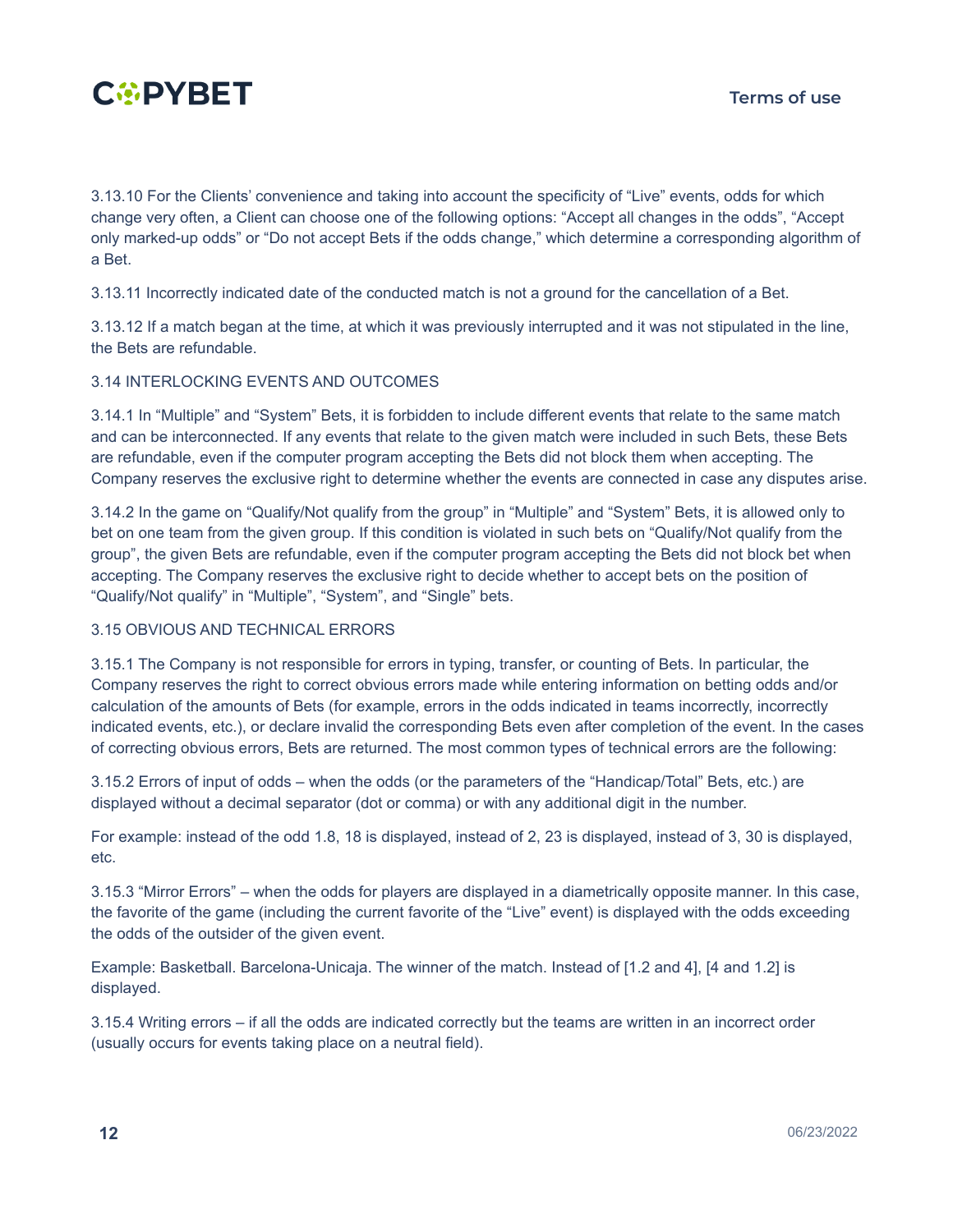

Meaning for the previous example record:

[Basketball. Unicaja-Barcelona. The winner of the match. 1.2 and 4]

instead of

[Basketball. Barcelona-Unicaja. The winner of the match. 1.2 and 4].

Clear indicators of obvious errors are a very large difference in the odds of the CopyBet Sportsbook and other bookmakers, as well as the odds that are not backed up by anything significant for this match. The right to determine the nature of errors belongs exclusively to the Company.

3.15.5 The Company reserves the right to cancel the Bets made on deliberately incorrect odds. A Client will be informed about changes in their Sportsbook account balance immediately.

3.15.6 The Company reserves the right to cancel the Bets even after the end of the event if these Bets are won by a Client as a result of a technical failure or an obvious error.

3.15.7 In the cases when due to technical reasons the Client's Bets were not maintained by the necessary amount of funds in their Sportsbook account, these Bets are considered as invalid and refundable.

3.15.8 In the case of any mistakes in financial operations on a Client's Sportsbook account, a Client shall immediately notify the Company about the above-mentioned mistakes. If such mistakes resulted in a negative balance on a Client's Sportsbook account, the Company has the right to cancel the Bets despite the fact that they were made before the error occurred.

3.15.9 The Company reserves the right to bring a Client to responsibility for any damage caused to the Company if a Client used a technical or administrative error intentionally when making a deposit and/or other financial on their Sportsbook account.

#### 3.16 BETS ON CREDIT

3.16.1 The Company does not accept any Bets or provide services to Clients on credit. All Bets and services must be paid by a Client with funds from their Sportsbook account.

#### 3.17 RESTRICTIONS ON BETS

3.17.1 The Company has the right to deny a Client in placing Bets without giving any reason and reserves the right to close or temporarily block Sportsbook accounts of individual Clients without prior notice.

3.17.2 The minimum and maximum size of Bets for all sporting events is defined by the Company and is subject to changes without prior written notice to Clients. In addition, the Company reserves the right to impose special restrictions on Sportsbook accounts of individual Clients.

3.17.3 Placing bets from the same IP address (from the same device or local area network) is prohibited by the Company. Otherwise, it will be considered as collusion (cheating). In such cases, a Client shall give reasons for using provided services and have them approved by the Company. The Company has the right to cancel the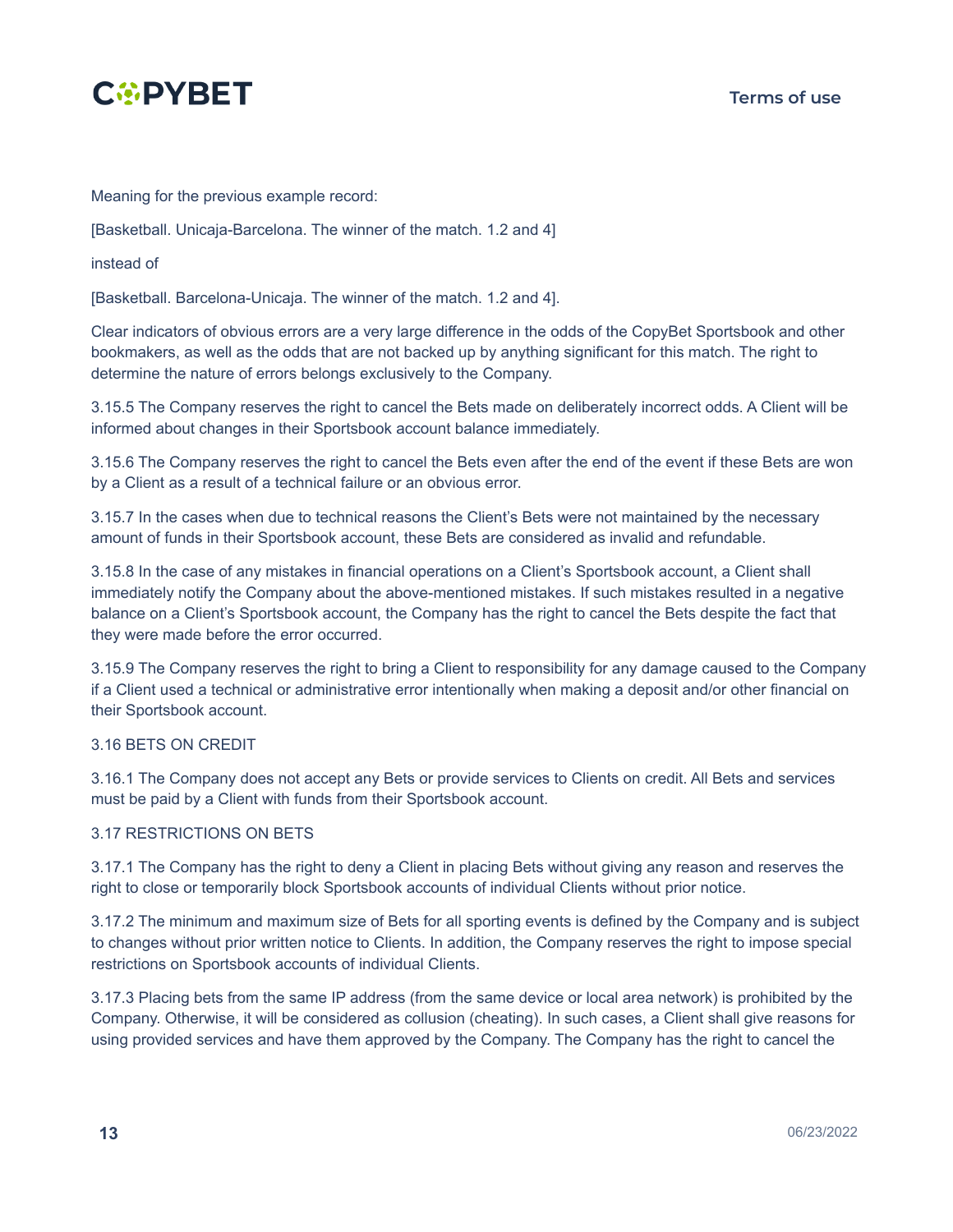

winnings of such Clients, ask them to provide documents and other data (including photos) verifying their registered identity or even block their accounts.

3.17.4 Winnings on Bets are paid only within the limits set with maximum limits of the Company. If a Client has made a Bet and the winning exceeds the maximum, the Company is not obliged to pay any amount of money exceeding the maximum limit.

#### 3.18 LATE BETS

3.18.1 Bets placed after the start of the event (except the Bets for "Live" events) are invalid and returnable in all cases, while "Multiple" and "System" Bets are calculated using the odd equal to 1 (One). Any Bet (including Bets for "Live" events) made on an event, the result of which is already known by the time of the Bet acceptance is considered invalid and refundable.

3.18.2 If a Client wishes to challenge the time of the start of the event, they must provide an official document (or a link to the website of organizers of the given event) to the Company, which confirms the actual time of the start of the event on which the given Bet was made.

3.18.3 In the case of any disputes regarding the time of the start of the event, if the organizers of the above-mentioned event cannot provide official information on the matter, the Company's information about the start time of the event is considered the only correct one.

#### 3.19 REFUND

3.19.1 If a refund is declared about the Bet, such Bet is considered as won with the odd of 1 (One). In the case of "Single" Bets, this means that a Client will get back the amount of money they placed on this Bet. In the case of "Multiple" or "System" Bets, the total odd will be changed in the following way: in the event, where a refund occurred, the odd will get the value 1 (One), the odds on the remaining events will remain unchanged, and the final odd will be counted according to a similar scheme. Only the odd of the outcome on the event, on which was given a refund (one of the factors (multipliers) of the final odd of "Multiple" or "System"), will get the value 1 (One).

3.19.2 A Bet is refunded if as a result of the match the total number of scored goals is equal to the total of the Bet and among the proposed outcomes of the given total Bet there was no option "Indicated number of goals". A Bet is refunded in a similar way for the individual totals, totals of the player, totals of cards/corners/removals, fouls, and other parameters if the final value of the match and the proposed parameter of the total are equal.

#### 3.20 FIXED MATCHES

3.20.1 In the case of possible interference in the match result and the formation of the odds for the match (including cases of suspicion in match-fixing), the Company reserves the right to suspend the payments on this event or cancel the Bets on this match, as well as hand over the information to the appropriate authorities for further investigation and prevention of similar incidents.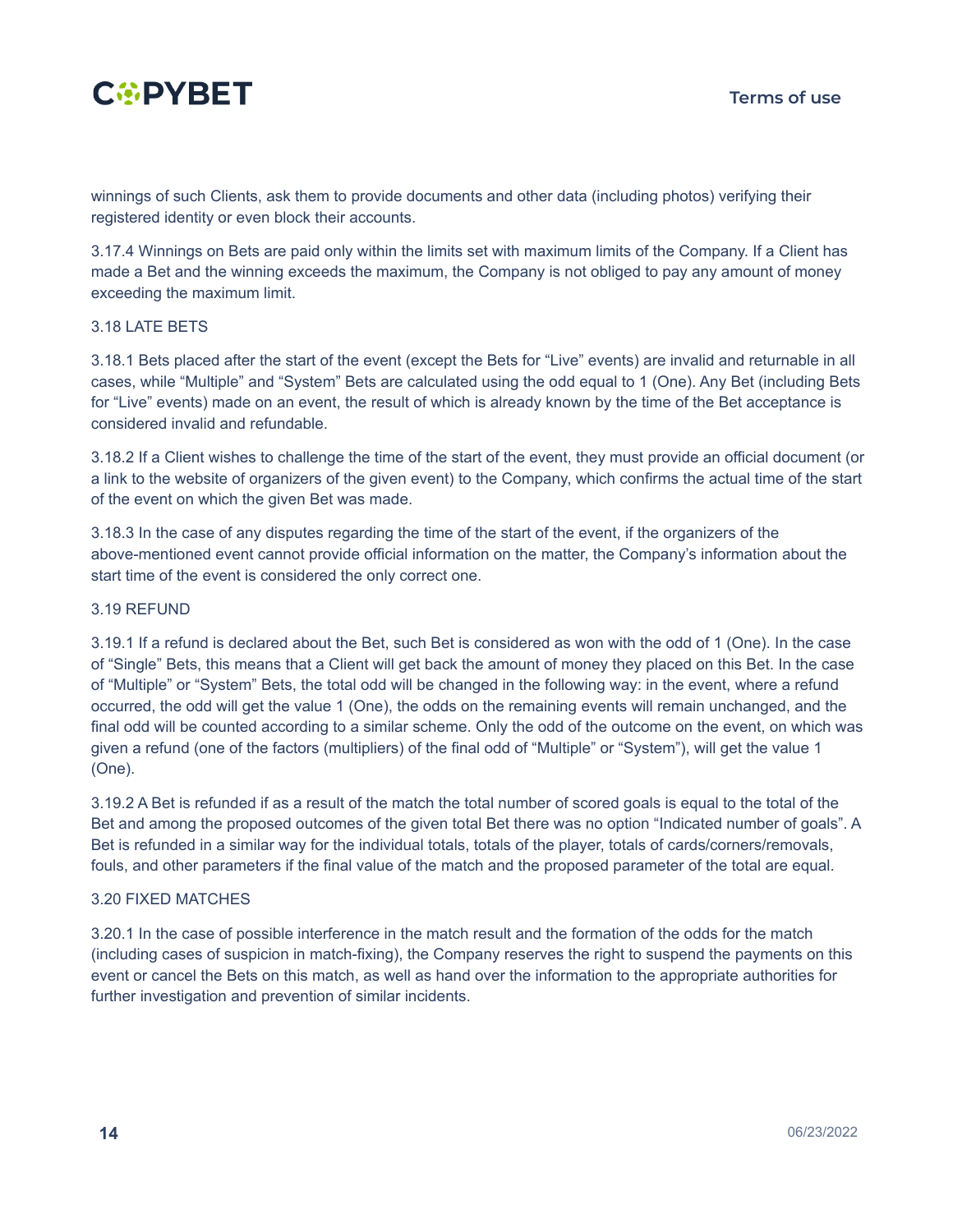

3.20.2 The Company reserves the right to suspend the payment of the Bets and make a refund on them if there are solid reasons to believe this match was fixed. Such reasons may be based on the size, number, and nature of the Bets made using one or all of the possible methods of betting.

In such cases, the decision of the governing bodies of relevant federations and regulatory bodies are also taken into account. In such cases, the Company reserves the right to hand over the information to all concerned parties for further investigation and to prevent similar incidents in the future.

#### 3.21 NEUTRAL FIELD

3.21.1 In the cases when the match is transferred to a neutral field (NF), the Bets remain valid but they are refundable in the cases when the match is transferred to the opponent's field. In the case when both teams are from the same city and the match is transferred to any other field, Bets are valid and are not refundable. In international matches, the refund of Bets is made only when the match is transferred to the field of an opponent country.

#### 3.22 INTERRUPTED EVENTS

3.22.1 An event is considered interrupted if there was no play for an indispensable amount of playing time specified according to the rules, even if the result at which the event was interrupted is later confirmed to be final.

3.22.2 The matches are considered as ended if they have been interrupted (not finished) in the timeframe specified below:

Soccer - 90 min;

Futsal (duration 2 x 20 minutes.) - 35 min;

Futsal (duration 2 x 25 minutes.) - 45 min;

Basketball 48 minutes (NBA, and PBA, CBA) - 43 min;

Hockey NHL (National Hockey League) - 55 min;

Bandy - 60 min;

Eurohockey - 50 min;

American football - 55 min;

Baseball – pre-match 5 periods (innings), live 9 periods (innings);

Handball - 50 min.

3.22.3 For interrupted events recognized as canceled (if not otherwise stipulated in the Rules of the sport), all Bets are refundable, except for ones for which the result is exactly defined at the time of the stop of the event. For interrupted events, Bets on the relative performance time (periods, etc.) are subject to unconditional return.

3.23 EVENTS TRANSFER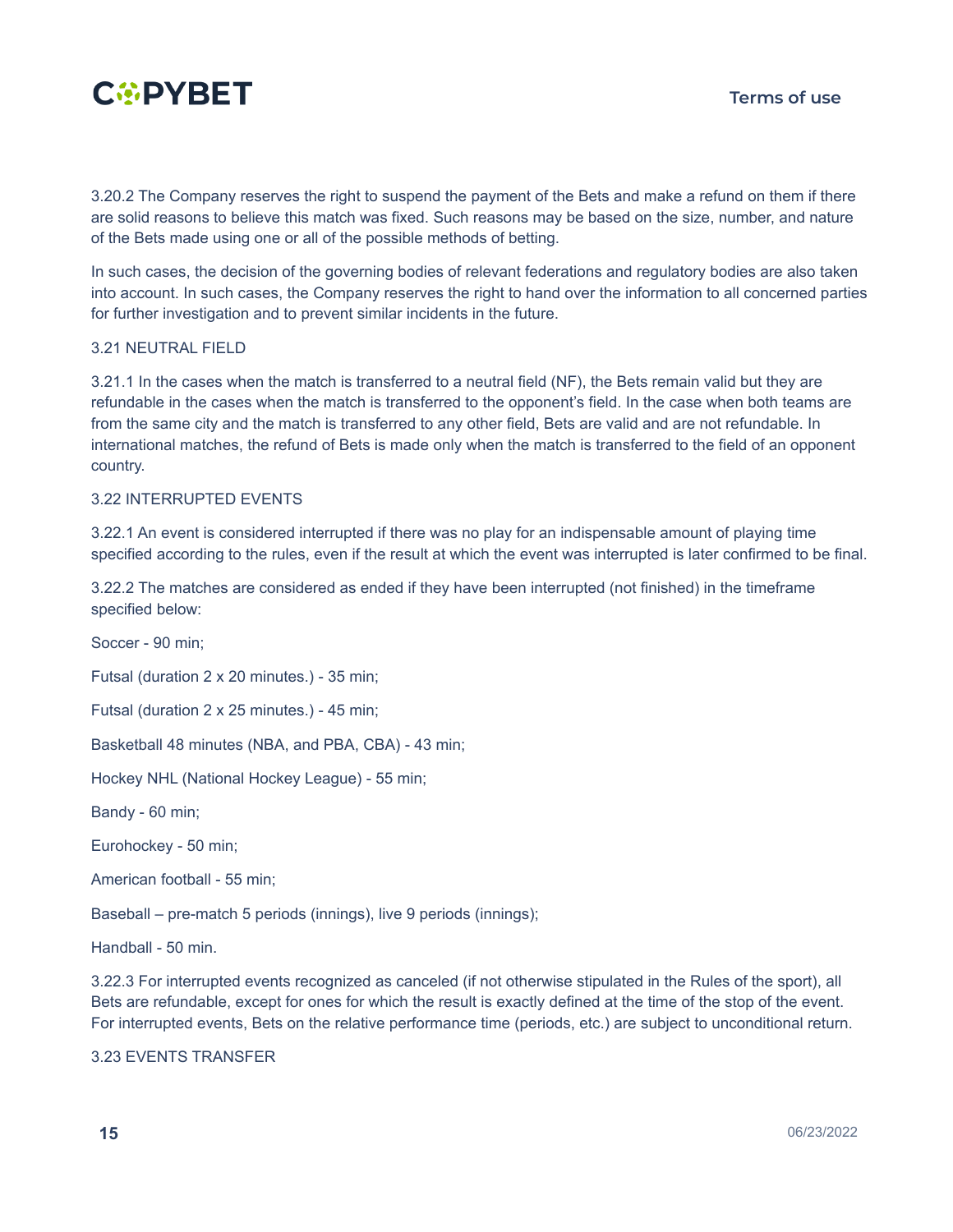

3.23.1 If the start time of the event has been changed and otherwise is not stipulated in the Rules of sports, all Bets on the event are refundable.

3.23.2 In the cases of "Passing to the next round" matches, when the game is postponed to subsequent days or the field is changed, the Bets remain valid. If the "Passing" of the team, which goes to the next round, is later canceled because of any reason, the event is disregarded and the payment is made according to the results of played matches. If the second match did not take place or was interrupted, then all Bets on it, including the "Passing", are refundable.

Payouts on the "Passing" are made only for Bets made before the first match. If none of the matches takes place, the Bets will be refunded.

#### 3.24 CALCULATION OF BETS

3.24.1 The Company validates the results based on official reports and alternative sources of information (including videos of the event) after the event is finished. Calculation of Bets is based on the results published on the Company's website at www.copybet.com in the "Results" section. In the case of discrepancy of results from different sources of information, as well as in the case of their obvious mistakes, the final decision to determine the results belongs to the Company.

3.24.2 All claims of the Clients regarding the correctness of the results published on the Company's website should be based only on the basis of official sources of information (websites of regulatory bodies for these championships). Information from other sources cannot be considered a basis for the reviewing/recalculation of Bets.

3.24.3 Valid (factual) results are considered to be the results, which are announced based on official protocols or other legit sources of information right after the end of the event.

The Company uses the following official sources:

www.atptennis.com

www.ausopen.com

www.beto.gr

www.bundesliga.at

www.bundesliga.de

www.daviscup.com

www.euroleague.net

www.fedcup.com

www.fhr.ru

www.fide.com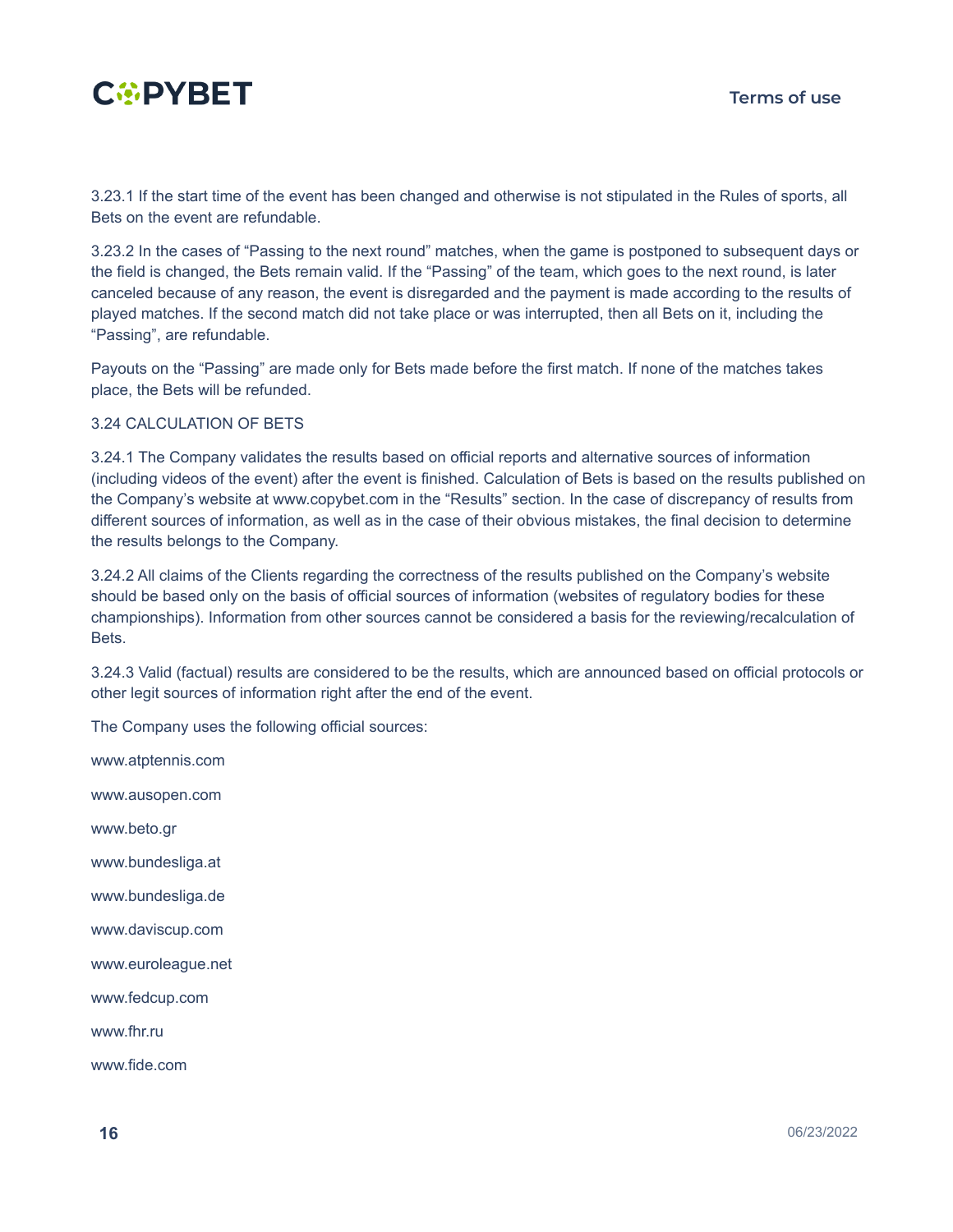

www.fifa.com

www.gazzetta.it www.iccworldtwenty18.com www.itftennis.com www.laliga.es www.lfp.fr www.mlb.com www.mlssoccer.com www.nasdaq.com www.nba.com www.nfl.com www.nhl.com www.nyse.com www.pgatour.com www.premierleague.com www.rfpl.org www.rolandgarros.com www.rusbandy.ru www.russiabasket.ru www.sportinglife.com

www.turkish-soccer.com

www.uefa.com

www.usopen.org

www.volley.ru

www.wimbledon.com

www.wtatour.com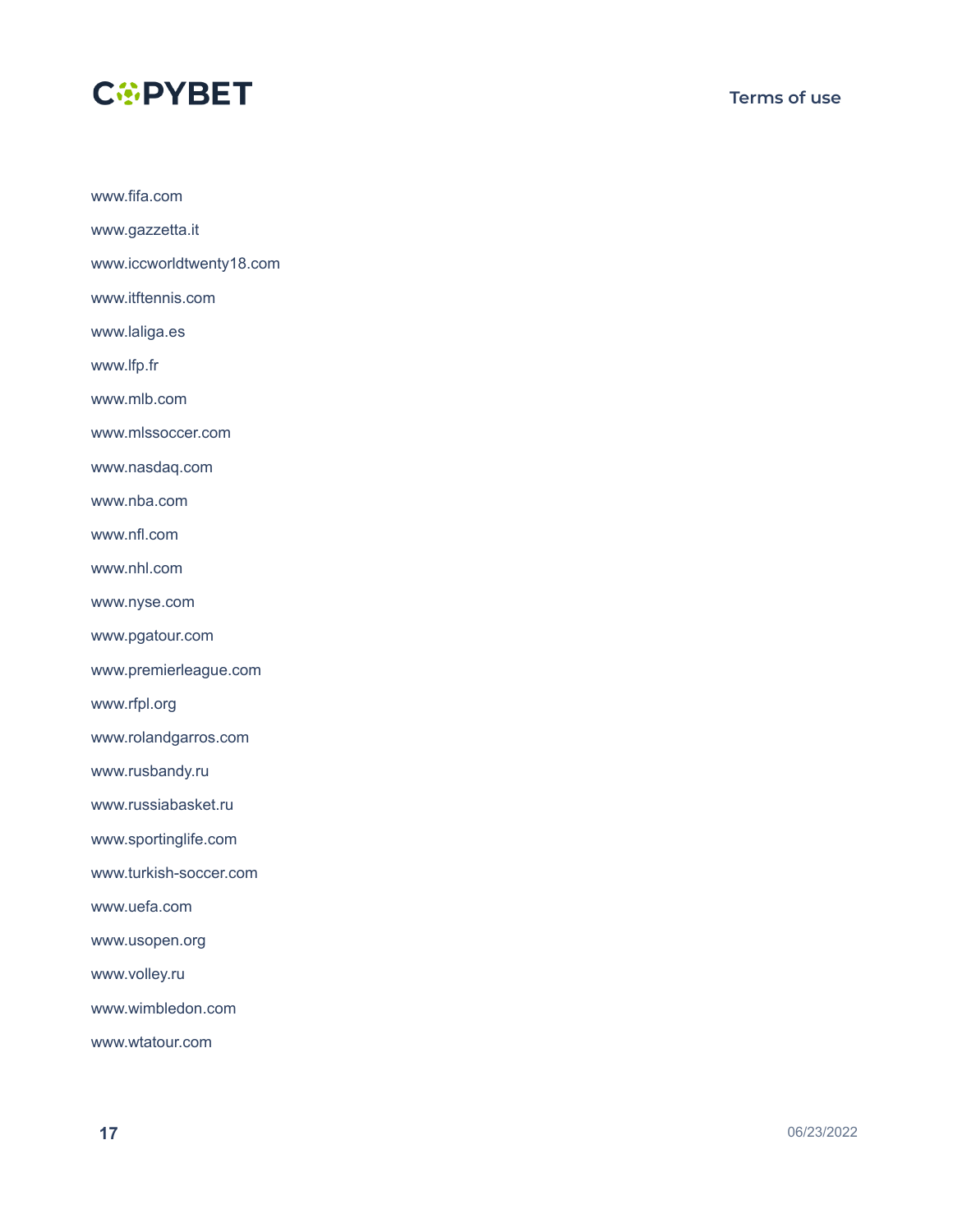

The Company can use other official sources if necessary.

In exceptional cases, the Company reserves the right to use video reviews to adjudge the true result.

3.24.4 "Live" events Bet results are calculated based on what is known immediately after the end of the event/competition. All following changes (for example, changes by decision of a jury after the game) are not taken into account while deciding the Bets. The Company itself calculates these Bets based on its statistical data about the actual course of the game. If otherwise is not indicated, all "Live" Bets on non-participating athletes in the competition will be invalid.

3.24.5 In cases when the Company's statistics based on TV coverage are different from the official statistics, the Bets are calculated according to the Company's statistics.

3.24.6 If more than one participant or team is declared as a winner of the competition, the odd of winnings is divided by the number of winners. In this case, the odd can't be less than 1 (One).

3.24.7 All operations on Sportsbook accounts are made in the currency chosen by a Client during account registration.

3.24.8 All Bets, the outcomes for which are already known (in particular, Bets on "Who will score the next goal" or "Win a certain part of the match), are considered valid and are calculated even if the event or tournament was suspended.

3.24.9 If a match is not completed and is considered incomplete, then all Bets on it are refundable (except what is mentioned in article 3.22.1), even if the result, at which the event was interrupted, is later confirmed as final.

3.24.10 The result announced on the day of the match is taken for the result of the match, if it does not contradict the special rules of individual sports. Any possible changes in the result of the event, conditioned by the revision of the results of the event by governing bodies and disciplinary penalties of teams are not taken into account and the initial results of the calculation of Bets remain in force.

#### 3.25 NON-PARTICIPATION IN THE EVENT

3.25.1 If it does not contradict the special rules of individual sports, when an event participant, who a Bet was made on, for whatever reason cannot take part in the event, a Bet is considered valid and lost by a Client. The exceptions are the following cases:

The event (tournament) is canceled;

The event (tournament) is considered invalid;

The location of the event was changed;

The event (tournament) is interrupted or postponed.

3.25.2 In the case of "Who is taller" Bets with two outcomes, if one of the participants refuses to take part before the event/tournament, a Bet is refundable.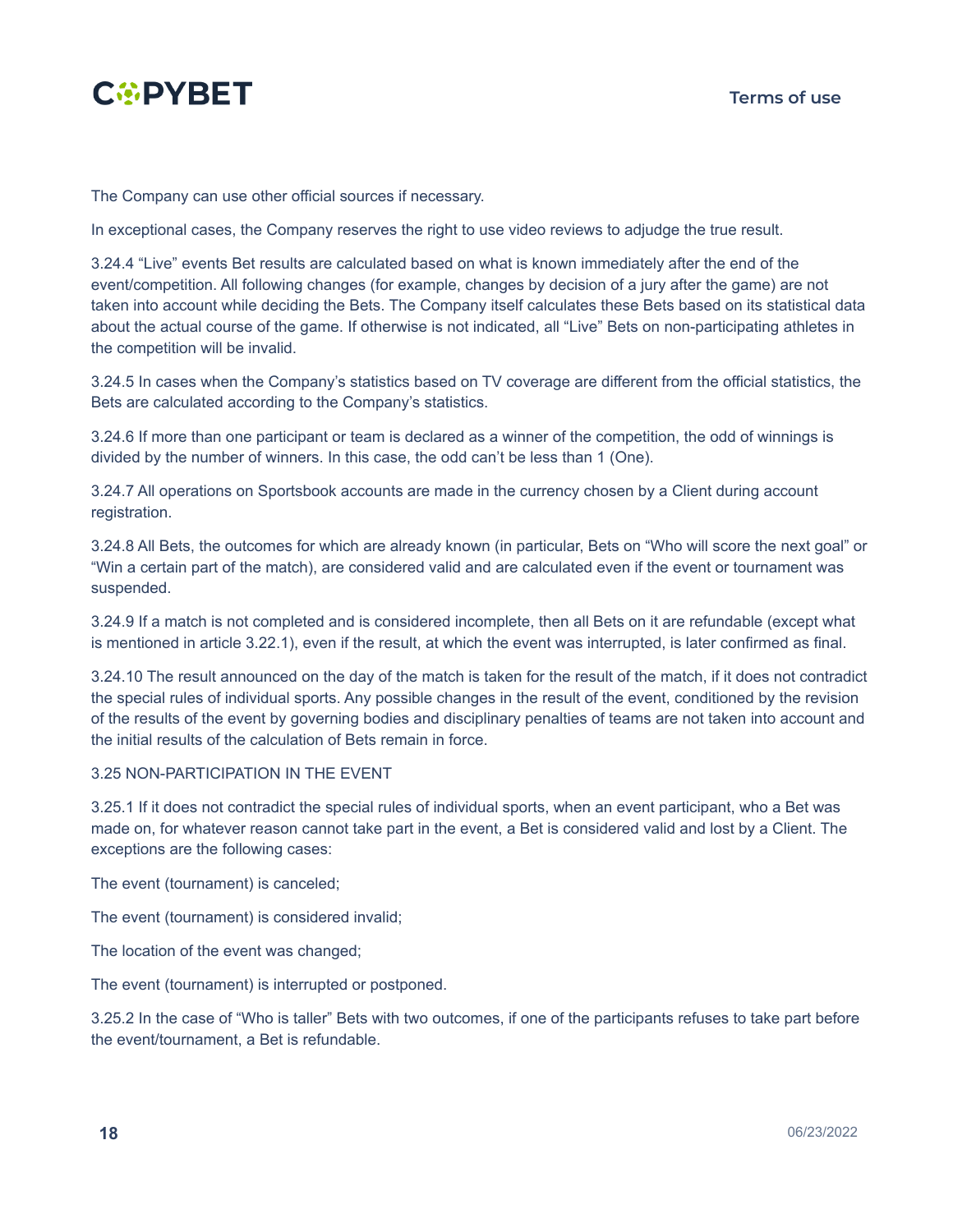

#### 3.26 RULES OF SPORTS BETS

3.26.1 Sports Bets rules take precedence over the General Rules.

3.26.2 Some Types of Bets:

3.26.3 In the case of Bets on "Odd number/Event number of Total", regardless of the sports and the proposed position (including total goals/cards/fouls, etc.) if the result is "0′′, the Bets are calculated as "Event number".

3.26.4 All Bets on the number of medals are calculated according to the official medal table at the end of the event. Any changes undertaken by the governing bodies later are not taken into account.

3.26.5 Any medals won by the country team in any competitions shall be considered as one regardless of the number of participants in this team.

3.26.6 In the case when some market has the potential outcome "Any other", this outcome includes all participants of the event not listed in the options of that market separately.

3.26.7 In the case of game on any event in the "Additional markets" of tours (total number of goals, wins, losses, draws, angular, yellow cards, etc.), only those matches of the tour are taken into account, which are included in the daily line.

#### 3.27 FINANCIAL LIMITATIONS

3.27.1 The minimum Bet on any event in any category is £1. The maximum Bet on any event in any category is £10 000.

3.27.2 The maximum winning odd for "Multiple" and "System" bets is 1 000. "Multiple" Bets and each variant in "System" Bets, in which the odd of winnings exceeds the maximum, are calculated with the odd of 1 000. In these cases, the sum of winnings cannot exceed the maximum payment for a single Bet.

3.27.3 The maximum individual bet liability is £10 000.

3.27.4 The maximum Payout in any category is £10 000.

3.27.5 The maximum amount of a Bet on the event depends on the sport and the event. It is defined by the Company specifically for each event and each type of a Bet. This amount for any type of a Bet is subject to change without prior written notice. The Company reserves the right to limit the maximum Bet amounts on individual events, as well as introduce and remove specific restrictions on the accounts of individual Clients without notice or explanation of reasons.

3.27.6 All financial restrictions may apply to any individual Client or a group of Clients acting as a collective unit, who have placed Bets containing the same match selections. If a Client places a series of Bets with the same selections, the total payout for them may be limited to the amount of one maximum payment regulated by existing restrictions.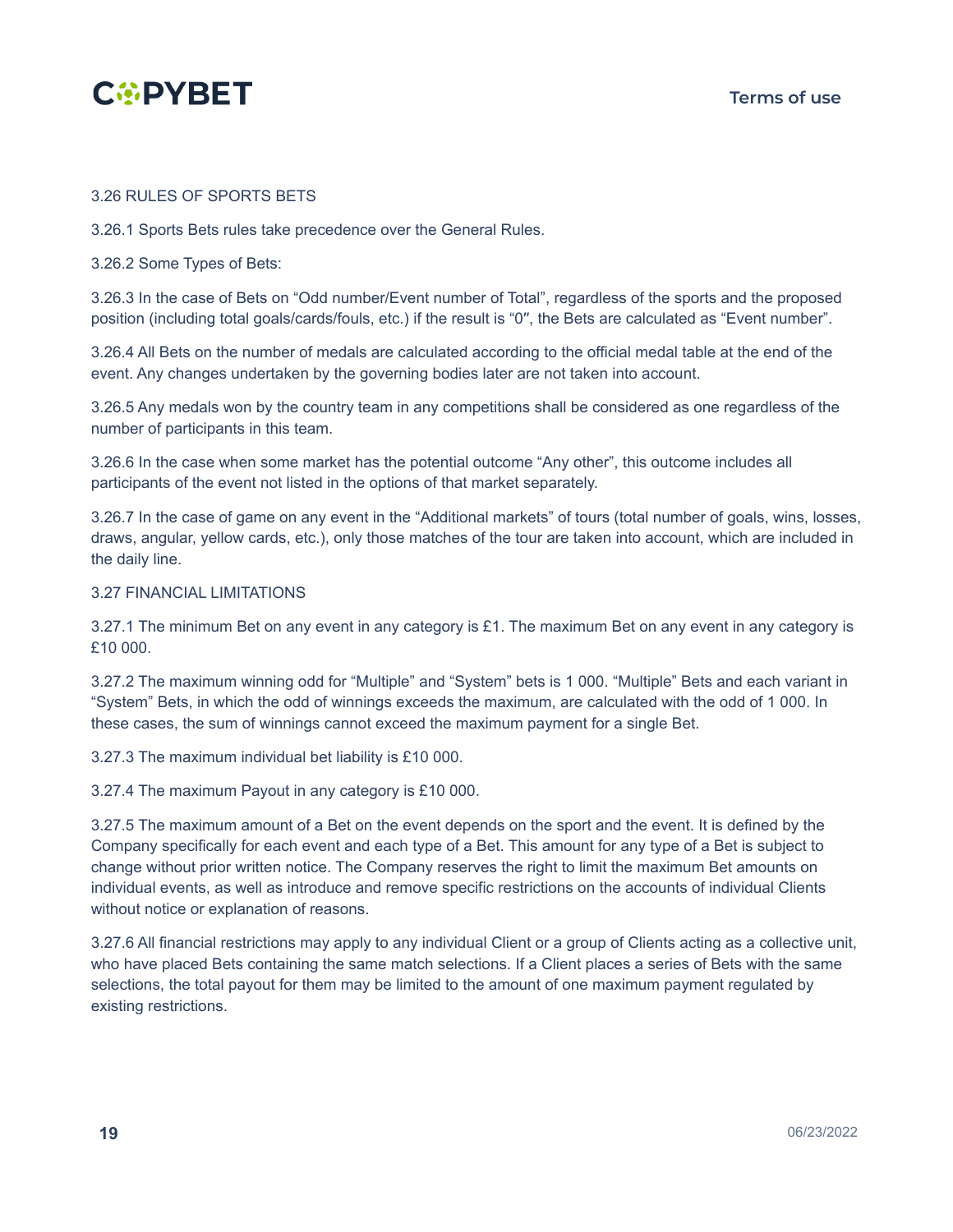

### **RISK DISCLOSURE**

#### <span id="page-18-0"></span>**4. RISK DISCLOSURE**

4.1 A Follower agrees with the fact that using CopyBet services is associated with risks. A Follower fully accepts the risk of possible losses that can occur as a result of the activity of a Tipster.

4.2 A Follower accepts that ignorance or misreading of these Terms of Use does not exempt from the liability and/or risks.

4.3 A Follower accepts the risk of possible losses or lost profit resulting from non-execution or partial execution of copied bets due to low liquidity on the market, insufficient funds of Follower's CopyBet Profile, or other factors.

4.4 A Tipster accepts the fact that using CopyBet services is associated with risks. A Tipster performs operations solely on their own behalf, at their own expense and risk.

4.5 A Follower, a Tipster, and an Affiliate accept the risk of possible losses or lost profit due to the rounding of exchange rates during the balance operations within their Wallets.

4.6 If necessary, a Client shall pay their taxes and file a tax return on their own in their jurisdiction of residence.

### **COPYBET PLATFORM OPERATION**

#### <span id="page-18-1"></span>**5. BASIC COPY-BETTING PRINCIPLES WITHIN THE PLATFORM**

5.1 The CopyBet platform detects new open bets on a Tipster's account and copies them by opening bets on Followers' accounts.

5.2 Priority of copying: in the case when a Tipster has several Followers, bets are copied on the "first come, first served" basis.

5.3 While being copied, Follower's bet parameters (price, size, and others) are defined by the CopyBet platform based on many factors, such as:

- Subscriptions settings (Copy Ratio, Limit Loss, etc.);
- Currencies of Tipster's and Follower's accounts (in proportion to rates);
- A Tipster's Cash Out.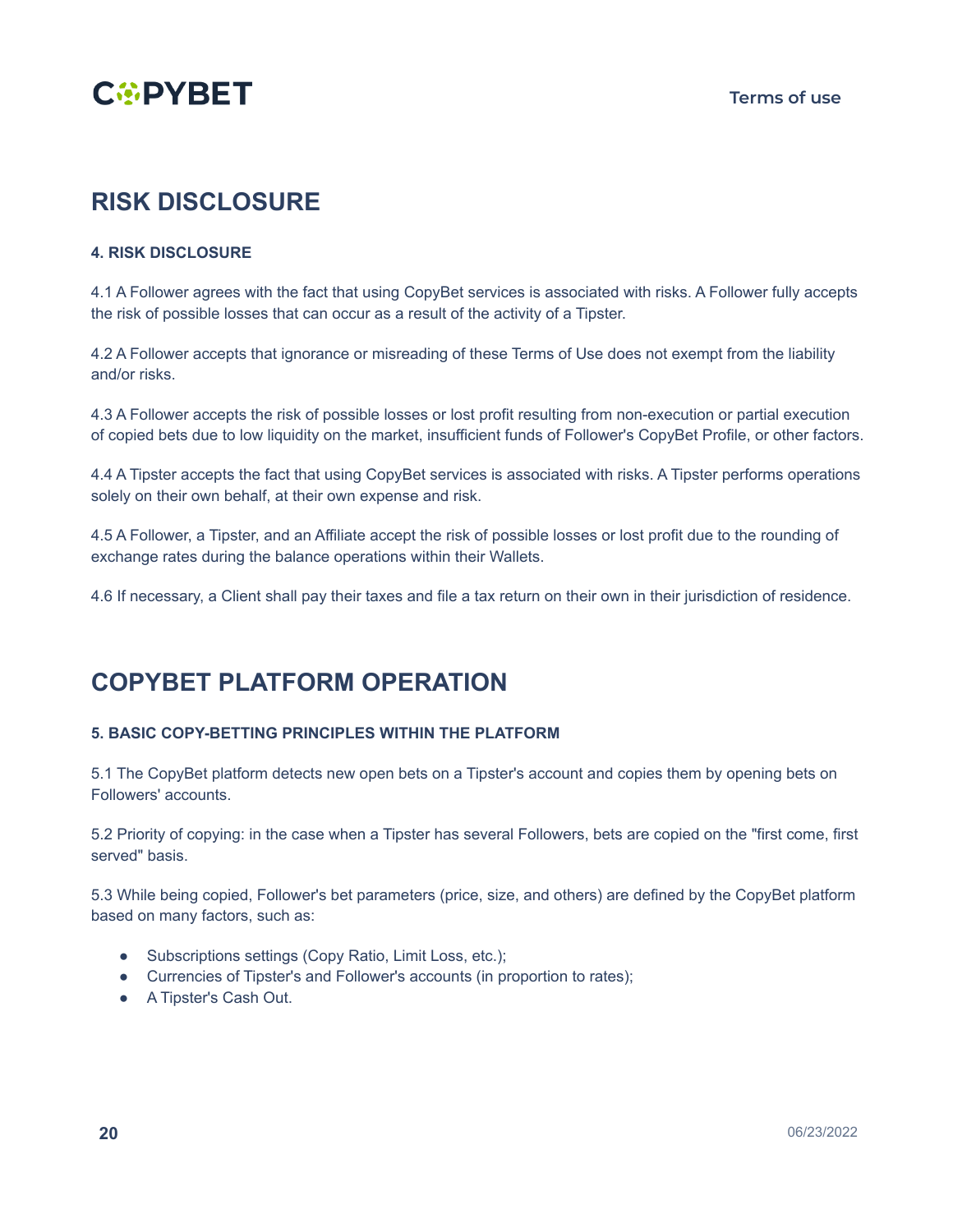

#### <span id="page-19-0"></span>**6. COPY-BETTING ALGORITHM**

6.1 After subscribing to one or several Tipsters, a Follower specifies individual settings for each of them, according to which the bets should be copied.

6.2 There are two types of Subscriptions: "Per period" (1, 2, or 4 weeks) and "Per event".

6.3 Subscription parameters available for a Tipster:

- Subscription type;
- Subscription price.

6.4 Subscription parameters available for a Follower:

- Copy Ratio (default value is 1);
- Limit Loss (disabled by default);
- Automatic subscription renewal (enabled by default).

#### <span id="page-19-1"></span>**7. COPYING FROM BETFAIR EXCHANGE AND COPYBET SPORTSBOOK**

7.1 The Copying of a Tipster's bet to Followers' accounts: when the system receives the signal that a Tipster opened a bet, it defines its parameters and sends orders to open corresponding bets on Followers' accounts.

7.2 The parameters of the copied bets:

- The Event and the Market of a Follower's bet = the Event and the Market of a Tipster's bet;
- $\bullet$  The type of a Follower's bet = Limit;
- $\bullet$  The side of a Follower's bet = the side of a Tipster's bet;
- The price of a Follower's bet = the price of a Tipster's bet with the maximum allowance of minus 10% of this price (the price of a Tipster's Bet  $-1$ );
- The size of a Follower's bet is proportional to the size of a Tipster's bet considering the Copy Ratio and currencies of the Tipster's and Follower's CopyBet Profiles. The currency exchange is made according to the CopyBet platform's rates.

7.3 In the case of a Tipster's Cash Out, the parameters of the copied bets are calculated in such a way that the outcomes of a Follower's Market and a Tipster's Market are as identical as possible. In some cases, a Follower's bet size may be reduced or a bet may even not be copied.

7.4 After defining the parameters of a Follower's bet, the system checks if there is enough liquidity on the market, i.e if there are enough bets of the opposite side and with the same prices.

● In case there is enough liquidity, a bet is placed and, highly likely, executed immediately;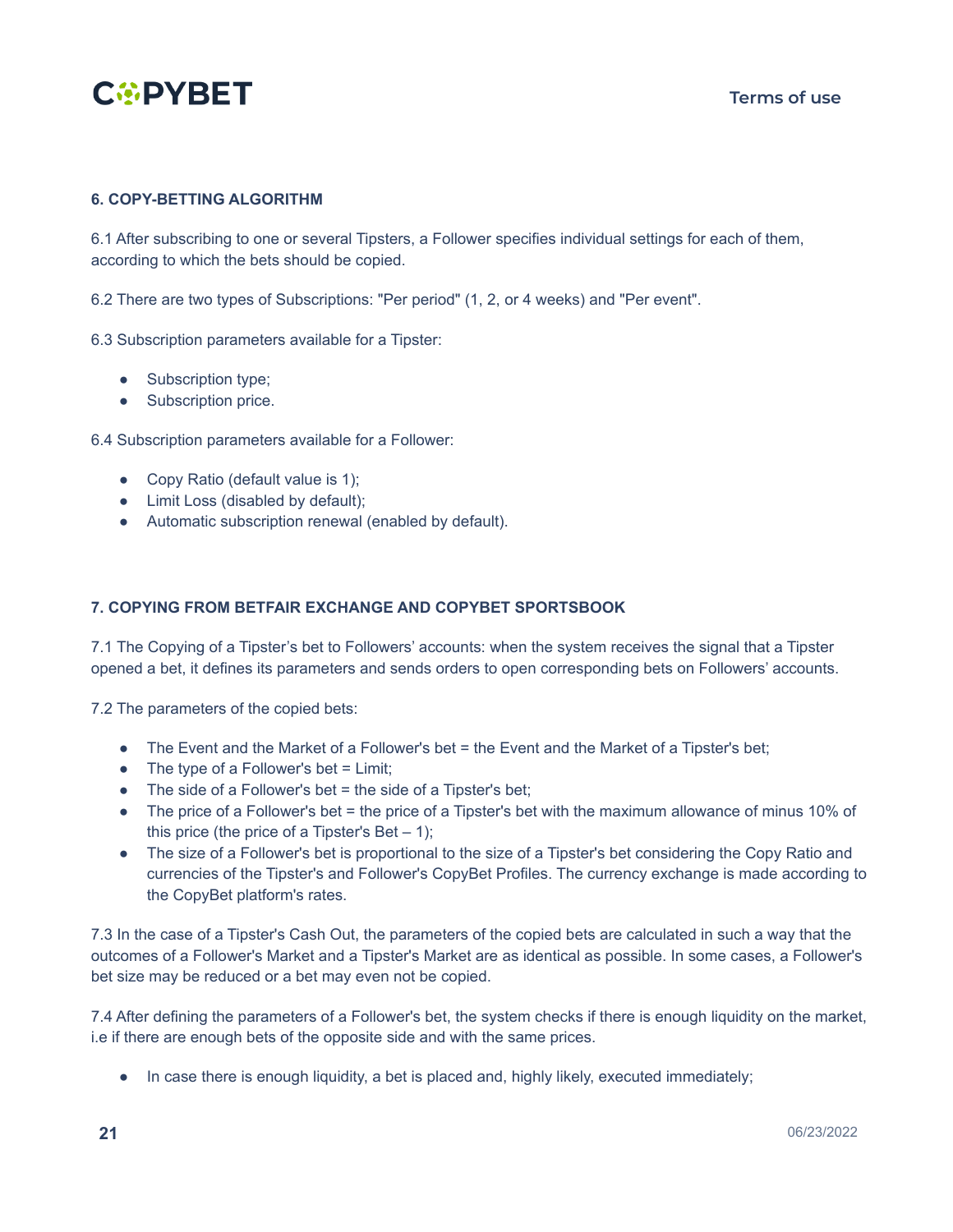

● In case there isn't enough liquidity, a bet will be executed partially or skipped (a Follower can see a corresponding notification in their Profile).

7.5 In case the first bet of a Market is skipped, the entire Market will be skipped (a Follower can see a corresponding notification in their Profile).

7.6 Multiple, System, and Chain types of bets cannot be copied from a CopyBet Sportsbook account (see articles 12, 13, and 14 for more information on account types).

7.7 No matter which type of an odd is specified by the Tipster in Sportsbook account, odds on Сopybet will always be displayed in a decimal format for both Tipster and Follower.

#### <span id="page-20-0"></span>**8. LIMIT LOSS**

8.1 In subscription settings, a Follower can specify "Limit Loss" for each subscription in terms of their CopyBet Profile currency.

8.2 "Limit Loss" is calculated in the following way:

8.2.1 The system calculates "Exposure" for all copied bets of each Market.

8.2.2 The system defines maximum possible losses for this Market in total (or the minimum possible profit if the Market is sure to be closed with profit).

8.2.3 In case there are open Follower's bets, which haven't been matched yet or have been matched partially, the system defines the worst possible matching scenario for them: the worst price and size (from zero to the full size). As a result, in case of any outcome for this bet, the profit of this Market will not be less than it was calculated.

8.2.4 The following parameters are required for calculations:

- Limit Limit loss specified by a Follower;
- $\bullet$  Profit current the amount of the profit for all bets copied from this Tipster;
- Profit\_max the profit reference point. By default, this value is equal to the maximum profit for the subscription, but may be reset by a Follower and be equal to the current profit. After this parameter is reset, the system will continue updating it to the maximum current profit value for a subscription;
- Exposure the total value of the minimum Exposure values for each of the Markets copied from this Tipster.

8.3 Limit Loss will be activated if (Profit max - Limit) > (Profit current + Exposure).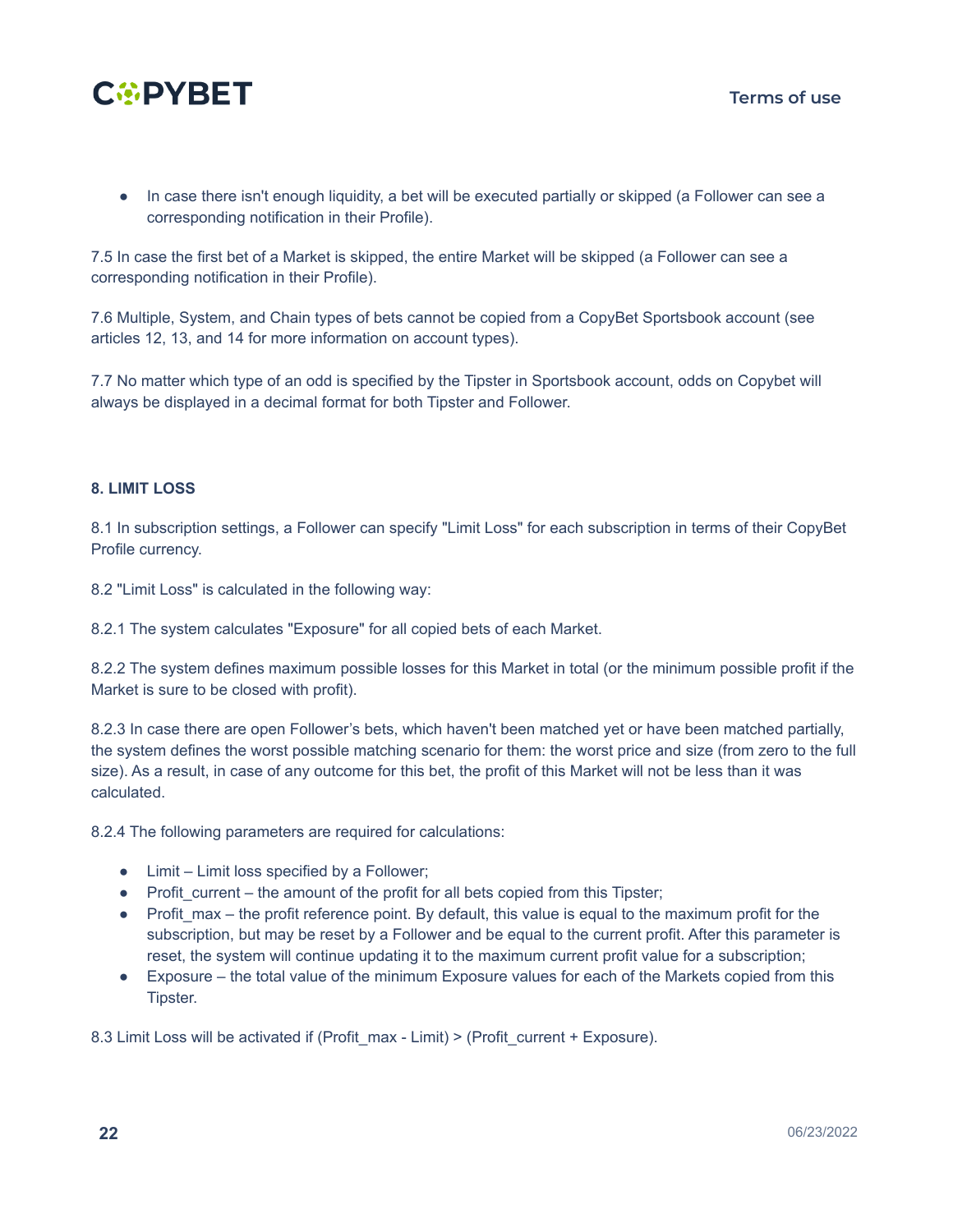

In this case, the next bet that may activate Limit Loss will not be copied.

8.4 The following values are displayed in the web interface of the platform:

8.4.1 Limit Loss. The value can be edited. In case the value is set to zero, the system will ignore it.

8.4.2 Profit Deviation = Profit\_max - Profit\_current; shows the difference between the current profit and the maximum one. The difference can't exceed the specified Limit Loss.

8.4.3 Reset (Profit Deviation). An option to reset the profit reference point (setting Profit Deviation to zero).

#### <span id="page-21-0"></span>**9. POSSIBLE ERRORS OF THE COPYING PROCESS**

9.1 In case a bet can not be copied, a Follower can find the information explaining the reason behind the error in their Profile.

9.2 Examples of errors while copy-betting at Betfair:

- "There is not enough money on your Betfair Exchange account";
- "The bet is prohibited by bookmaker rules";
- "The Market is suspended".

9.3 Examples of errors while copy-betting at CopyBet:

- "Your subscription has been suspended due to insufficient funds in your Wallet";
- "Limit Loss has been exceeded";
- "The Market has been skipped to protect the interests of the Follower";
- "There is not enough liquidity in the market to open a bet";
- "A bet/Cash Out has been skipped" (the copying system wasn't able to define the parameters of a new bet or a Cash Out is not required);
- "No Market info".

### **PROMOTIONS**

#### <span id="page-21-1"></span>**10. FREE BET**

10.1 Only the company's new verified Clients, who are UK residents, are entitled to receive a Free Bet.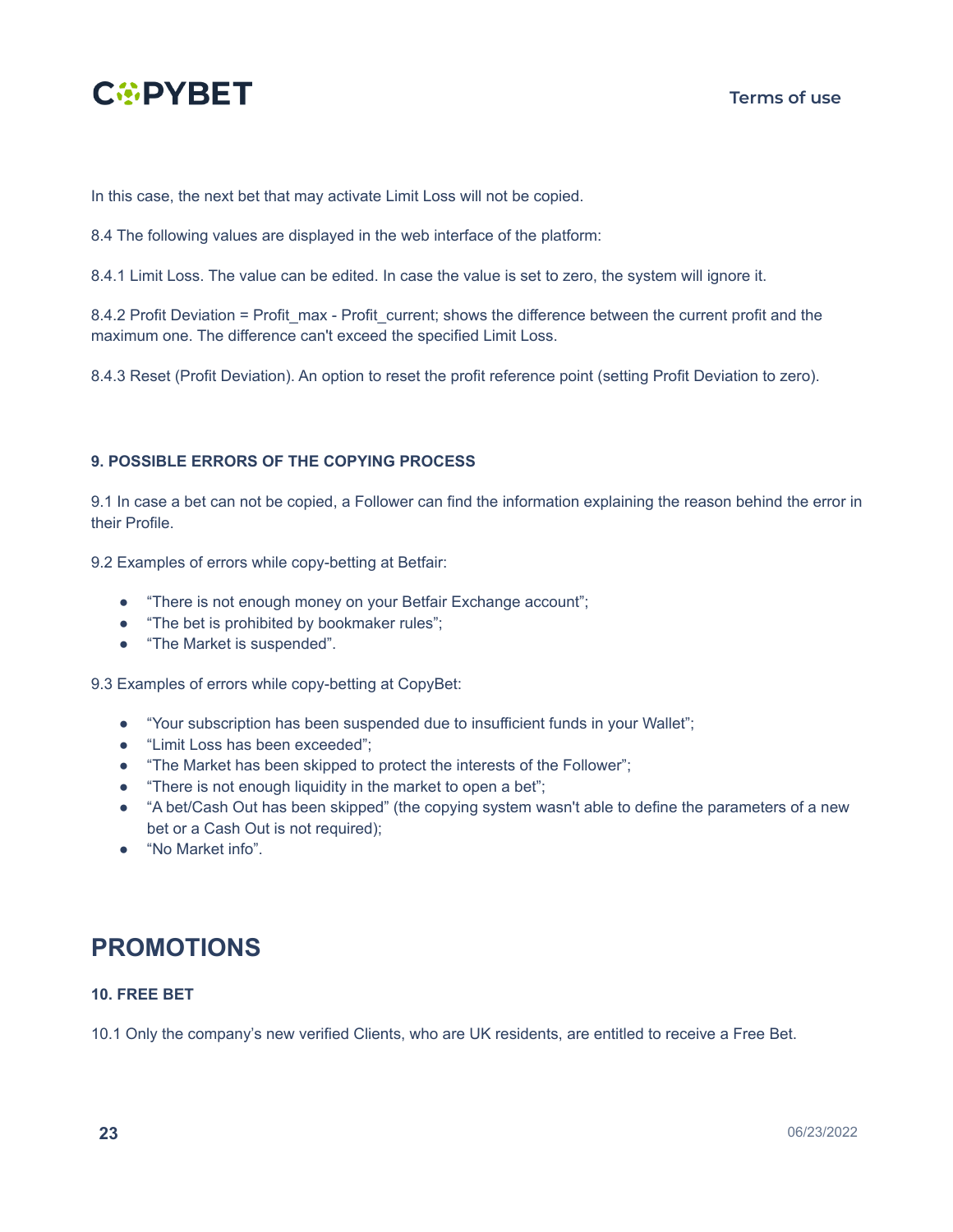

10.2 In order to be qualified to receive a Free Bet, a Client has to place 1 Single bet (only) which:

- Must be worth £10:
- Must have coefficient 1.5 or more;
- Must be placed in an event that no other bet was placed before.

Any £10 (or more) Single bet that a Client placed will provide them with a £40 (4 x £10) Free Bet. Any bet below this amount or a Multiple bet will not be qualified towards the promotion.

For example, any Single bets or Multiple bets the sum of which make  $£10$  will not be qualified for the Promotion.

10.3 It is possible to place 1 Free Bet per a type of sport, as follows:

- 1 Free Bet on Football:
- 1 Free Bet on Tennis;
- 1 Free Bet on Basketball;
- 1 Free Bet on Cricket.

10.4 Any Cash Out bet (full or partial) will not be considered as a qualifying bet.

10.5 A qualifying bet will not be considered valid if it is abandoned, cancelled, returned, or declared void.

10.6 After a qualifying bet is settled, a Client will get 4 Free Bets worth £10 each, within 24 hours. There may be a delay, in case further account validation is required.

10.7 Free Bets can't be used for a series of smaller bets.

10.8 A Free Bet is valid for 30 calendar days. If a Free Bet is not used during this period, it will be cancelled.

10.9 Any bet placed after the reception of a Free Bet will have the option to be used as a Free Bet by activating the toggle. If a Free Bet is not used within the qualifying period, it will expire and the bets will be placed using the real funds of the account.

10.10 A Client can participate in the Free Bet promotion only once.

10.11 The Free Bet amount is not available for withdrawal.

10.12 The Free Bet amount won't be included in returns; if a Free Bet wins, Client receives only their winnings that will be transferred to their Sportsbook account.

For example, if a placed £10 Free Bet with a 3.0 odd is successful (wins), a Client will receive £20 (i.e £30 - £10 *Free Bet).*

10.13 The maximum Free Bet payout is £500.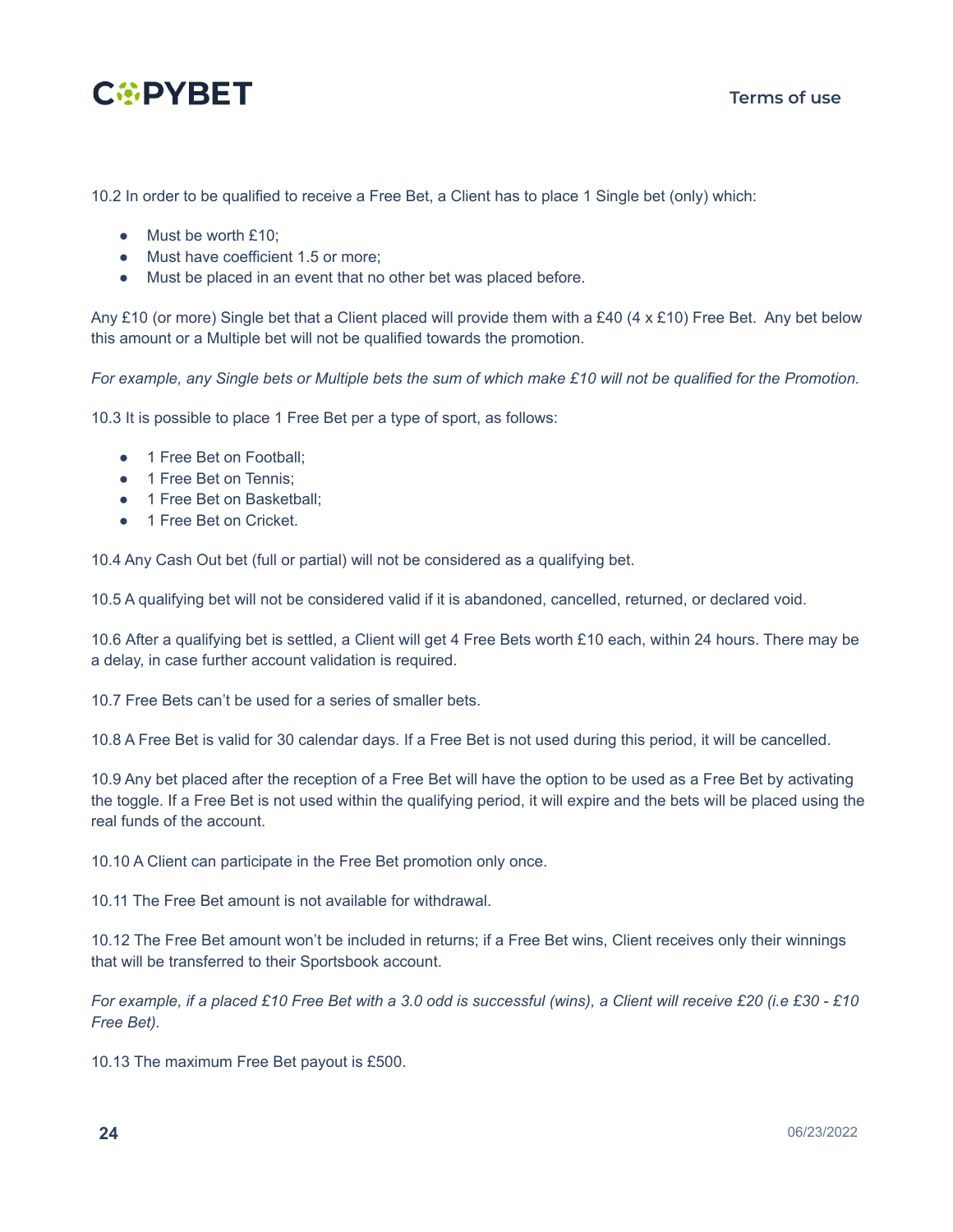

10.13.1 Any winnings over £500 are cancelled. If the total winnings from the bets placed using a Free Bet are £560, the payout amount will be £500, while the other £60 will be cancelled.

10.14 Using Cash Out is forbidden for Free Bets.

10.15 A Free Bet can be used as a Single bet on any Pre-Match or In-Play markets.

10.16 Should a bet, placed using a Free Bet, be declared void, provided it has not expired, it will be returned to the Client's account and can be used later within the qualifying period.

10.17 Accepting and receiving a Free Bet imply a Client's acceptance and consent with all terms and conditions of the Free Bet promotion and the General Terms of Use of CopyBet.

10.18 The Company has the right to request additional verification from the client, i.e. additional documents and/or selfie, if considered necessary.

10.19 The company has the right to deny the reception of Free Bets to a Client or limit them without giving any reasons.

10.20 The Free Bet promotion is available only to one Profile per person, family, apartment, computer, or IP address. In case of any suspicion of fraud committed, e.g. several registrations (fake profiles and gaming groups) or any other factors indicating fraud, the company reserves the right to cancel the participation in the promotion, as well as the winnings payable to a Client. If the second profile is registered, any Free Bets received within the frameworks of the promotion will be recalled and the winnings will be cancelled.

10.20.1 The use of VPN is prohibited by the Company.

10.21 Bet Limits still apply to individual members when using Free Bet.

10.22 If the company decides to terminate the Promotion, this decision won't have any influence on any qualifying bets placed by a Client during the Promotion Period before it was terminated.

10.23 The company reserves the right to change the rules of the Free Bet promotion or even terminate it unilaterally.

10.24 The company reserves the right to alter, discontinue, or terminate the Promotion if required for legal and/or regulatory reasons.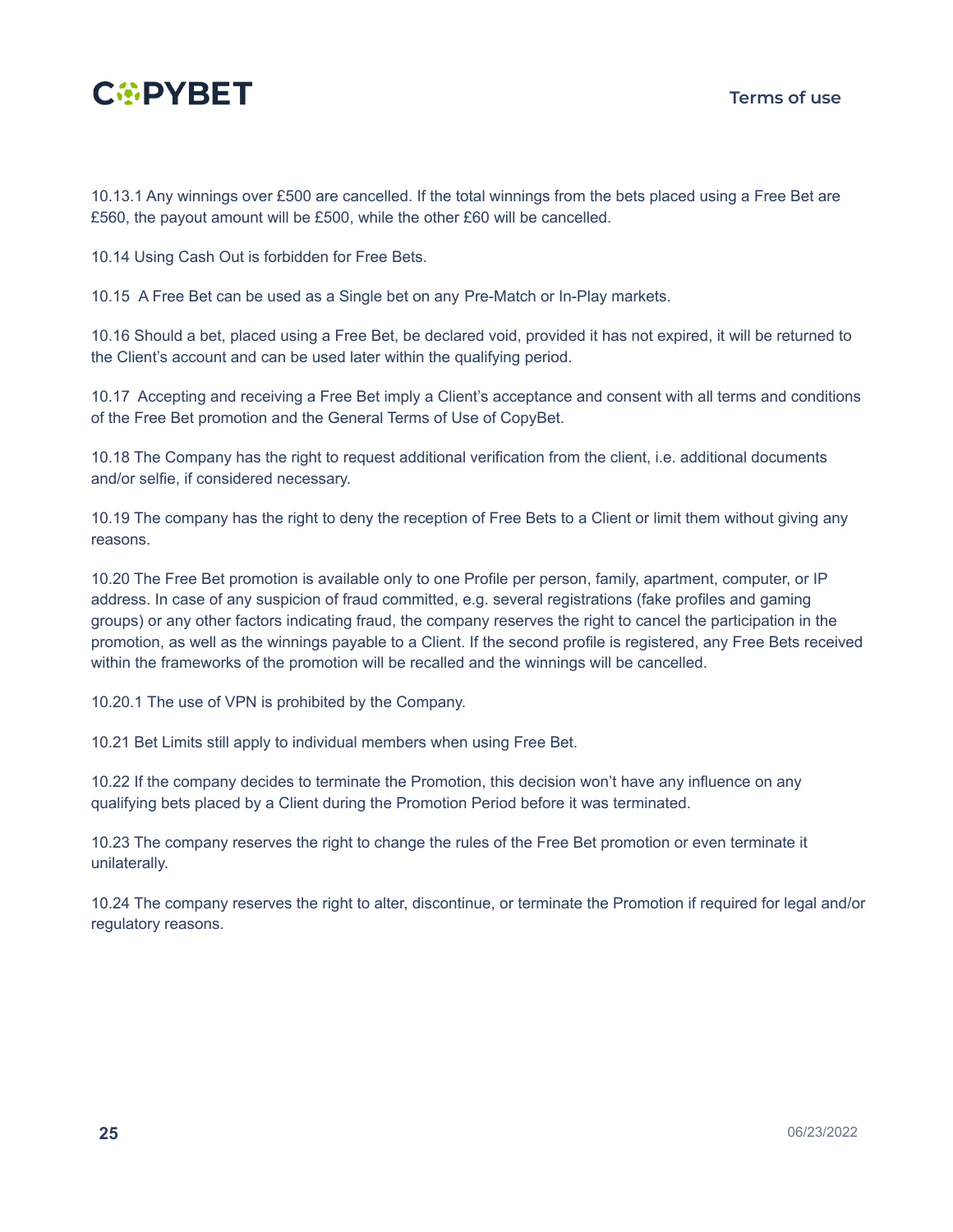

### **COPYBET PLATFORM ACCOUNT TYPES**

#### <span id="page-24-0"></span>**11. COPYBET ACCOUNT**

11.1 A CopyBet account is opened for every Client when they register a Profile.

11.2 A CopyBet account can be used only for copying bets.

11.3 A CopyBet account can't be used for placing bets independently or act as a Tipster.

11.4 A CopyBet account can be used to copy bets from Betfair Exchange and CopyBet Sportsbook accounts.

#### <span id="page-24-1"></span>**12. BETFAIR EXCHANGE ACCOUNT**

12.1 A Betfair Exchange account is connected by a Client to their Profile after registration.

12.1.1 By connecting a Betfair account, a Client agrees to provide Betfair Exchange with accurate information for registration, including their real birth date and country of residence, as well as to inform Betfair Exchange about any changes in this information.

12.2 A Betfair Exchange account can be used as a Tipster and for copying bets.

12.3 Bets from a Betfair Exchange account can be copied to CopyBet and other Betfair Exchange accounts.

12.4 A Client has the right to link only one Betfair account.

12.5 A Betfair Exchange account connected to a Profile must belong to a CopyBet Profile owner. In case the data doesn't match, the Company reserves the right to exclude the account from the Rating and/or disconnect it from CopyBet and/or block a Client's Profile and cancel all commissions received for subscriptions.

12.6 A Client shall, following a request from Betfair Exchange (made at any time before or after you register an account at Betfair Exchange), quickly provide any documents or information requested by Betfair Exchange for evidence of their identity, age, residential address, country of origin, right of use of a particular credit/debit card, and agree to Betfair Exchange's right to check any information or document.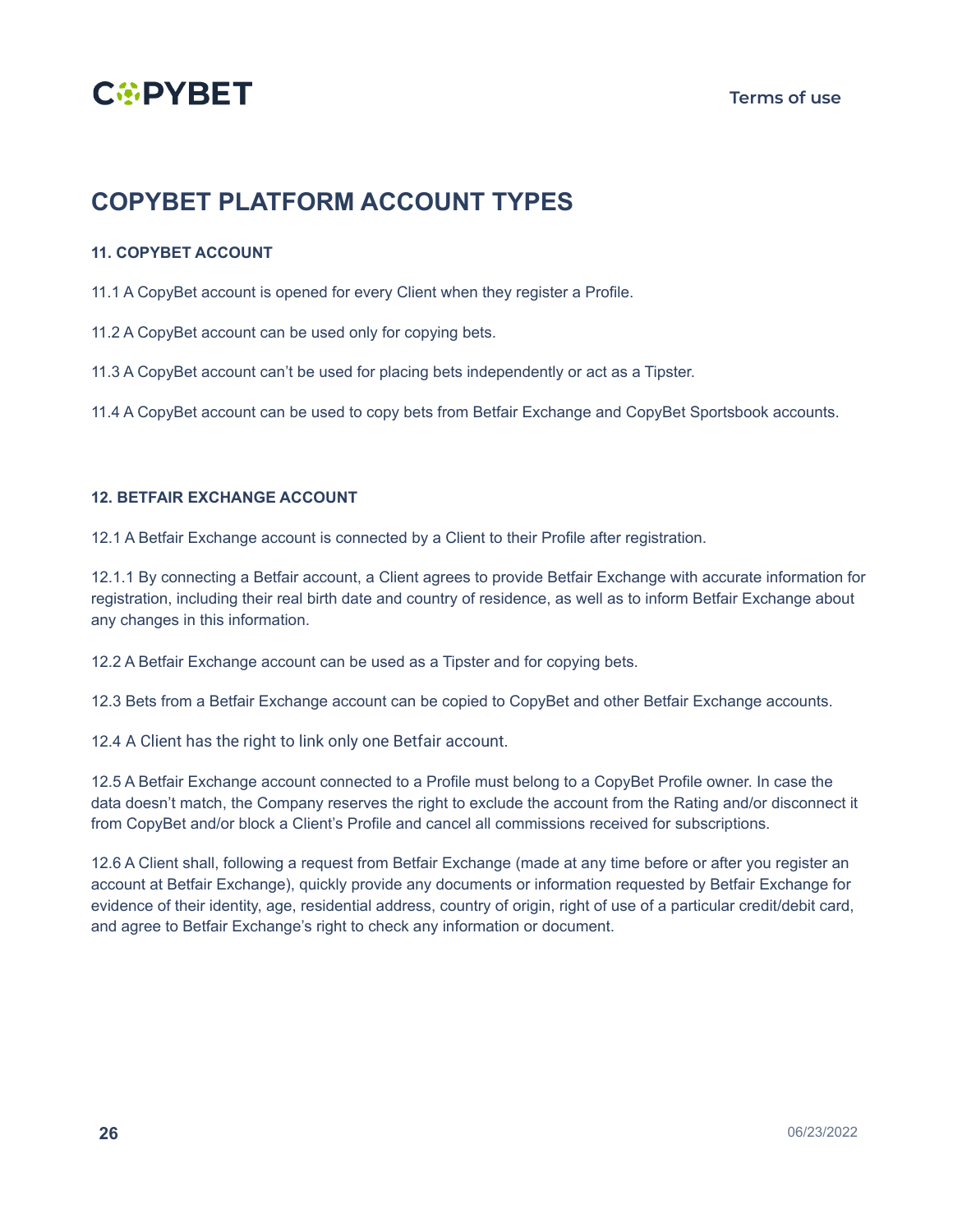

#### <span id="page-25-0"></span>**13. COPYBET SPORTSBOOK ACCOUNT**

13.1 A CopyBet Sportsbook account is automatically opened for every Client upon their registration. A Sportsbook account can be accessed via a CopyBet profile or at <https://sportsbook.copybet.com> For more information about Terms of Use of Sportsbook accounts, see article 3.

13.2 A CopyBet Sportsbook account can only be a Tipster, which means that it can be used only for placing bets and providing them for copying.

13.3 Bets from a CopyBet Sportsbook account can be copied only to CopyBet accounts.

#### <span id="page-25-1"></span>**14. BLOCKING AND SUSPENSION OF ACCOUNTS**

14.1 A Client has the right to have only one Profile.

14.2 The Company reserves the right to block a Client's account and cancel all placed bets, including winnings, if:

- A Client has opened more than one Profile using the same or similar name/nickname, address, email, IP address, computer or other devices, etc;
- A Client acts as a member of a group of persons (including family members) that use the same or similar name/nickname, address, email, IP address, computer or other devices, and operate by the same or a similar scheme;
- A Client uses same payment details or payment details that belong to a third party or a family member.

14.3 It is not recommended for different Clients to use the same IP address (the same local network, shared computer, or mobile devices) for placing bets in order to avoid any suspicions of conspiracy (unfair betting). In such cases, a Client shall provide a basis for such usage and obtain the Company's approval for arrangements for using its services. The Company has the right to suspend Sportsbook accounts of such Clients and ask them to provide documents and other information (including photos) that may confirm their identity.

14.4 A CopyBet profile is non-transferable. Clients can't sell, transfer, or acquire profiles from or for other clients. Funds transfers between CopyBet profiles are not allowed.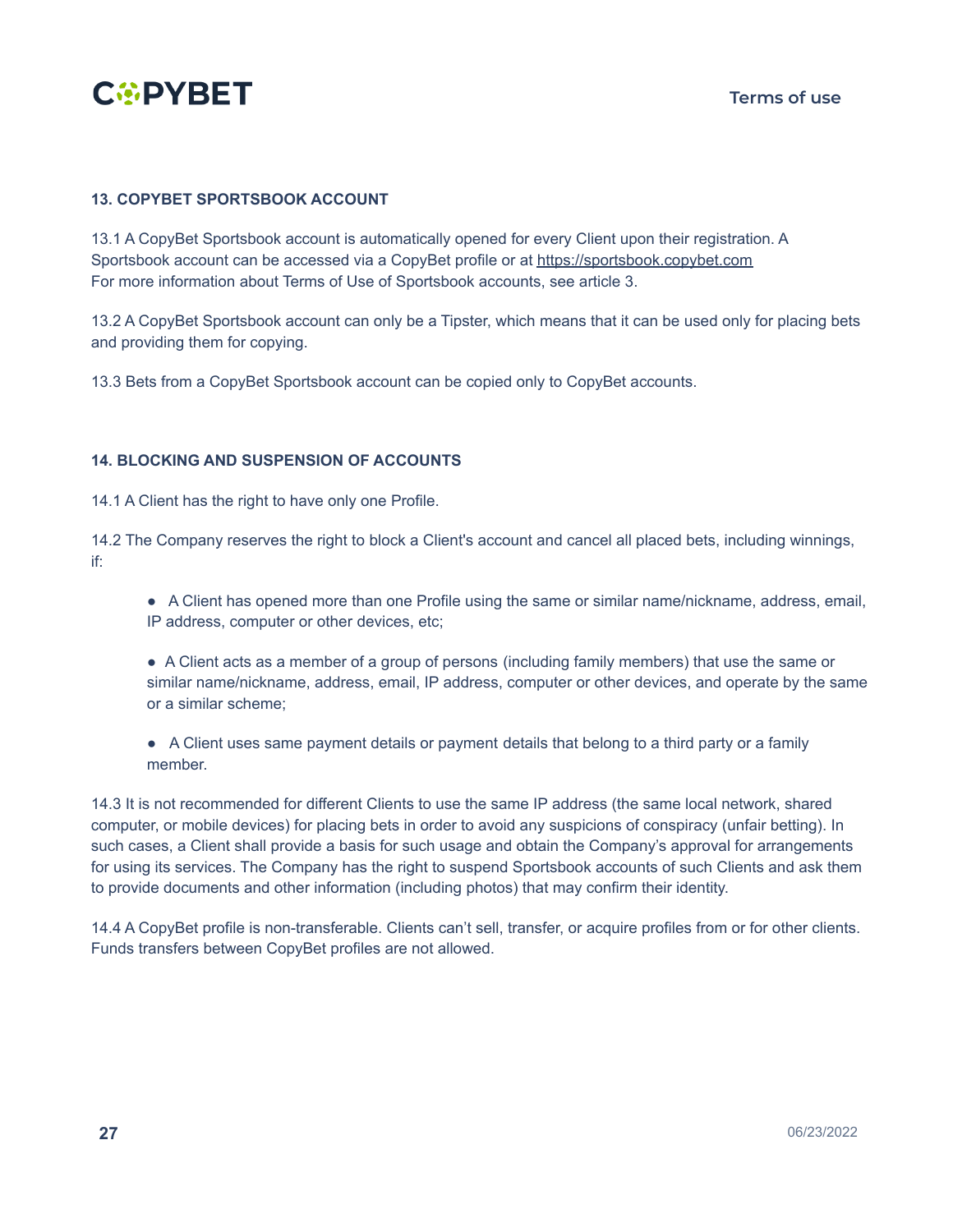

#### <span id="page-26-0"></span>**15. ACCOUNT VERIFICATION**

15.1 In order to use the platform and deposit funds to the accounts, a Client shall complete a full verification of their CopyBet profile by providing the documents to confirm their identity and residence address.

15.2 The company reserves the right to deny a client in passing verification with no reason given.

15.3 A Client submitting a registration application guarantees that any information in it is true and corresponds to the legislation. Otherwise, CopyBet has the right to deny them in creating a profile or block an already existing profile if facts of information falsification are revealed after the registration procedure and forward this information to an appropriate authority.

15.4 The Company reserves the right to ask a Client for additional documents and/or selfie for identification at any moment.

15.5 If a Client refuses to provide additional documents/a selfie or provides documents/a selfie of third parties and/or falsified documents (edited by means of different applications and graphics editing software), the Company has the right to cancel all bets placed by this Client including winnings, and block their Profile.

### **DEPOSIT AND WITHDRAWAL OF FUNDS**

#### <span id="page-26-1"></span>**16. FUNDS DEPOSIT**

16.1 Prior to depositing funds, a Client shall verify their Profile.

16.2 The minimum deposit amount is £10 (or equivalent in other currency) for all payment systems available in the CopyBet Profile. This value can be changed from time to time. The latest information can always be found in the "Balance [operations](https://www.copybet.com/account/balance/transactions/)" section.

16.3 Deposits to a Client's account must be made by Bank Card (Visa Debit, Visa Electron, Maestro or Mastercard) or using an online payment service that is available on the Profile. For the avoidance of doubt, it is no longer possible to make deposits by credit card by any means, including by any credit card through an online payment service that is available on the Profile.

16.3.1 Only Bank Cards issued by UK banks can be used for account funding.

16.3.2 When using Card, withdrawals are accepted only in the currency the deposit was made.

16.4 A Client agrees with the fact that the payment details they use must belong to them. The Company prohibits using payment details of any third parties (e.g. it is forbidden to use a family member's payment details to make deposits to their account). Deposits must be made only from a personal account and not any corporate account.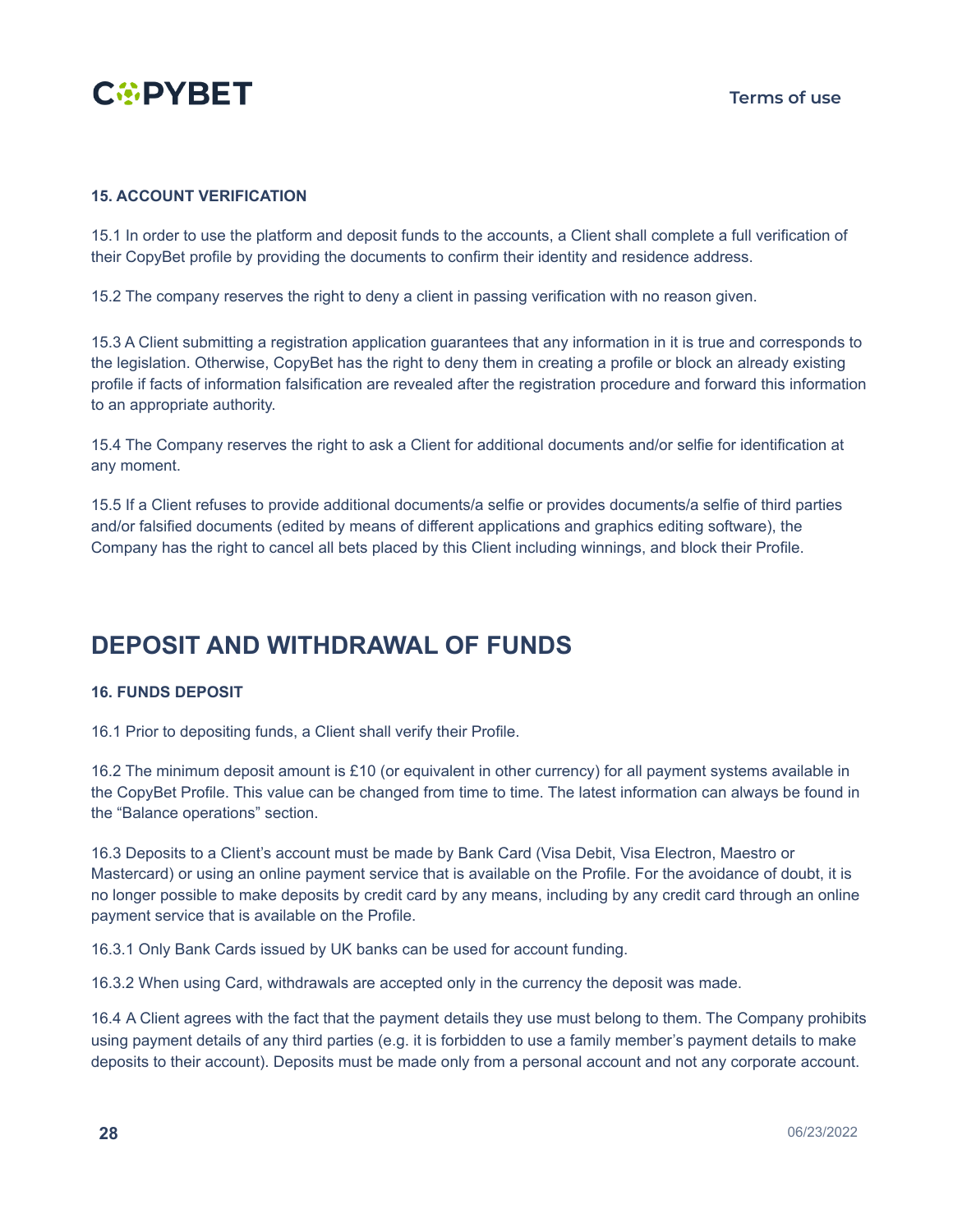

In case of non-compliance, the Company has the right to cancel all winnings, as well as close all accounts of the Client. The Company has the right to request additional documents regarding the unauthorized transfer. The Company reserves the right to freeze the account until the situation is clarified.

In case the Client is responsible for the above prohibited actions, they will be responsible for paying all costs associated with the transfer of funds. The Company does not compensate for losses incurred due to forced closing of bets on the Client's account. All losses incurred by the Client will be removed from the refund amount, before its deduction from the account.

16.5 The Company reserves the right to block a Client's account and cancel all placed bets, including winnings if the same payment details were used by different clients for funds deposits.

16.6 The Company will not be responsible for any charges resulting from the changes of exchange rates on the Сlient's payments system's side

16.7 The Company is not responsible to CopyBet Clients for lost profit or losses directly or indirectly incurred due to any delays in the funds depositing procedure. A Client is fully liable for any financial losses associated with untimely funds transferred by the Company to their account.

16.8 CopyBet covers the commission for depositing/withdrawing funds charged by payment systems for the funds transfer. However, the Company bears no responsibility for any additional commissions and limitations of the Client's financial intermediaries. A Client can find information about additional conditions and fees in corresponding financial institutions.

16.9 The Company reserves the right to cancel a Client's deposit and make a refund using the same payment details used in the deposit in case there are suspicions of fraudulent activity.

16.10 A client agrees that any attempt for money laundering is strictly prohibited by the Company. All deposits made to the Company should not be a product of any illegal activity or criminal action.

16.11 The Company reserves the right to examine the provenance of funds on Client's account. A Client shall agree to disclose information related to payments systems used for depositing funds. In case there is not sufficient information about the Client on these checks, further information may be requested (including Client's source of funds). A Client agrees to promptly provide the required information, when requested to do so. Otherwise, the Company reserves the right to withhold and/or retain any funds which would otherwise have been paid or payable to a Client including winnings or funds received within the frameworks of promotions, or close their account.

In case the Company is not sure that the source of funds is legitimate or if a Client didn't provide sufficient information, the Company may be required to report this to the relevant authorities.

16.12 The Company is required to monitor any unusual or suspicious transactions of any size and report suspicious transactions and fraudulent activity to the appropriate Regulator, and may report such activity to the police or relevant authorities. The Company doesn't have the obligation to inform a Client before such report and may be legally required not to.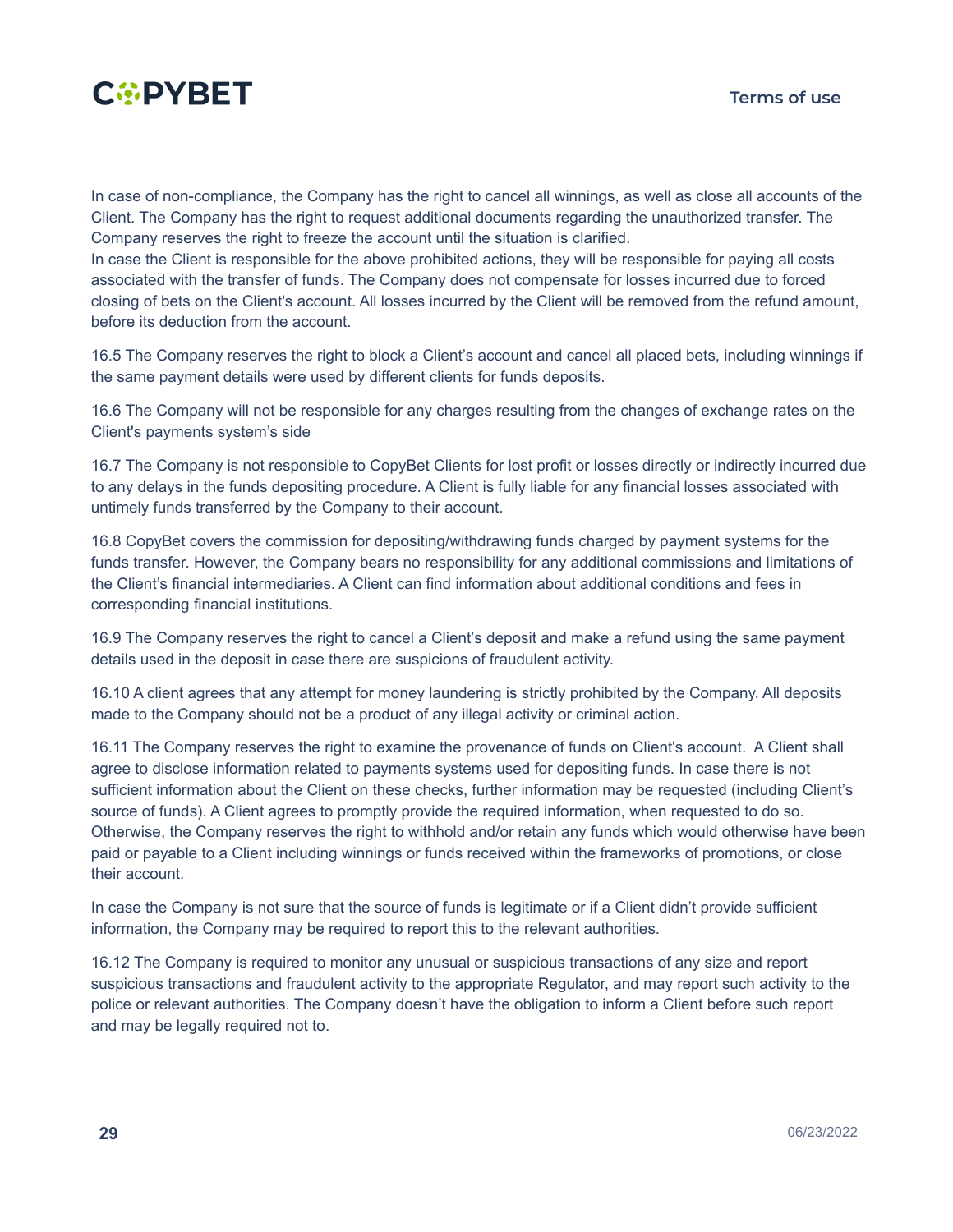

16.13 The Client acknowledges that their account is not a bank account and they must not use it as such. An account is not protected by any deposit or banking insurance system or by any other similar insurance system. CopyBet is not a financial institution and no interest is payable on deposits.

16.14 The Company has the right to block a profile, cancel winnings and any pending withdrawals on all accounts suspected of making any chargebacks, reversals, or otherwise cancel any deposits to their Accounts. In case of any losses resulting from this activity, a Client will be required to reimburse the Company in full on demand.

16.15 If the Company suspects that a Client has deposited funds and has no intention of using that funds to place bets, the Company reserves the right to suspend or close that account and may be required to report this to the relevant authorities.

16.16 If any deposit does not reach the Company or is cancelled by a Client or a third party, the Company will be entitled to void winnings and Free Bets as a result of that deposit if the Company believes, in its discretion, that the deposit was made with the sole intention to place bets using the deposit which the Client then cancelled.

16.17 The Company doesn't take any responsibility or liability for errors or omissions made by a Client when withdrawing funds. In case any funds are deposited or credited incorrectly, it is the Client's responsibility to inform the Company which will aim to resolve it.

16.18 In case any sum is incorrectly credited to a Client's Account, the Company must be notified as soon as possible to correct the error. Bets placed and matches played subsequently using such funds may be cancelled by the Company which shall make appropriate adjustments to a Client's Account. In case there is an incorrect credit to a Client's Account which was withdrawn without informing the Company of the error, a Client will be responsible for repayment of such amount on demand from the Company.

#### <span id="page-28-0"></span>**17. FUNDS WITHDRAWAL**

17.1 In order to withdraw funds, a Client has to verify their Profile.

17.2 Funds can be withdrawn to the payment system that was used for depositing. If the payment details of deposits and withdrawals are different, the Company has the right to deny a withdrawal request.

17.2.1 When deposited with Apple / Google Pay, it is not possible to make a withdrawal directly on the Bank Card. In order to withdraw funds to the Bank Card directly, a Client must make a minimum deposit with the Bank Card and then they can withdraw the entire amount to that Bank Card.

17.3 The Company shall process a withdrawal request within two business days.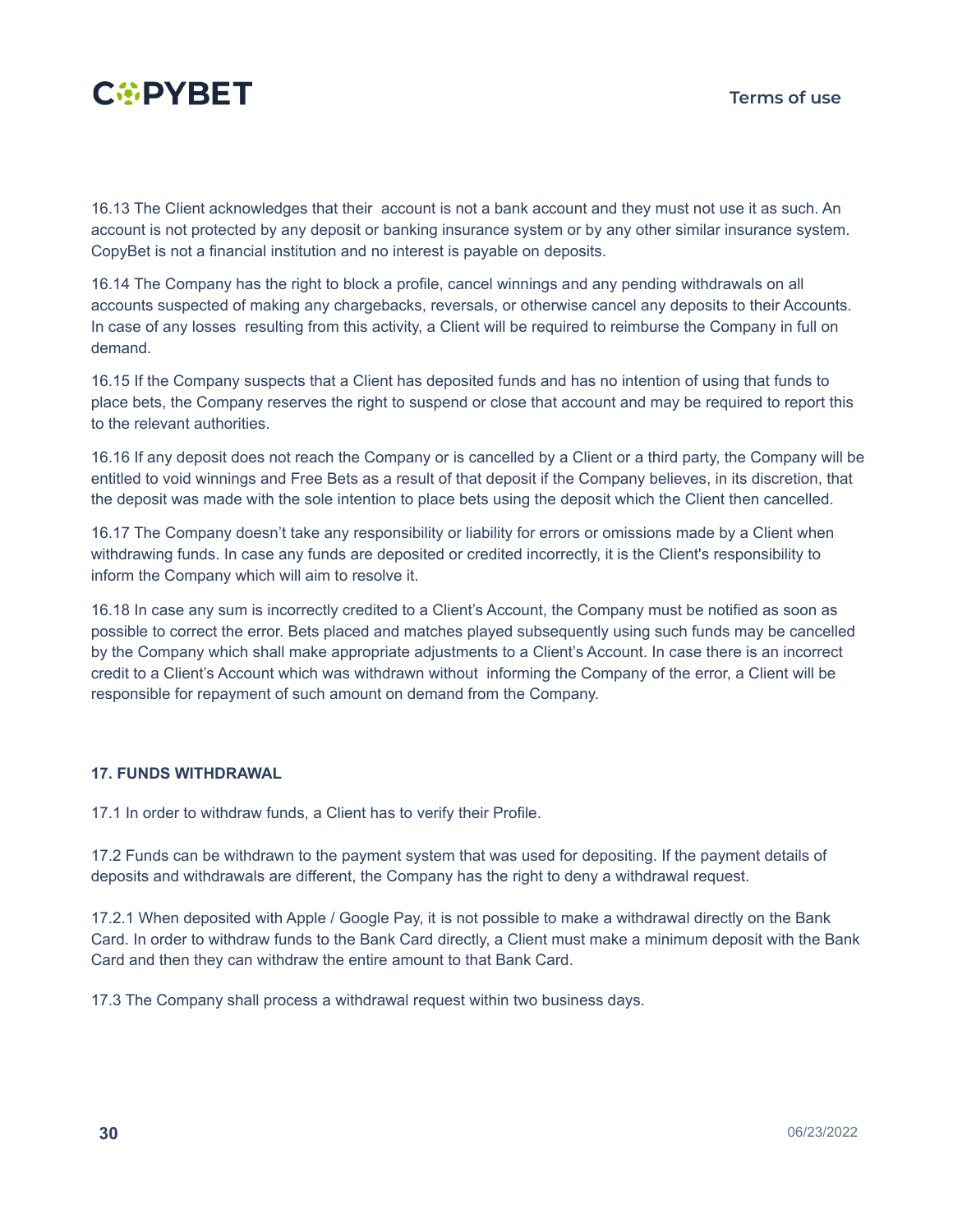

17.4 The minimum withdrawal amount is £1 (or equivalent in other currency). The maximum withdrawal amount is £1 000 (or equivalent in other currency) per day. These values can be changed from time to time. The latest information can always be found in the "Balance [operations"](https://www.copybet.com/account/balance/transactions/) section.

17.4.1 If a Client wants to withdraw the amount that differs from the above-mentioned limits, they have to contact the CopyBet Customer support service at [info@copybet.com](mailto:info@copybet.com)

17.5 In case there are suspicions of fraudulent activity (multiple accounts, software for using arbitrage situations, capitalizing on arbitrage situations, using accounts for operations not provided by a bookmaker, improper use of Loyalty programs, unusual activity on a Client's account, such as a sudden increase of the number or the sum of bets, a large number of bets placed over a short period of time and a quick funds withdrawal immediately afterwards, etc.), the Company has the right to suspend all operations and/or funds withdrawal for the entire period of investigation of a Client's activity.

17.6 The Company has the right to charge a Client with additional commissions if they use different payment systems for deposits and withdrawals of funds. The commission amount is calculated based on the Company's costs incurred by the Company while processing the Client's request for funds transfer.

17.7 The Company reserves the right to ask for additional documents, which confirm that the owner of a CopyBet Profile is the account owner in the payment systems.

17.8 The Company reserves the right to deny a Client in funds withdrawal if their withdrawal applications contain payment details of third parties.

17.9 If a Client uses their account improperly i.e. as a banking facility and proceeds with repeated deposits and withdrawals without placing bets, the Company reserves the right to deduct from the Client's account the total of expenses incurred by the Company while processing their request for funds transfer, without prior notice.

17.10 The Company reserves the right to block a Client's account and cancel all placed bets, including winnings if the same payment details were used by different clients for funds withdrawals.

17.11 In certain limited situations, Company's Risk Department may need to cancel withdrawals in order to carry out additional investigation. These funds will be returned to a Client's account under investigation, however, if the Company discovers any irregularities during the investigation, the Company reserves the right to withhold funds.

The Company may withhold funds at any time pending the determination of any internal or external investigation, including any internal or external investigation into a breach or potential breach of these terms or as required by law or to comply with any advice, request or instruction from any governmental, regulatory or enforcement authority. Responsibility for any funds lies with the account holder and any bets made with them will stand.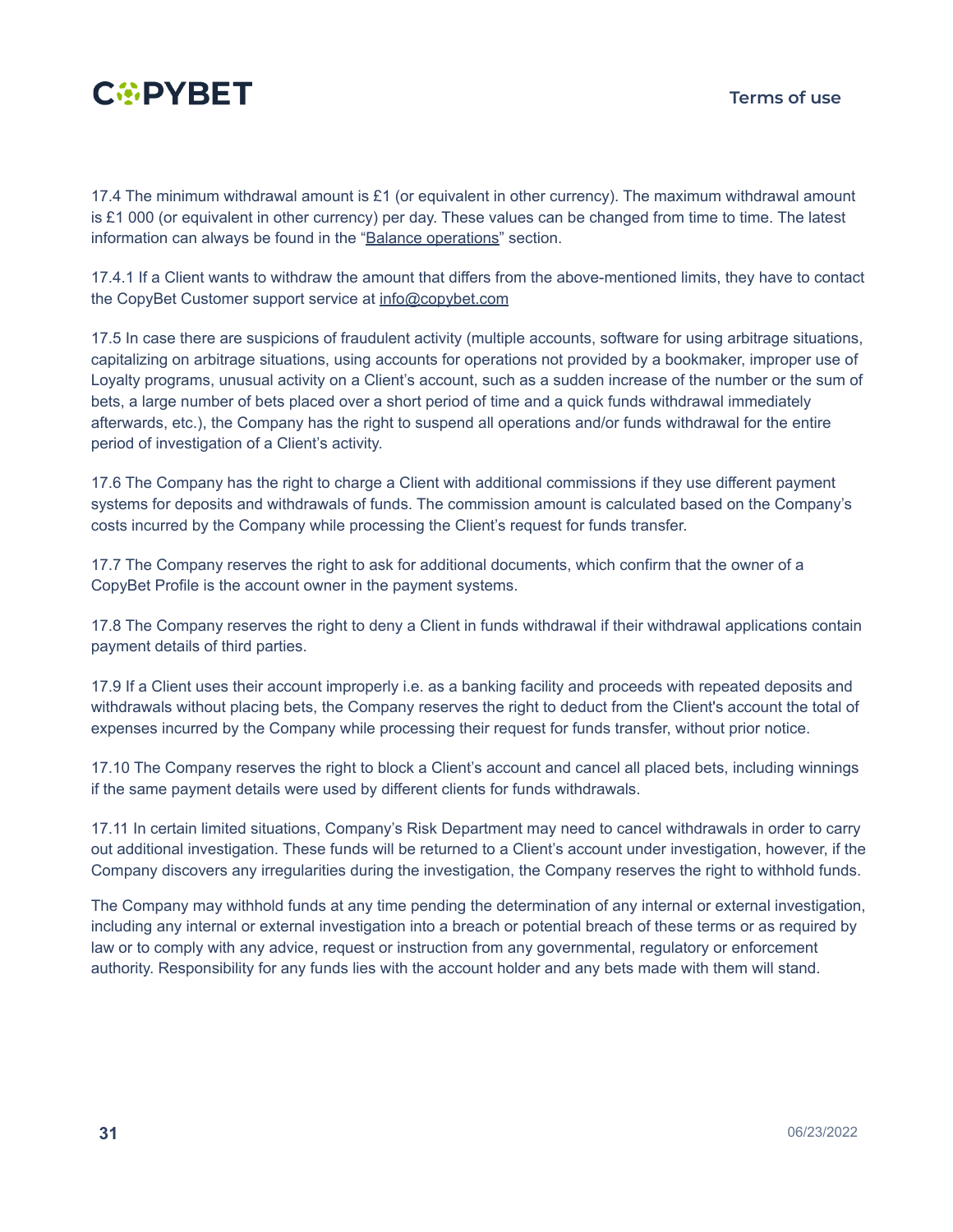

### **PLATFORM TOOLS**

#### <span id="page-30-0"></span>**18. RATING**

18.1 The Rating is the main tool of the CopyBet platform.

18.2 The Rating includes several statistical parameters, which are calculated based on the history of every CopyBet Profile, including the rank in the Rating calculated based on a CopyBet Profile profit over a period in percentage.

18.3 Before making it to the major Rating, all accounts of new Clients are added to the Sandbox.

18.3.1 The period of time accounts stay in the Sandbox is at least 7 days, during which the minimum number of 5 Markets must be closed. The Rating moderators have the right to extend this period for as long as necessary to control the account activity.

18.3.2 Accounts are moved from the Sandbox to the Rating and vice versa automatically. When it happens, the system sends a Client a notification email.

18.3.3 The Company reserves the right to bar the Client from being added to the Rating without giving any reasons.

18.4 The Rating displays only the accounts of those Tipsters, who have successfully verified their Profiles.

18.5 In order to reveal and timely prevent any types of fraudulent activity, the Rating is moderated on a regular basis.

18.5.1 Among other things, the fraudulent activity includes multiple accounts, software for using arbitrage situations, capitalizing on arbitrage situations, using accounts for operations not provided by a bookmaker, improper use of Loyalty programs, unusual activity on a Client's account, such as a sudden increase of the number or the sum of bets, a large number of bets placed over a short period of time and a quick funds withdrawal immediately afterwards, etc.

18.5.2 If the Rating moderator reveals fraudulent activity, a Client's account will be moved to the Sandbox.

18.6 A Client, who believes they were undeservedly removed from the Rating, has the right to send the Company a complaint to [info@copybet.com](mailto:info@copybet.com).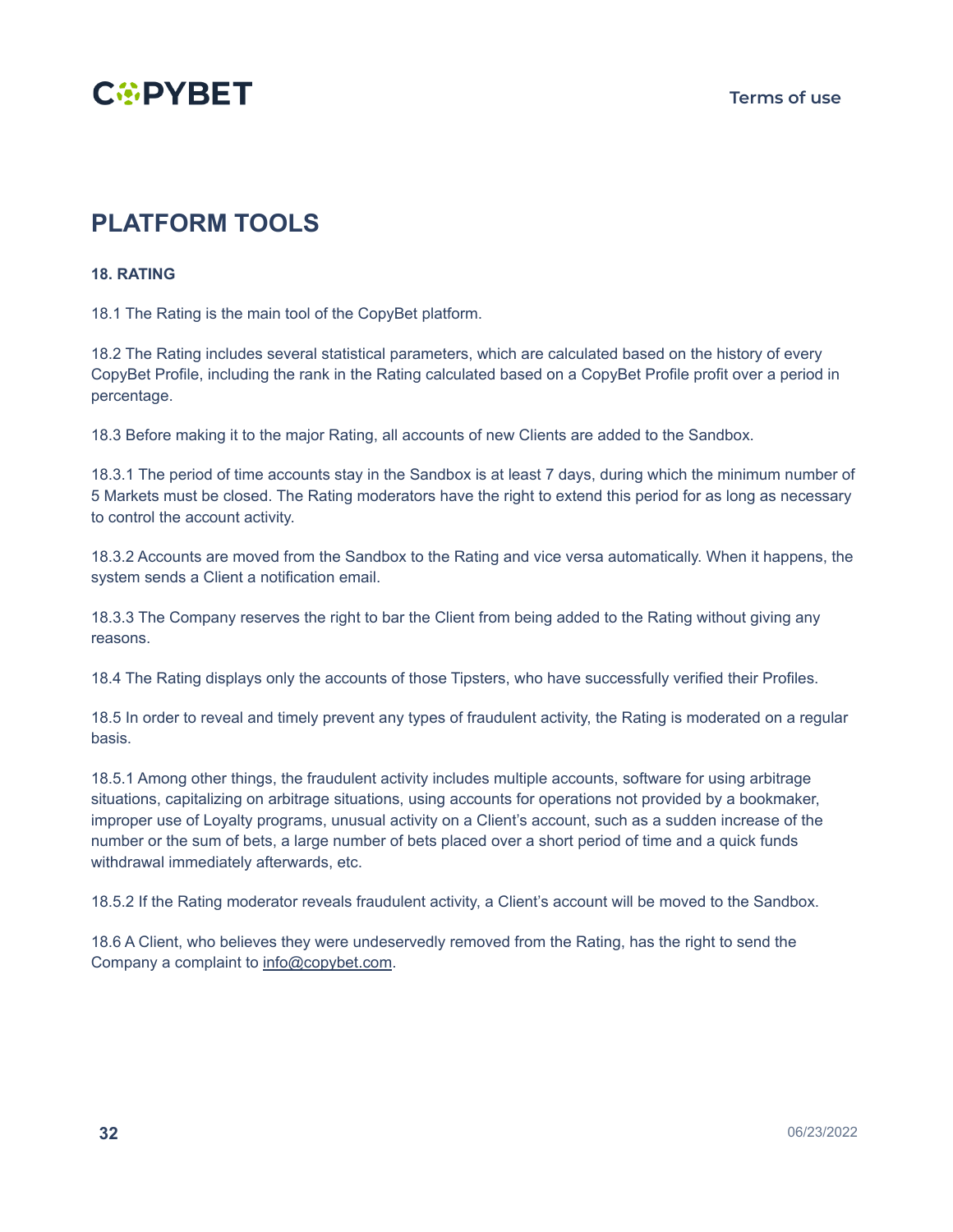

#### <span id="page-31-0"></span>**19. THE "STATISTICS RESET" SERVICE**

19.1 A Client with a BetFair or Sportsbook account can use the "Statistics reset" service, which allows to reset the account statistics in the Rating, at any time.

19.2 To reset the statistics, you have to:

- Go to the "My [accounts"](https://www.copybet.com/account/accounts/) section;
- Choose the required account from the list:
- Click "Reset statistics" and follow further instructions.

19.3 The "Statistics reset" service is available to verified Clients only.

19.4 This service is fee-based. If less than 24 hours have passed since the previous statistics reset, the statistics reset will be free.

19.5 After the Statistics are reset, the history of previous bets can't be restored.

### **SETTLEMENT PROCEDURE AND COMMISSION (SUBSCRIPTION PAYMENT)**

#### <span id="page-31-1"></span>**20. COMMISSION**

20.1 Commission is paid only to a Tipster of a bet (not an original Tipster), an Affiliate, and the CopyBet platform.

20.2 Ratio of commission amounts: 70% to a Tipster, 30% to CopyBet.

20.3 Commission is paid according to two different schemes depending on the subscription type specified by a Tipster.

20.4 Subscriptions are free by default. A Tipster may later change the subscription cost by choosing one of the available options. The cost is specified by a Tipster on the "My [Followers](https://www.copybet.com/account/subscribers/)" page of the web platform.

20.5 Commission for "Per period" and "Per event" subscription types is reserved and deducted from the Follower's Wallet.

#### <span id="page-31-2"></span>**21. COMMISSION OF THE "PER PERIOD" SUBSCRIPTION SCHEME**

21.1 Commission is calculated for the periods of 1, 2, or 4 weeks.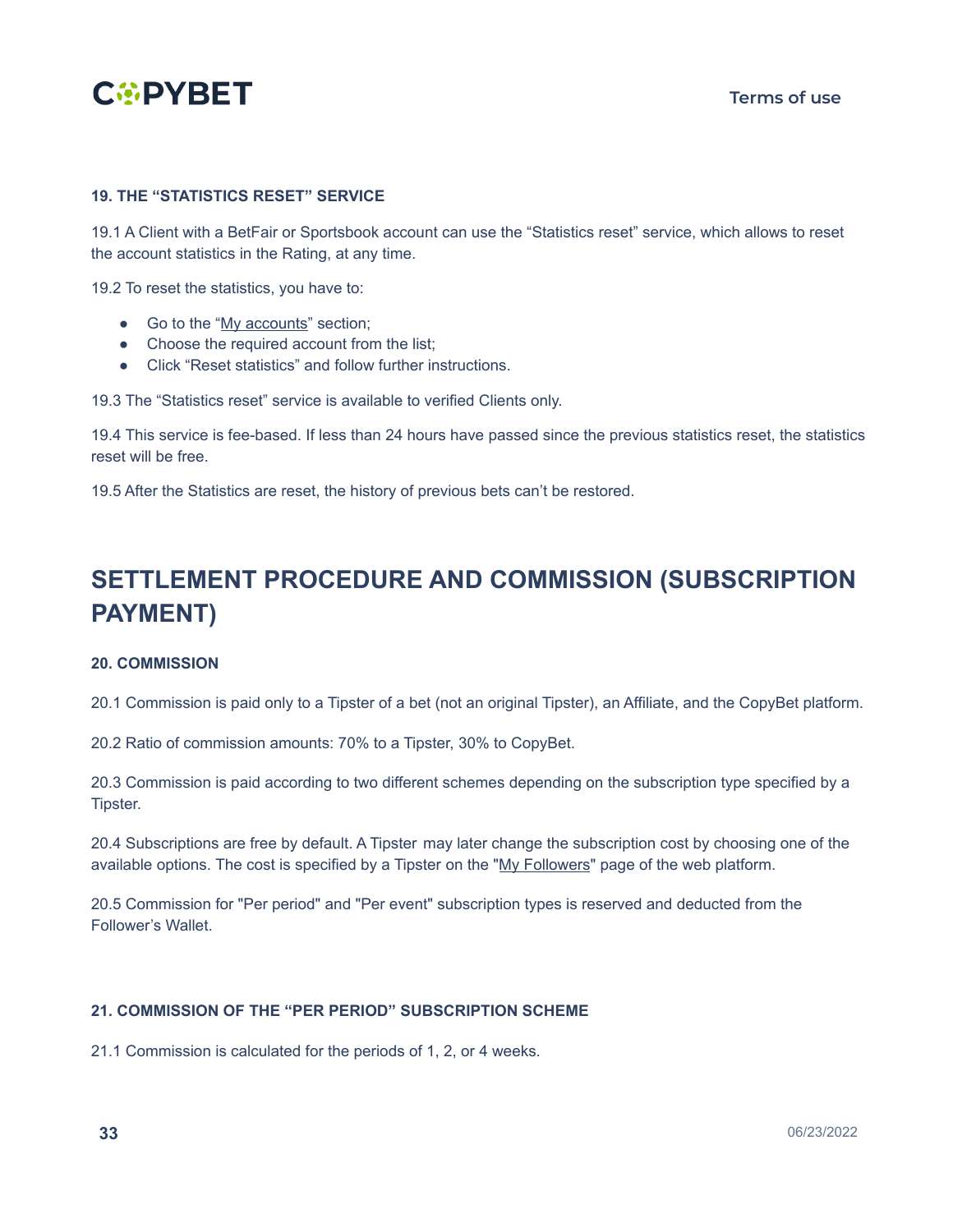

21.2 Commission to be paid to a Tipster is reserved in a Follower's Wallet and transferred to a Tipster at the end of a period (excluding periods, when not a single bet was copied, in this case, the commission is not paid).

21.3 Commission for the periods that haven't started yet or for the current period without a single bet copied is released from hold in a Follower's Wallet.

21.4 A subscription starts when the service receives the command to start a subscription and lasts for 1 whole period.

#### <span id="page-32-0"></span>**22. COMMISSION OF THE "PER EVENT" SUBSCRIPTION SCHEME**

22.1 Commission is paid for a specific Event copied by a Follower from a Tipster.

22.2 Commission is transferred to a Tipster after an Event is over.

#### <span id="page-32-1"></span>**23. SUBSCRIPTION PAYMENTS TO A TIPSTER**

23.1 Commission is paid to a Tipster after the subscription period or an event is over.

23.2 In case a Client has any claims to the calculations and payments, they have the right to submit an official request to the Company, which will be processed by the Payment department within 72 hours from the moment the funds were transferred.

23.3 Nuances of calculations according to the "Per period" subscription scheme:

23.3.1 When the subscription period is over, the subscription is renewed automatically. This option is enabled by default but a Client can always change settings in the "My Tipsters" section of the web platform. If the subscription can't be renewed due to some reasons (for instance, insufficient funds in a Follower's Wallet), the subscription is paused.

23.3.2 Resuming the subscription doesn't change the calculation period (it still starts with the subscription starting time).

23.3.3 Exceptions:

- If a subscription with an automatic renewal was paused due to lack of funds a Client has to unsubscribe and then subscribe to a Tipster again (a period starts all over again);
- If a Tipster changes subscription conditions, a subscription will not be renewed automatically, so a Follower has to enable this option manually;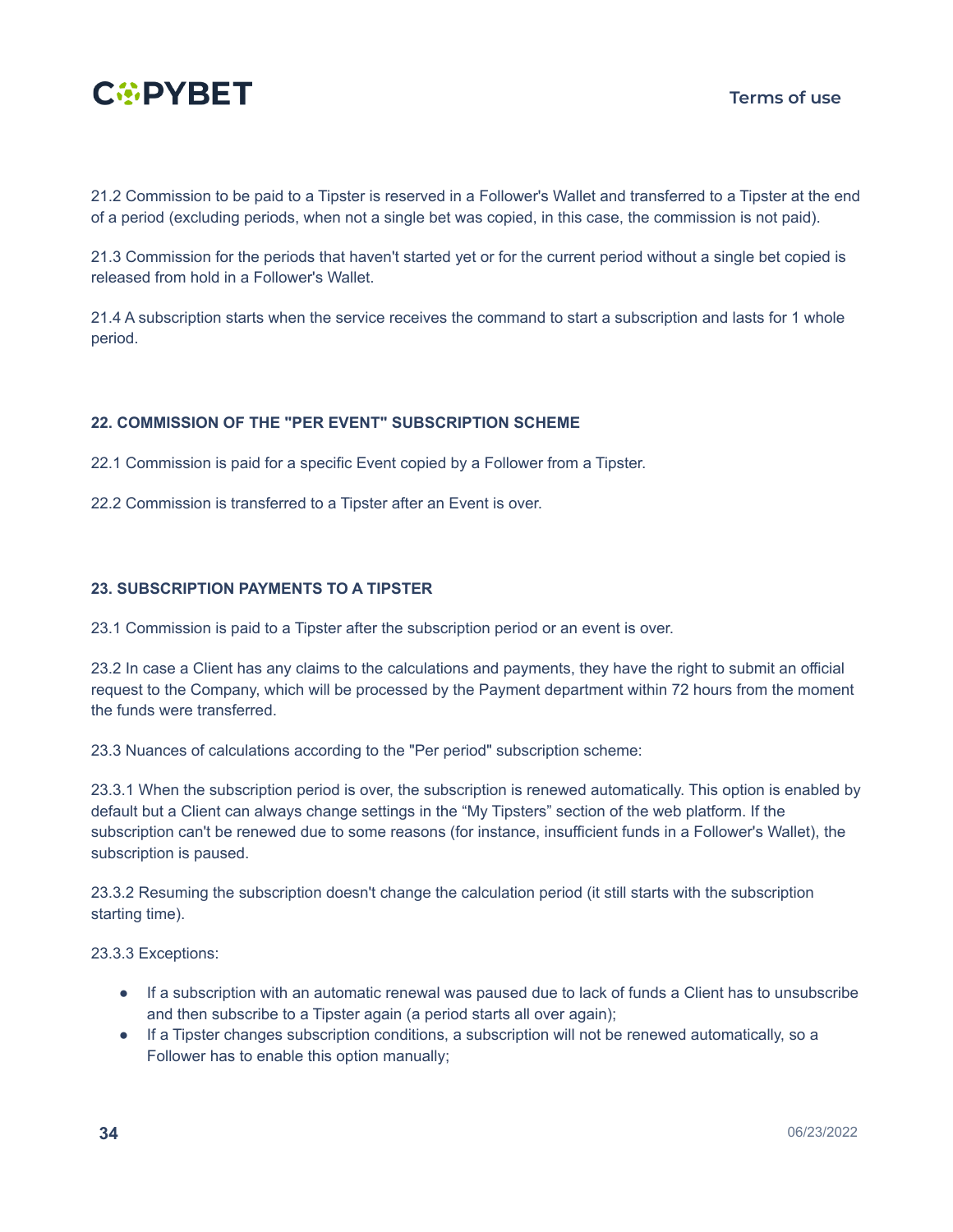

- If not a single bet was copied during the subscription period, all subscription payments are returned to a Follower;
- If a Tipster was excluded from the Rating, the commission will be refunded to a Follower's Wallet in full.

#### <span id="page-33-0"></span>**24. CHANGING OF SUBSCRIPTION CONDITIONS BY A TIPSTER**

24.1 In case a Tipster changes subscription conditions for the worse (increases the price), Followers are notified by email and an option of automatic renewal of a subscription is disabled.

### **AFFILIATE PROGRAM**

#### <span id="page-33-1"></span>**25. COPYBET AFFILIATE PROGRAM**

25.1 Each Client automatically becomes an Affiliate. They receive a unique affiliate code, which is added to all marketing materials offered by CopyBet.

25.2 Persons under 18 years of age are not allowed to participate in the affiliate program.

25.3 Each Affiliate is allowed to have just one affiliate profile. CopyBet reserves the right to block any associated profiles and cancel any commissions payable to these profiles.

25.4 The Affiliate commission is paid to the CopyBet Clients, who are specified as an "Affiliate" in their Profile, for the Clients they attracted. In case an "Affiliate" is not specified in the Profile of an attracted Client, the Affiliate commission is not paid.

25.5 The Affiliate attracts a Follower and receives:

25.5.1 30% of the CopyBet's revenue share each time an attracted Follower subscribes to a Tipster. The CopyBet's revenue share is 30% of a Tipster's subscription price.

25.5.2 30% of the "Statistics reset" service fee if the attracted Client used the service for their Betfair or Sportsbook account.

25.6 If the Affiliate's Wallet currency differs from Client's Wallet currency, the conversion is made according to the CopyBet platform exchange rates.

25.7 The Affiliate's potential profit is displayed in the Affiliate profile right after a Follower subscribes to a Tipster.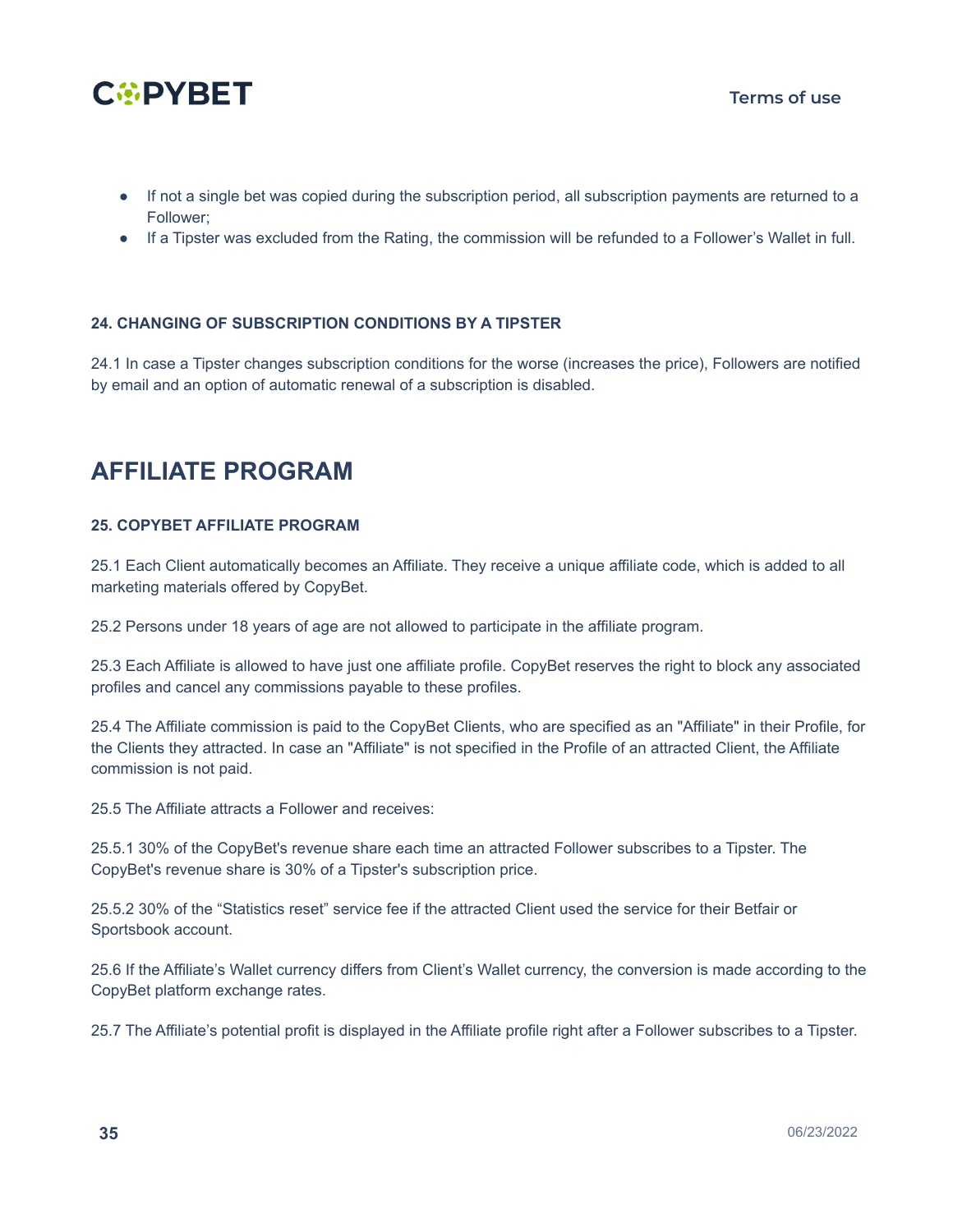

25.8 The commission is not paid to the Affiliate if no bets were copied during the subscription period and the money was refunded to the Follower.

25.9 CopyBet provides the Affiliate with reports in their "Affiliate Program" section, which contain detailed descriptions of recently attracted clients and the amount of the received commission.

25.10 The Affiliate commission for the current calendar month is paid to the Affiliate's Wallet on the first day of the next month. After the commission is transferred to the Wallet, it can be withdrawn without any restrictions.

25.11 The Affiliate themselves, as well as any affiliated persons, cannot be a client of the Affiliate. If any coincidence of the Affiliate's data and a client's data (such as passport data, address, telephone, e-mail, IP-address, payment details, etc.) arise, such client's accounts shall be considered as affiliated and are subject to the exclusion from the Affiliate's group and the cancellation of the paid affiliate commission.

25.12 CopyBet reserves the right to immediately cancel any paid commissions, as well as suspend or terminate any profile, which, according to the company's opinion, has something to do with fraud, money laundering, and/or any other fraudulent, illegal, or suspicious activities, and report on such activities to applicable authorities. Fraud implies unethical practices and activities intended to deceive the Company.

25.13 CopyBet reserves the right to immediately cancel any paid commissions, as well as suspend or terminate any profile, in case the Company has reasons to believe that the traffic generated by the Affiliate is illegal or breaks any regulations stipulated in these Terms of Use.

25.14 The Affiliate has no right to attract clients using inappropriate means and methods. Such methods and means include deception, fraudulent misrepresentation, provision of incorrect risk disclosure information, promises of profit, and other wrongdoings.

25.15 The Affiliate shall guarantee that all marketing and promotional campaigns targeting prospect clients are in compliance with Advertising/marketing rules and regulations by the Gambling Commission.

25.16 The Affiliate has no right to place on their website or any other sources they use for attracting clients any links intended for persons under 18 years of age, or encourage such persons, whether directly or indirectly, to use the gambling-related services.

The Affiliate shall promote CopyBet in a socially conscious way and pay particular attention to the needs for the protection of children, young people, and other vulnerable persons from the harm done by the gambling-related services.

25.17 The Affiliate shall, if requested by CopyBet, immediately remove any marketing activities promoted by CopyBet on its website or any other advertising medium controlled by the Company.

25.18 The Affiliate is solely responsible for content and operation of their website or any other source they use for attracting clients and shall guarantee that the website doesn't contain any materials that are detractive, sexually explicit, illegal, harmful, menacing, offensive, racist, ethnic, discriminative, abusive, politically sensitive,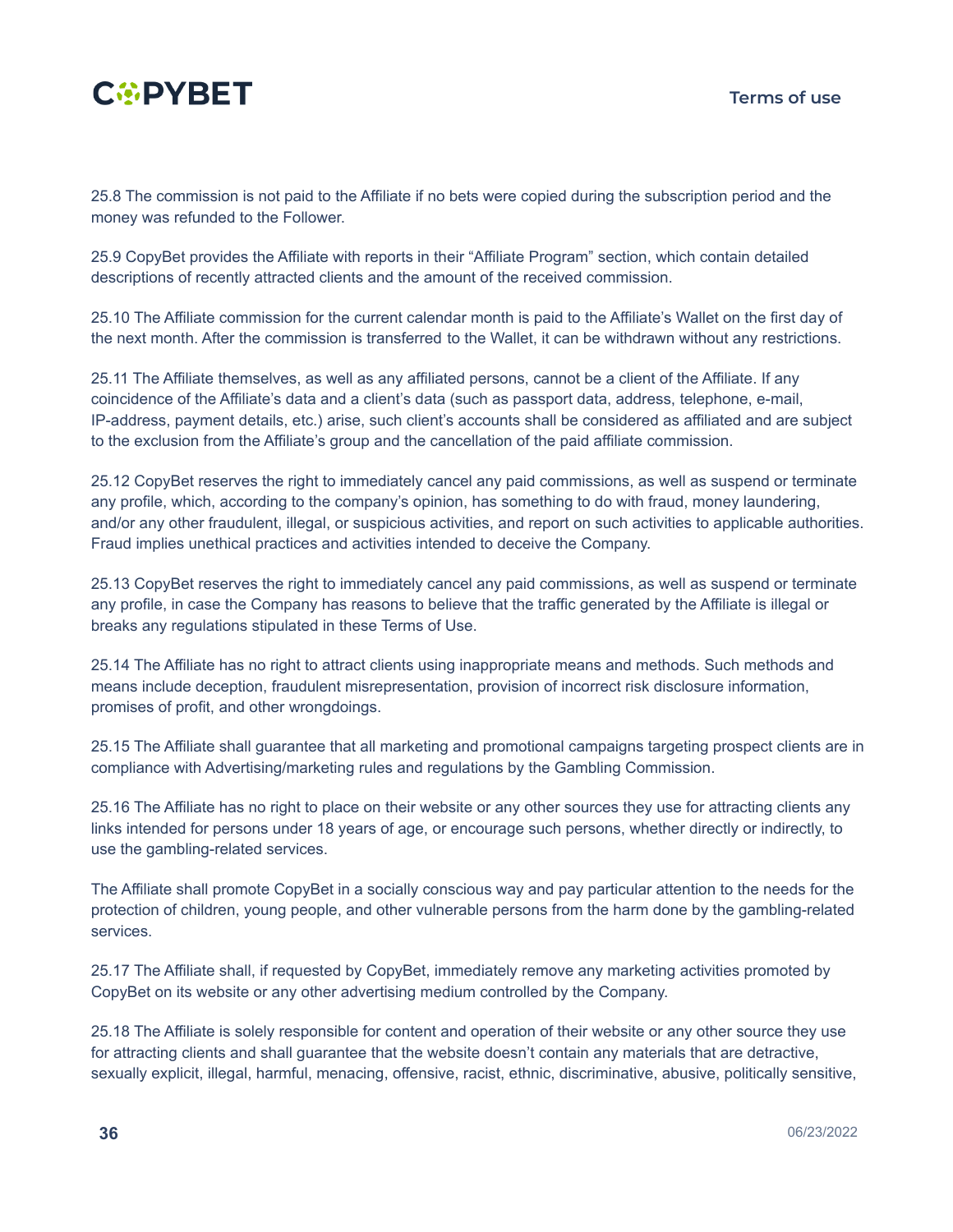

or otherwise contentious and infringing. Under no circumstances CopyBet bears any responsibility for any claims or disputes between the Affiliate and any user of their website or any other related products/services, and the Affiliate shall pay for all losses incurred (directly or indirectly) by CopyBet or any employee of the Company because of such claims and disputes.

25.19 In any messages intended for prospect clients, the Affiliate shall make it absolutely clear that these messages are sent independently and without the knowledge of CopyBet, and that any complaint that may possibly be filed by the recipient should be addressed to the Affiliate but not CopyBet.

25.20 CopyBet exerts every effort to avoid any mistakes when calculating payouts due to Affiliates. However, if there is a mistake in the affiliate commission calculation, CopyBet reserves the right to correct any obvious mistakes and charge the Affiliate for any excess payouts (including, among other things, a decrease of future payouts due to the Affiliate from CopyBet) or cancel any payouts that were made.

25.21 If the Affiliate believes that their commission was calculated incorrectly, they have the right to file a complaint to [info@copybet.com](mailto:info@copybet.com).

### **RESPONSIBILITIES OF PARTIES**

#### <span id="page-35-0"></span>**26. RESPONSIBILITIES OF A FOLLOWER**

26.1 Participation in CopyBet as a Follower implies the absolute acceptance of CopyBet Terms of Use.

26.2 A Follower accepts the fact that profitability over the past periods does not guarantee the same results in the future.

26.3 A Follower agrees that a Tipster can use any system or strategy while placing their bets.

26.4 A Follower assumes responsibilities for having enough funds on their Profile for executing bets, regardless of whether they are copied, opened manually, or automatically.

#### <span id="page-35-1"></span>**27. RESPONSIBILITIES OF A TIPSTER**

27.1 Participation in CopyBet as a Tipster implies the absolute acceptance of CopyBet Terms of Use.

27.2 A Tipster accepts that ignorance or misreading of these Terms of Use doesn't release them from responsibility for financial results of their activity and/or risks.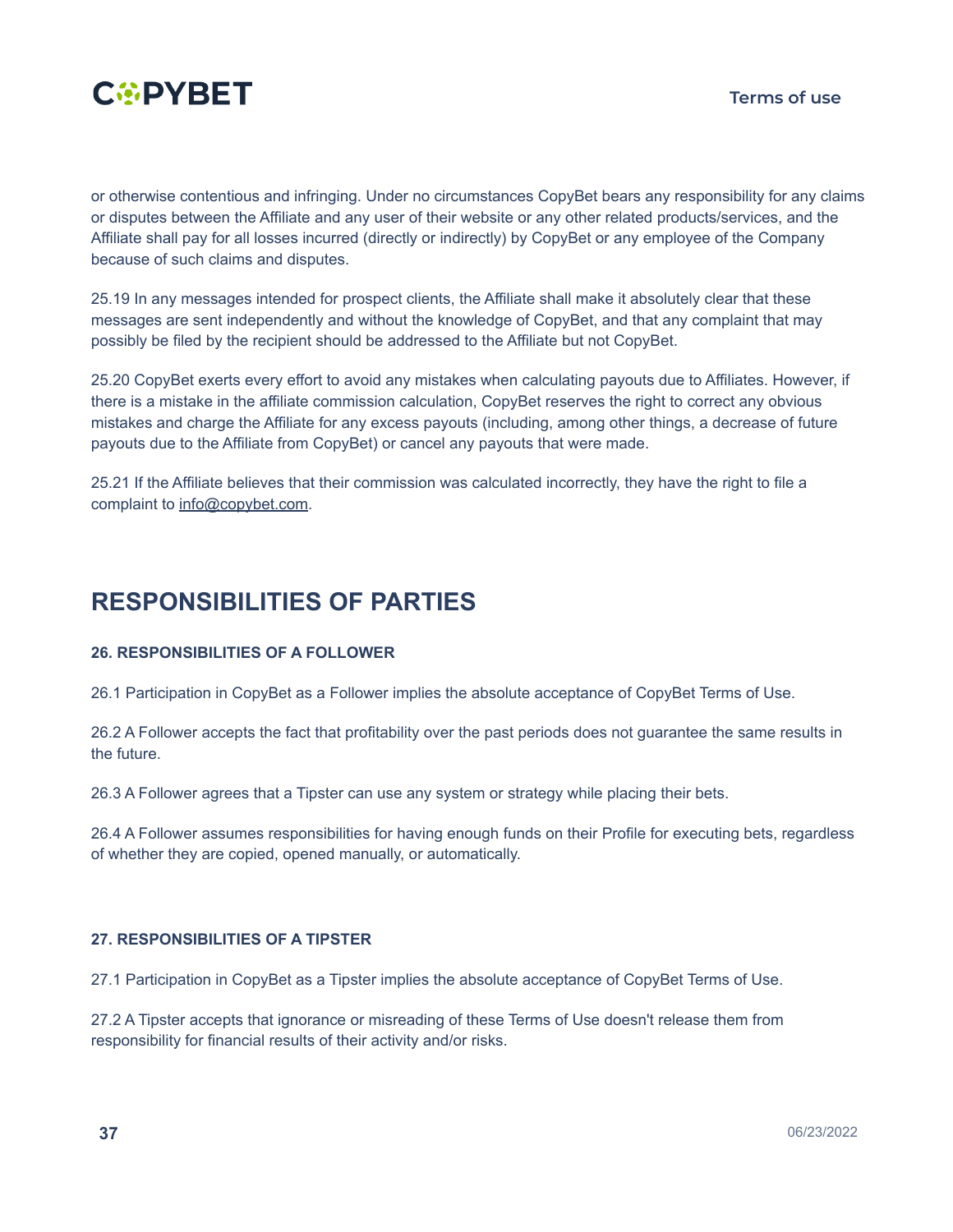

27.3 A Tipster accepts the fact that a Follower can open, close, and modify bets on their CopyBet Profile, whether they were copied from a Tipster's account or placed by a Follower on their behalf.

27.4 A Tipster aсknowledges the fact that in case CopyBet suspects them of any fraudulent activity, the Company reserves the right to exclude them from the Rating until the clarification of all attending circumstances and place restrictions on a Tipster's deposit/withdrawal operations on a unilateral basis, as well as block their Profile, cancel any profits, and provide them with the opportunity to withdraw their deposited funds.

Fraudulent activity may imply multiple accounts, software for using arbitrage situations, capitalizing on arbitrage situations, using accounts for operations not provided by a bookmaker, improper use of Loyalty programs, unusual activity on a Client's account, such as a sudden increase of the number or the sum of bets, a large number of bets placed over a short period of time and a quick funds withdrawal immediately afterwards, etc.

#### <span id="page-36-0"></span>**28. RESPONSIBILITIES OF THE COMPANY**

28.1 The Company shall provide Clients of CopyBet with a complete package of services according to these Terms of Use. The Company is liable for the proper performance of technological solutions according to these Terms of Use.

28.2 The Company bears no liability to Clients of CopyBet for lost profit or losses, which may directly or indirectly occur or not occur as a result of operations performed on Followers' or Tipsters' CopyBet Profiles.

28.3 The Company bears no liability to Clients of CopyBet for lost profit or losses, which may directly or indirectly occur as a result of their ignorance of regulatory documents and/or cooperation schemes.

28.4 The Company doesn't evaluate Tipsters' professional skills and suitability at any stage of their activity and bears no responsibility to Followers for any losses or lost profit they may incur.

28.5 The Company is not liable for:

28.5.1 Risks of intentional or unintentional non-observance of Followers' interests by a Tipster. In this case, all possible risks fall on Followers.

28.5.2 Fraud with Followers' funds on behalf of a Tipster. In this case, all possible risks fall on Followers.

28.5.3 A Tipster losing access to their CopyBet Profile, as well as the third parties gaining access to a Betfair Exchange account. In this case, all possible risks fall on a Tipster.

28.5.4 A Follower losing access to their CopyBet Profile, as well as the third parties gaining access to a Betfair Exchange account. In this case, all possible risks fall on a Follower.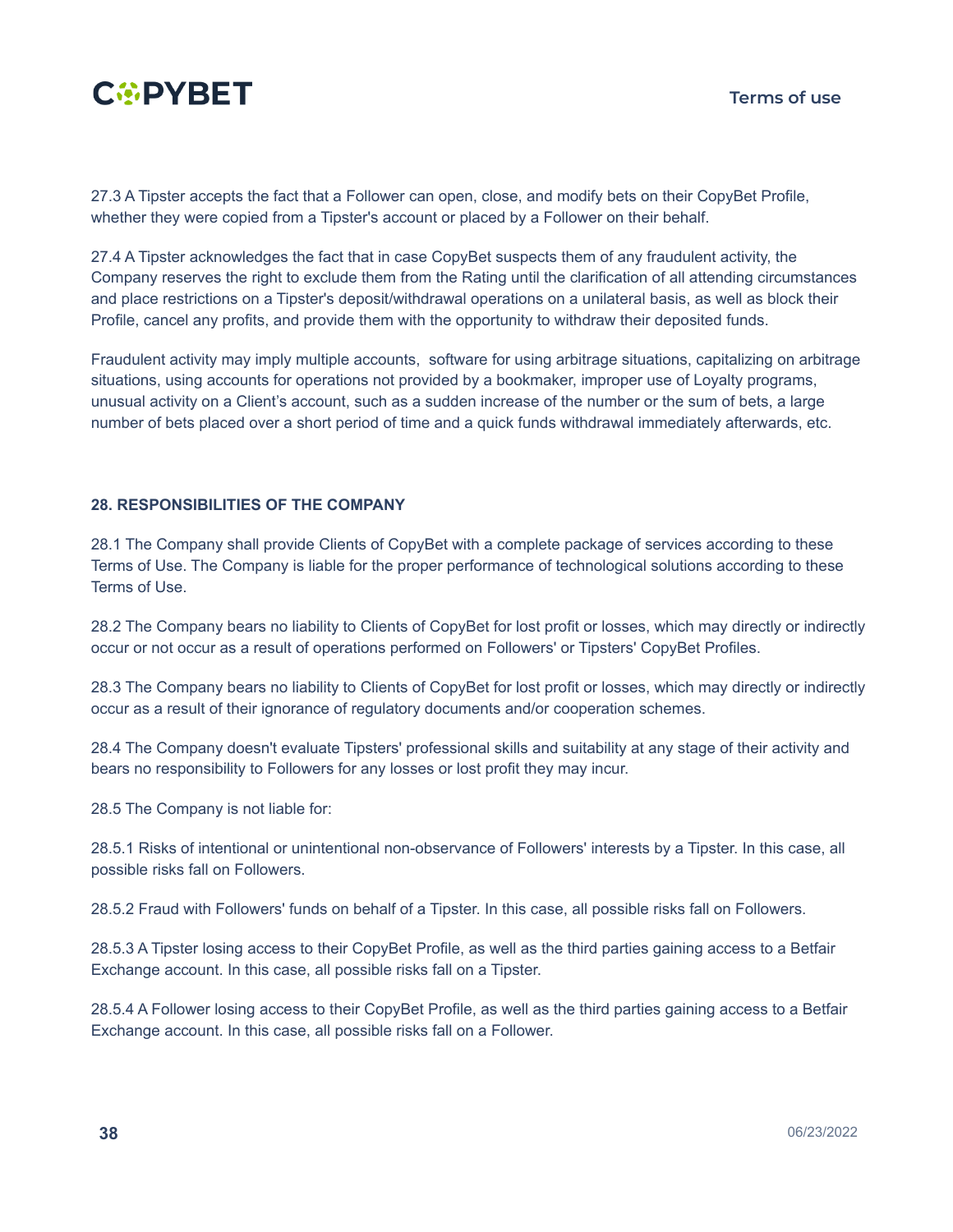

28.5.5 Unforeseen delays when withdrawing funds from or depositing to the Wallet.

28.5.6 Technical malfunction, if it occurs through no fault of the Company, but of the Company's partner or other parties, who are not the Company's employees.

28.5.7 Tipsters' or Followers' losses, if they occur during the maintenance operations on the Company's servers.

28.6 The company reserves the right to deny a client in registering a Profile, passing verification, and providing them with services with no reason given.

28.7 The company does not have the right to provide investment recommendations or any other information that may motivate a Client to place bets or subscribe to some particular Tipster.

### **CLIENT PROTECTION**

#### <span id="page-37-0"></span>**29. CLIENT PROTECTION**

29.1 When configuring their Profile, a Client can also set limits to the maximum amount that can be deposited to their account.

Deposit limits can be defined on a daily/weekly/monthly basis under the following conditions:

- A Client sets deposit limits in their account currency;
- First-time deposit limits and decreased deposit limits are activated instantly;
- Increased deposit limits are only activated 7 days after a Client's first request;
- If a Client wishes to cancel their deposit limit set by them previously, it will be activated after a 7-day period.

29.2 A Client has the right, at their own discretion, to self-exclude from any Games on the CopyBet website. To block the access in the Profile settings, a Client has to:

- Choose "Self-exclusion";
- Specify the exclusion period (from 6 months to 5 years).

A Client won't be able to access their Sportsbook during this period. Complaint can be sent to [info@copybet.com](mailto:info@copybet.com).

29.3 After you apply for self-exclusion, a pop-up will appear confirming your application. It can take up to 48 hours for your self-exclusion to become effective.

You can contact support on [info@copybet.com](mailto:info@copybet.com) for any advice.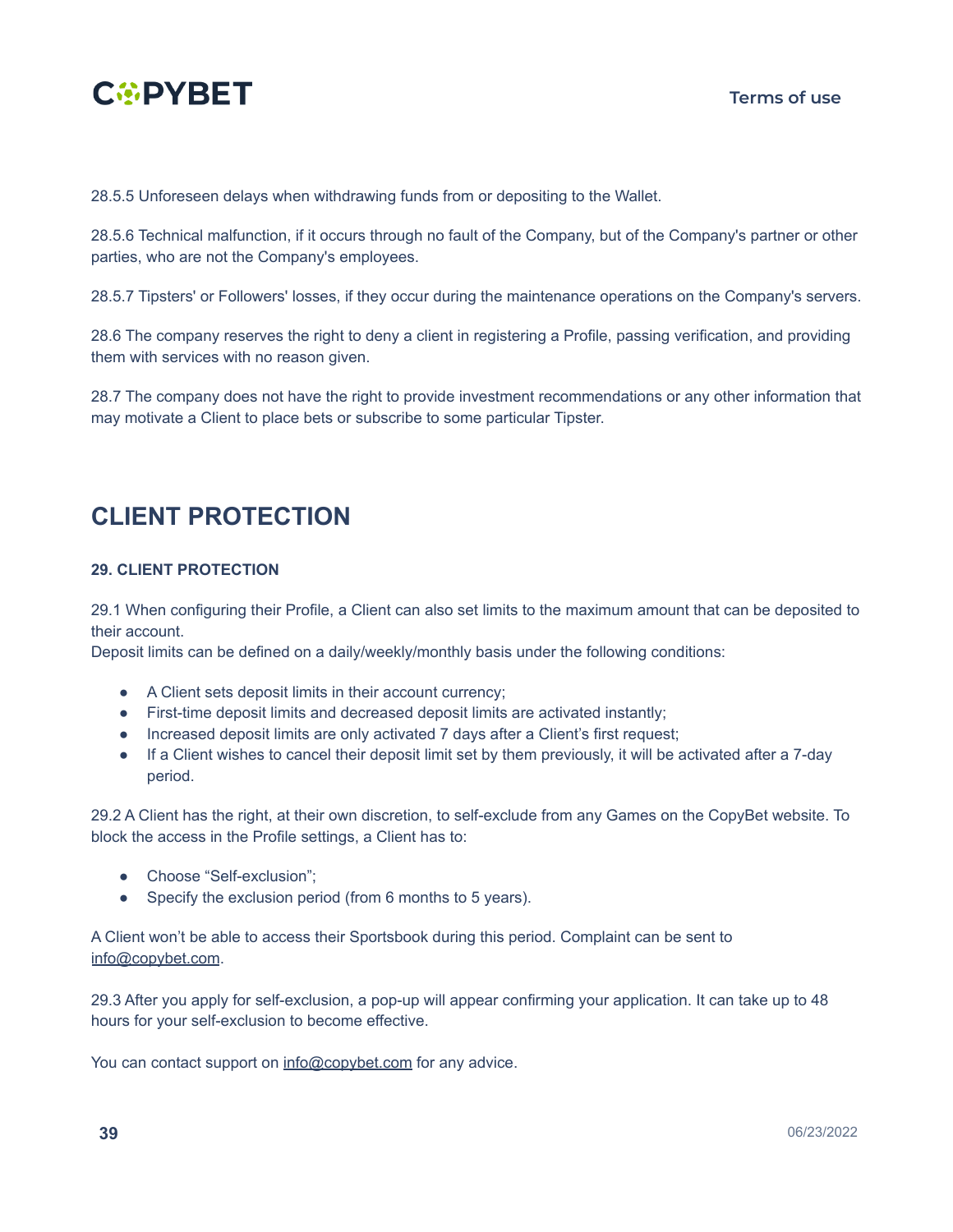

#### **30. SELF-EXCLUSION THROUGH THE "GAMSTOP" ONLINE SERVICE**

30.1 In addition to the internal self-exclusion described above, CopyBet is registered with a self-exclusion service, provided by The National Online Self Exclusion Scheme Limited ("GAMSTOP"). After successfully registering with GAMSTOP, a Client won't be able to access the websites and applications of companies, that are participating in GAMSTOP and involved in online gaming and gambling. More detailed information about GAMSTOP can be viewed at [www.gamstop.co.uk.](http://www.gamstop.co.uk/)

30.2 As soon as a Client successfully registers with GAMSTOP, the Company undertakes all reasonable measures to prevent a Client from getting access to their account and opening a new account at CopyBet Sportsbook as long as the self-exclusion is active.

30.3 The Company accepts the self-exclusion of a Client through GAMSTOP, solely based on information provided by them to GAMSTOP during their registration. CopyBet bears no responsibility for any mistakes made by a Client or GAMSTOP when transferring this information.

30.4 A Client must act in good faith when providing GAMSTOP with information that was used for creating a CopyBet account, as this is in their best interest. A Client shall update the information provided to GAMSTOP. The Company bears no responsibility for updating such information.

30.5 The GAMSTOP service prevents a Client from accessing only those accounts, which correspond to the information provided to GAMSTOP in a self-exclusion request. GAMSTOP won't allow a Client to open new accounts if the personal information provided by a Client to the Company matches the information provided by a Client to GAMSTOP in their self-exclusion request.

The Company bears no responsibility for not being able to block access to existing accounts or ban a Client from opening new ones if CopyBet and/or GAMSTOP were provided with inaccurate, inconsistent, and/or incomplete information.

30.6 According to the Terms of Use of GAMSTOP, a Client shall agree that the self-exclusion will be activated as soon as possible after their request is processed. Once the self-exclusion is successfully activated by GAMSTOP, it will come into effect in the CopyBet system as well.

30.7 As soon as the self-exclusion is activated by GAMSTOP, a Client will be automatically taken off the email marketing lists of CopyBet.

30.8 When the exclusion period that was agreed between a Client and GAMSTOP is completed, a Client needs to contact GAMSTOP to deactivate the self-exclusion. Once the self-exclusion is successfully deactivated, a Client will get access to their accounts at the Company or will have the opportunity to open new ones.

If a Client fails to contact GAMSTOP to deactivate the self-exclusion when the period specified by a Client is over, the self-exclusion will be extended for 7 more years and will be deactivated afterwards.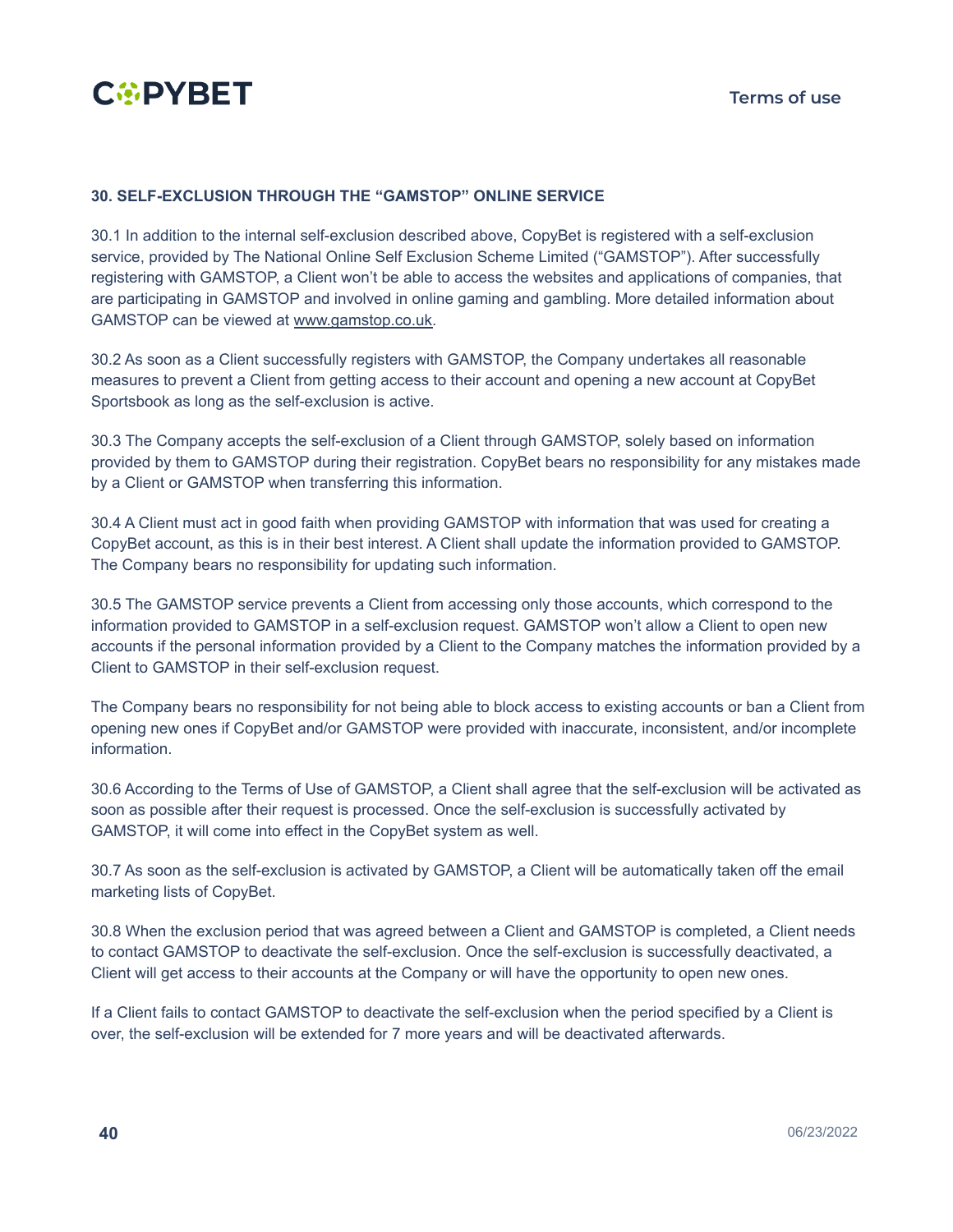

### **DISPUTE RESOLUTION**

#### <span id="page-39-0"></span>**31. DISPUTE RESOLUTION**

31.1 In case a CopyBet Client has any complaints or suggestions or is not satisfied with any of its aspects, they have the right to send them to the Company via email address: info@copybet.com.

31.2 When filing a complaint, a Client has to specify exactly (in their opinion) what article of these Terms of Use has been violated by the Company.

31.3 The decision on the complaint will be made based on these Terms of Use within 7 business days.

### **APPLICATION OF COPYBET TERMS OF USE**

#### <span id="page-39-1"></span>**32. APPLICATION OF COPYBET TERMS OF USE**

32.1 These Terms of Use come into effect at the moment when a Client registers a CopyBet Profile. Registering with CopyBet automatically means the agreement, and acceptance of these Terms of Use.

32.2 In case of any conflicts between the Articles of these Terms of Use and any other information provided on the Platform, on marketing materials, on advertisements etc., the Articles of these Terms of Use are considered prevailing over that information.

32.3 CopyBet is the Company's self-design project. The terms and the ways of calculations may differ from the terms of other similar services in the field.

32.4 The Company reserves the right to introduce changes to these Terms of Use at any time. In the case of any material amendments to these Terms of Use, the Company will provide a Client with a notice of such amendments. A notice can be sent via a pop-up message on the Company's website and/or mobile application when a Client logs into their Profile and/or gets an email. Upon being informed of the changes, if a Client wants to continue using the Company's services, they will be asked to 'Agree' to the changes. A Client's continued use of the services after receiving a notice will be deemed to be their acceptance of the changes. In case a Client disagrees with the material changes, they will not be allowed to use the Company's services but shall always have the opportunity to withdraw their funds from their Profile.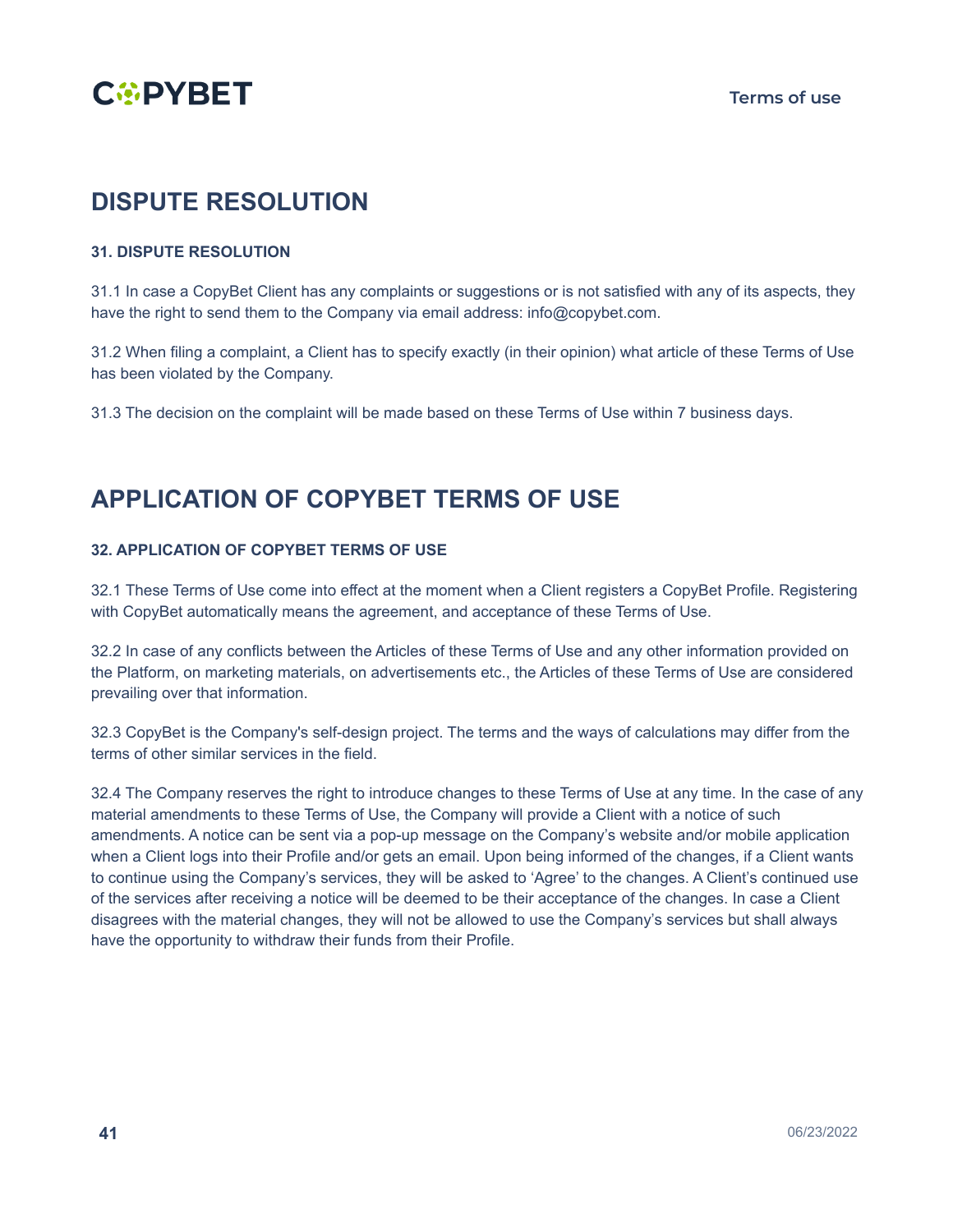

### **PROTECTION OF FUNDS**

#### <span id="page-40-0"></span>**33. PROTECTION OF FUNDS**

33.1 Clients' funds are kept in segregated accounts, separate from the Company's funds, to guarantee that they are safe.

33.2 In case of any financial woes at the Company, Clients' funds will not be used to the benefit of the Company. Funds withdrawal will be available as usual.

### **COMMUNICATION WITH THE COPYBET SUPPORT DEPARTMENT AND OTHER EMPLOYEES OF THE COMPANY**

#### <span id="page-40-1"></span>**34. COMMUNICATION WITH THE COPYBET CLIENT SUPPORT AND OTHER EMPLOYEES OF THE COMPANY**

34.1 Client's communication with the Company staff shouldn't contain any foul or offensive language, insulting words, or threats. A Client should show respect to all CopyBet employees when communicating with them.

In case this article is violated, the Company has the right to:

- Deny a Client in assistance and temporarily or constantly block their right to contact the Company's Client Support;
- Stop this Client's account servicing and refund their money.

### **PRIVACY POLICY**

#### <span id="page-40-2"></span>**35. PRIVACY POLICY**

35.1 The Company reserves the right to keep the following information confidential:

35.1.1 Information about technologies, algorithms, or any other internal operating procedures of the Company, including information about its Clients and employees.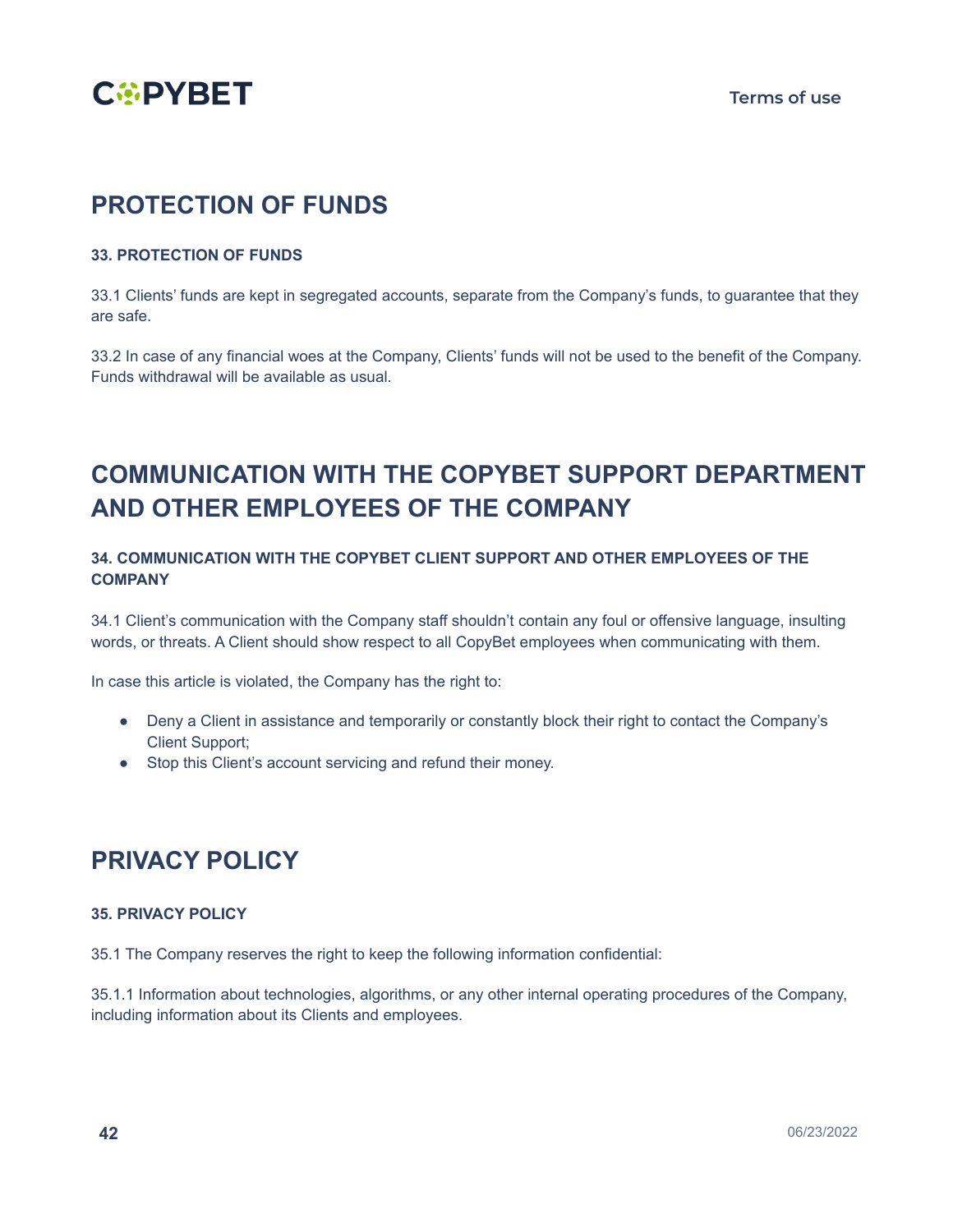

35.1.2 Information that may cause violations of the privacy policy concerning its employees, owners, affiliates, clients, and other related parties.

35.1.3 Information that may cause violations of the privacy policy on the part of its employees, owners, affiliates, clients, and other related parties.

35.1.4 Exceptions are the cases when the information is demanded by an authoritative regulatory body upon official request.

### **LEGAL RESTRICTIONS**

#### <span id="page-41-0"></span>**36. LEGAL RESTRICTIONS**

36.1 According to the current legislation, a Client can't create a profile and use the CopyBet platform unless they are 18 years of age or older. Minors are not allowed to register as gamblers and open a Profile at CopyBet. A Client should be advised that in case this rule is violated, their profile will be blocked until the clarification of all necessary information.

36.1.1 CopyBet recommends to prevent minors from getting access to the platform, which is related to gaming/gambling websites.

36.1.2 Thanks to filtering software, parents have an opportunity to customize Internet access parameters for their children. Software settings allow blocking some particular Internet resources, including gaming/gambling websites. Filtering software identifies gaming/gambling websites according to the specified criteria and prevents them from being displayed and visited. If a Client shares their computer with friends or family members and some of them are under 18 years of age, a Client should check out the following filtering software: Net Nanny — [www.netnanny.com](https://www.netnanny.com/) CyberPatrol — [www.cyberpatrol.com](https://www.cyberpatrol.com/)

CYBERsitter — [www.cybersitter.com](http://www.cybersitter.com/)

36.2 A profile owner shouldn't allow any third parties to use it for their own benefit or provide any outsiders with access to the Company's services as well as any materials or information from its website.

36.3 In case CopyBet acquires information that a client's participation in gambling resulted in their financial or personal issues, the Company reserves the right to close this client's profile at CopyBet and deny them in providing services later on.

36.3.3 Please be informed that participating in gambling may result in addiction. After a CopyBet Profile is closed due to its owner's gambling addiction or fraud detection, this client won't be allowed to register new profiles at